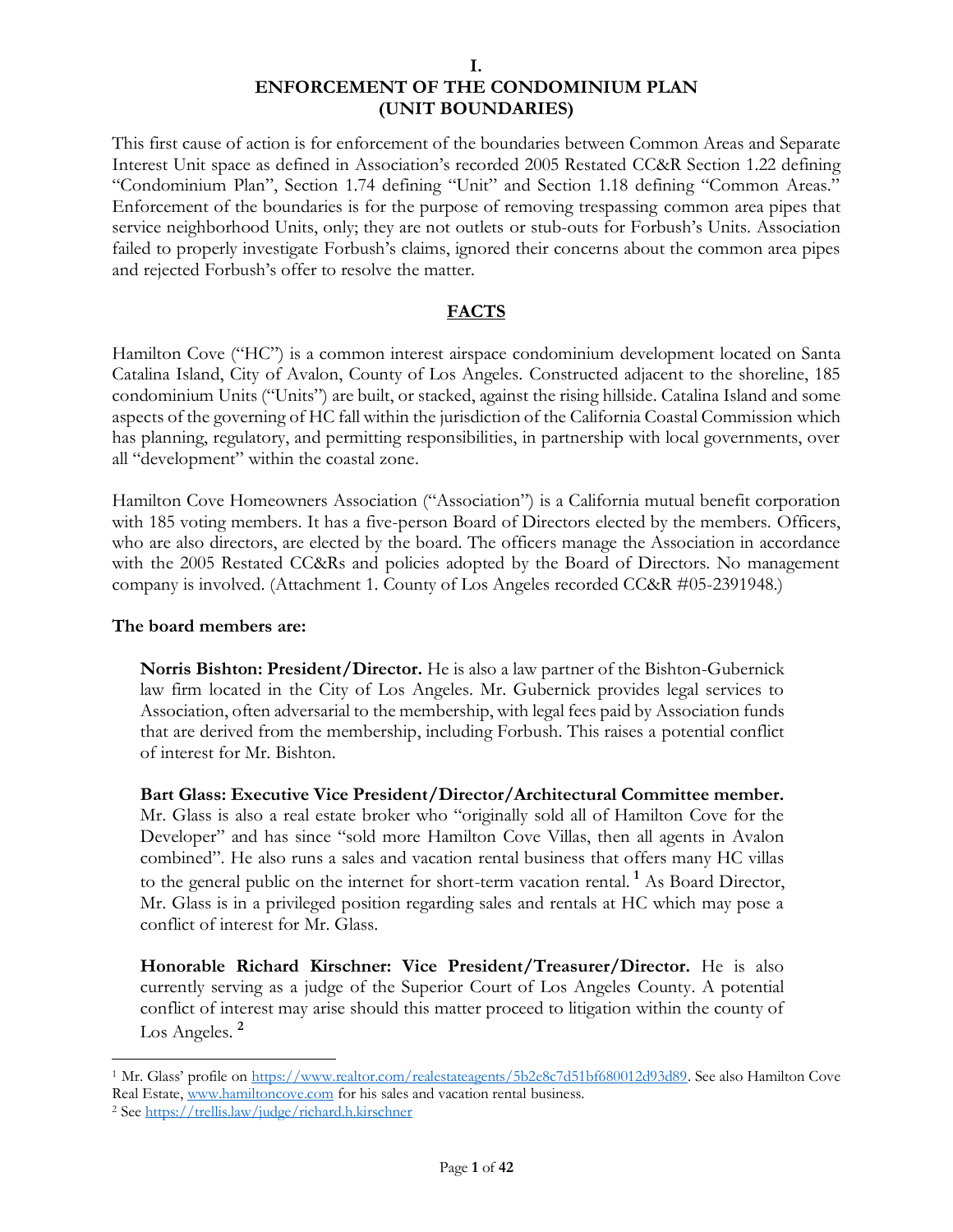**Mike Owens: Vice President/Director/Architectural Committee member.** He also owns Pacific West Controls, Inc. located in Visalia, CA, which provides energy solutions for the commercial, institutional and industrial markets.

# **Martin Curtin: Vice President/Secretary/Director/Architectural Committee Chair.** Retired, former owner of Catalina Island Inn.

Prior to January 26, 2010, the homeowners held subleases to their condominiums. The land, improvements and infrastructure were owned by a subsidiary of the Santa Catalina Island Company. On January 26, 2010, Association purchased the land, improvements and infrastructure and became the sublessor on the 185 subleases. Association immediately sold a 1/185 undivided fractional interest in the land, improvements and infrastructure and fee interest in their condominiums to the members.

Mark and Carol Forbush ("Forbush") are the fee simple owners of two adjoining Units located at the bottom of a hill with several other Units directly above them on the hillside. Unit 82 was acquired in 2010 and received a short-term rental license from the City of Avalon in April 2022. Unit 81 was purchased in 2017 and is also licensed as a short-term vacation rental offered on the internet to the general public. The combined upper and lower-level square footage of each Unit is 1,200. Forbush does not reside full-time in either Unit.

### **Recorded Condominium Plan Establishes Unit Boundaries Which Are Located Behind Unrecorded Concealment Walls**

Units 81 and 82 are adjoining two-level airspace condominiums located in building 8 which is constructed over a foundation slab that covers the hillside slope ("foundation"). Much like stacking blocks against a slope, the box-style construction of the Units created pockets of subfloor crawlspaces, or dead-spaces, between the boundary walls and floor of the Units and the sloping hillside ("deadspace"). Common area pipes of various types, including copper and sewer, run along the *top* of the hillside foundation and within the dead-space. The pipes are not buried underground.

In late October 2017, Forbush received from Association a requested copy of the floor plan for their Units. Forbush noticed a substantial discrepancy between the floor plan and the Units as-built; the water heaters, located in the laundry room of each Unit, were actually installed several feet from the location indicated on Association's floor plan. Both heaters should have been placed behind what appeared to be a solid wall. The floor plan also depicts no step-up into the laundry room. However, as built, the laundry rooms have a step-up from the entryway. This drew Forbush's attention to the wall that blocks the proper location of the heaters and to the floor that has a step-up into the laundry room. **<sup>3</sup>** (Attachment 2. Emails and Association's floor plan, October 23, 2017).

In both Units, the upper-level laundry rooms are perpendicular to a bathroom. Association's floor plan depicts these perpendicular rooms as adjoining at an unobstructed 90-degree corner. Forbush could not locate this 90-degree corner in either Unit due to solid-appearing walls, one in the laundry room and the other in the bathroom, which blocked access to the adjoining corner depicted on

<sup>3</sup> As the holder of a general contractor's license, Mark Forbush is familiar with the reading of floor plans.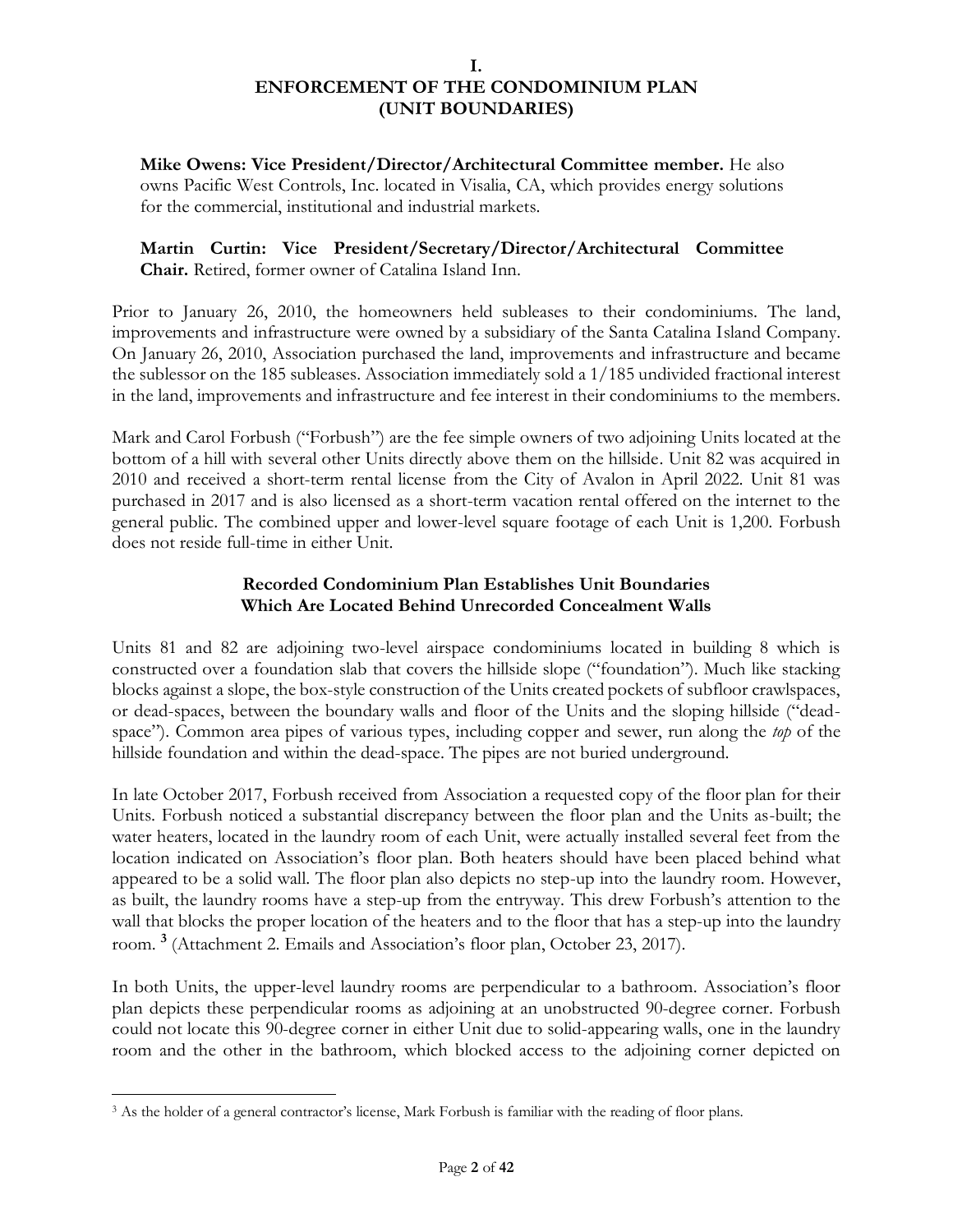Association's floor plan. Forbush, therefore, suspected the adjoining corner depicted in Association's floor plan was, in fact, concealed *behind* the solid-appearing walls ("concealment walls"). The step-up into the laundry remained unexplained at this point.

Forbush obtained from the County of Los Angeles a copy of the recorded Condominium Plan ("Condominium Plan") for their two Units. The Condominium Plan boundary walls and adjoining laundry-bathroom corners match Association's floor plan. Nowhere on the recorded Condominium Plan do the concealment walls appear for either Unit. Also, the Plan shows no step-up into the laundry rooms. (Attachment 3. Recorded Instrument No. 88-1069141. Condominium Plan Parcel Map No. 14686, pages 10, 11, 47, 48 of 105 pages. Lots No. 94 and 95.) **<sup>4</sup>**

Forbush obtained from the Office of Assessor County of Los Angeles a copy of the recorded subdivision airspace map. The boundary walls and adjoining laundry-bathroom corners on the airspace map match those depicted in Association's floor plan and the recorded Condominium Plan. Nowhere do the concealment walls show on the recorded airspace map. (The airspace map records the outer boundaries of Units, not their interior configuration.) (Attachment 4. Tract No. 69836; Lot 1; Parcel Map 14686, Condominium PM 151-3-12, Lots 94 and 95.)

Investigating further, Forbush retained a private surveyor, Chris Nelson & Associates, Inc., to map the boundary walls of their two Units. The Surveyor Report proved to be an overlay of Association's floor plan, the recorded Condominium Plan and the Los Angeles County airspace subdivision map. (What appears as partition walls in the survey report are actually structural beams in the ceiling.) Nowhere are the concealment walls recorded for purposes of creating a survey report. (Attachment 5. Chris Nelson & Associates, Inc.'s Surveyor Report.)

Unable to find any public recording of the concealment walls and step-up into the laundry rooms, or reproduce them through a professional surveyor, Forbush then contacted Chicago Title Company and Fidelity National Title Group ("Title Company") for their Units and requested an investigation be made to explain the discrepancy between the recorded and surveyed boundary walls and the as-built concealment walls and raised laundry floors. Title Company found no recorded modifications to the Condominium Plan or airspace map and no recorded variance or easement for the concealment walls and elevated laundry room floor for either Unit.

Based on the foregoing, on April 11, 2019, Forbush opened the concealment walls for exploratory purposes and confirmed that the boundary walls depicted in Association's floor plan, the recorded Condominium Plan, the recorded county airspace map and the surveyor report are, in fact, located *behind* the concealment walls. The southwest corner of Unit 81 bathroom and the adjoining northwest corner of Unit 82 bathroom (mirror images of one another) are completely walled off by concealment walls measuring  $5' \times 6' \times 8'$  in each Unit. The effect of the concealment walls is the loss of interior Unit space with a combined square footage of 5' x 12' x 8'. (Attachment 6. Photo of Units 81 and 82; Digital composite image of Condominium Plan Style 20; Composite Condominium Plan Style 20 as built.)

<sup>4</sup> Condominium Plans are printed on several pages similar to the old Thomas Guides where the image on one page is continued on another page. The images on pages 10 and 11, and on 47 and 48, have been combined for easier viewing.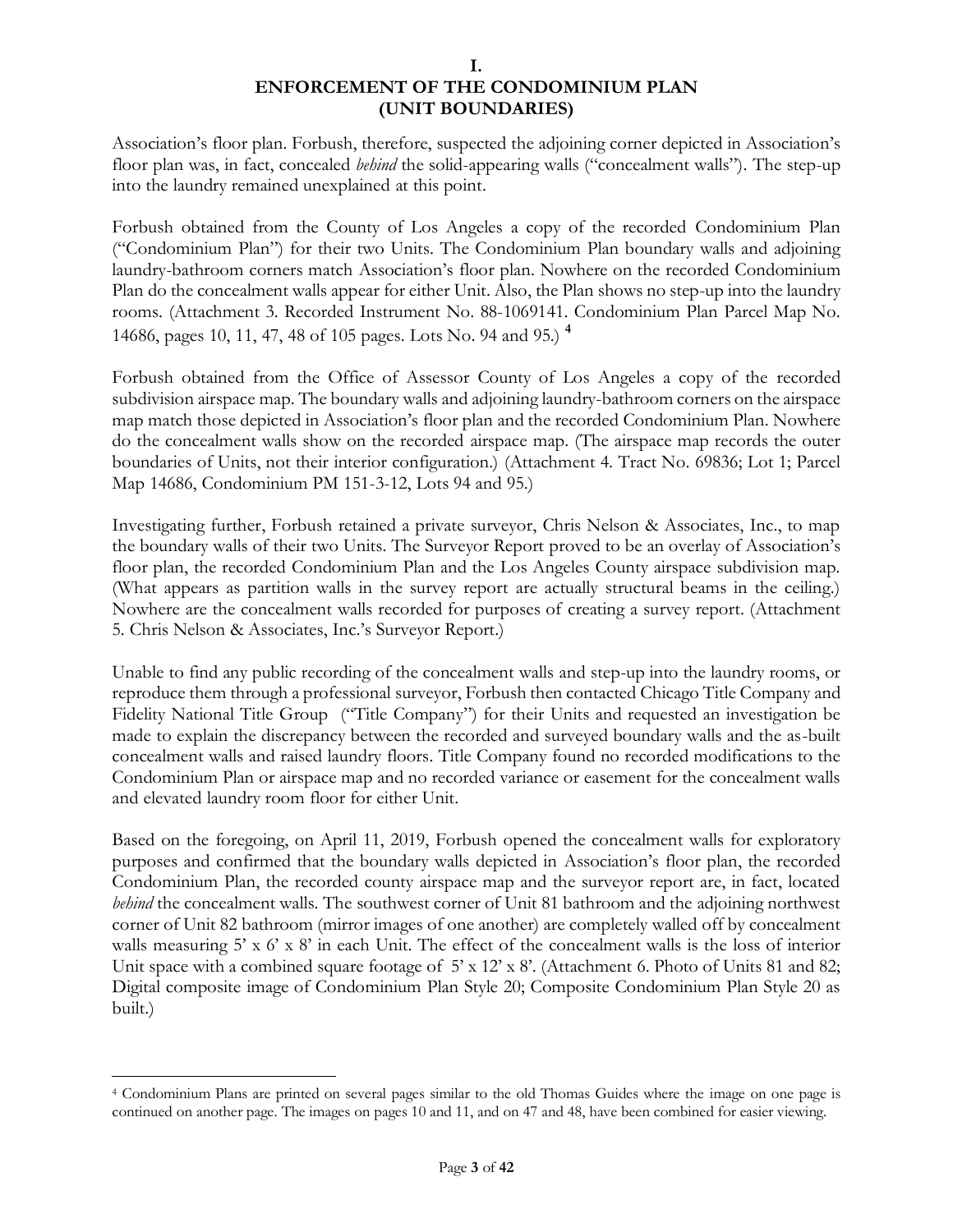Forbush's visual inspection behind the concealment walls suggest that the elevated laundry room floor is the result of either lateral placement of pipes above the hillside foundation or a feature of the foundation slab itself. Images of the hillside slab, taken early in the construction of the project and during 2020, show no pipes on top of the slabs. Pipes were, however, laid above the slab for Building 8 after the black/white image was taken because they are, in fact, there. This is contrary to the original recorded "Development Agreement", executed on March 19, 1982 between HC and the City of Avalon, wherein it states, "All utility service shall be installed underground." (Attachment 7. Hillside slab images; Recorded Development Agreement, Item No. 34, p. 39 of 180)

Forbush is not asserting a construction defect of their Units. Their Unit boundary walls are constructed in substantial accordance with the recorded Condominium Plan; the walls are built as intended. Their separate interest Units are also built as intended, save for the trespassing concealment walls. Rather, Association's common area pipes should have been buried underground but due to their placement above the hillside slab, they pierce through the Unit walls, entering separate interest Unit space. These common area pipes are the sole responsibility of Association.

# **Above-Ground Common Interest Neighborhood Pipes Intrude into Forbush's Separate Interest Unit Space**

Forbush's visual inspection also discovered multiple pipes penetrating the vertical western boundary wall of both Units. The pipes enter at a downward angle consistent with the abutting hillside, extend into Forbush's Unit spaces then penetrate the Units' subfloor in a downhill trajectory to their street connections. The construction of Building 8 is such that the rise and run of the building's foundation, in relation to the hillside foundation, resulted in the skewering of Forbush's two Units with multiple pipes running *on top of* the hillside foundation. The pipes should have been either buried under the hillside foundation or located in the dead-space subfloor. Instead, the pipes run through Forbush's two Units. (Attachment 8. Pipe images.)

There are twenty (20) trespassing pipes consisting of copper and sewer lines. At the point of trespass, none of the pipes are stub-outs to either Forbush Unit. If all the pipes were capped off at the point of trespass, all utilities to Forbush's Units would remain fully functional. All water and sewage stubouts for the Forbush Units are located below the point of trespass and enter the Units from the subfloor dead-space at this lower location. Therefore, the trespassing pipes are water and sewer lines servicing the Units above Forbush.

Both Forbush Units are located at the bottom of a densely populated hillside. If the neighborhood sewer or water lines breach due to earthquake movement or pipe corrosion, Forbush's dwellings would be inundated with raw sewage and water rendering the Units uninhabitable. This would come at a great cost to Association because such a breach could go undetected for some time as Forbush does not reside in either Unit.

HC utilizes a pressurized copper pipe, *salt water*, flush system thereby making the lines highly susceptible to salinity corrosion. Coupled with their above-ground exposure to sea air, this raised the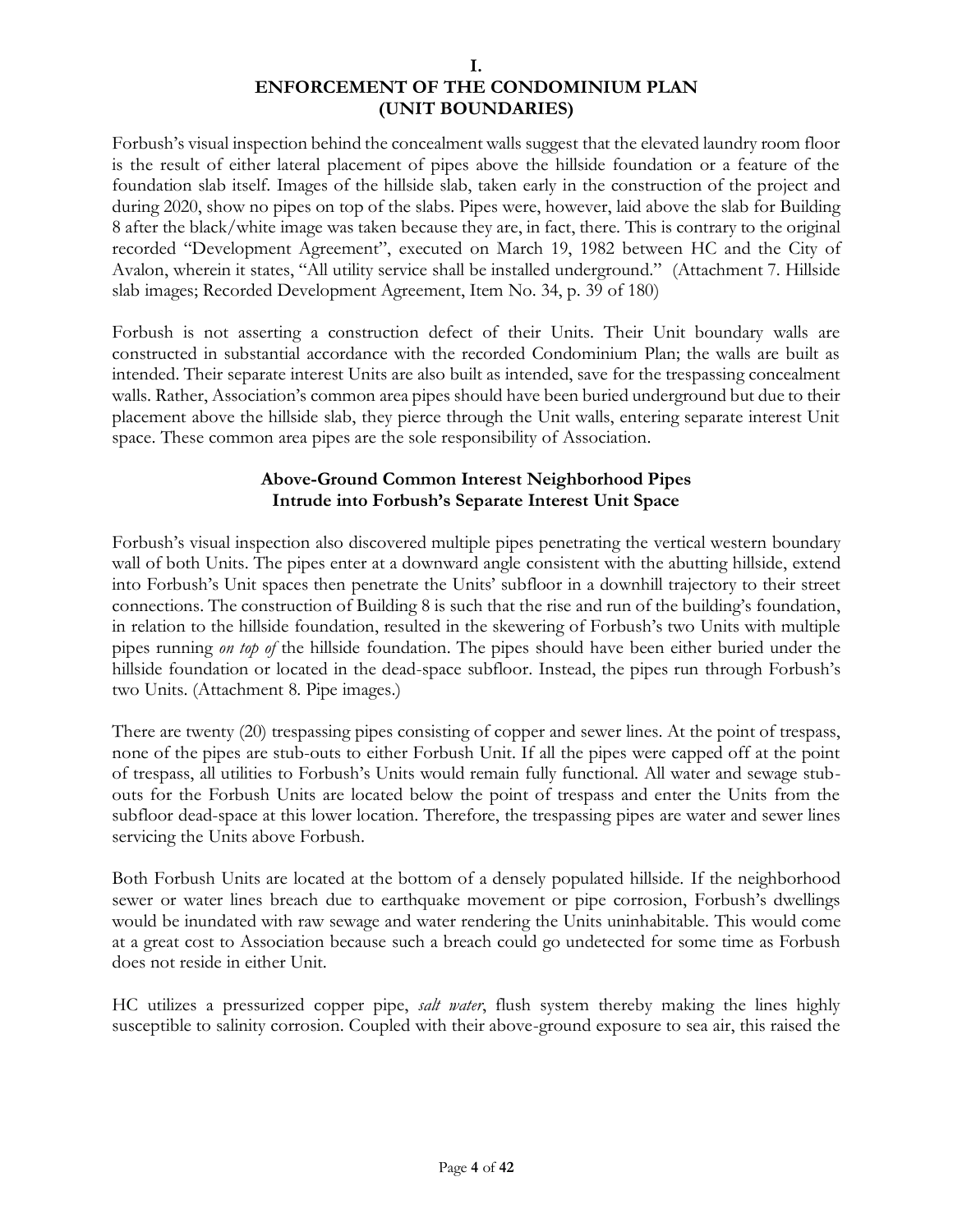level of Forbush's concern. **<sup>5</sup>** By attorney letter dated March 11, 2020, Forbush notified Association of their concern. Association deflected Forbush's concerns by diverting the conversation from the pipe risks to an irrelevant discussion of Forbush's standing to enforce the agreement between Developer and City and conflating lateral lines (including sewer) running above ground with Unit stub-outs. (Association also defined "underground" as on top of the hillside slab.) Regardless, any construction defect concerning these common area pipes is for Association to pursue with Developer. Here, the issue is Forbush's concern over potential pipe rupture, located in their Units, which Association dismissed and never investigated. **<sup>6</sup>** (Attachment 9. Letter dated March 11, 2020.)

### **Forbush Notified Association of the Breached Boundary Walls and Intrusive Pipes; Association Claims all Pipes are Common Areas Wherever Located**

By letter dated June 19, 2019, Forbush, through counsel, notified Association of the trespassing pipes and concealment walls. (Attachment 10.)

By letter dated July 18, 2019 **<sup>7</sup>** , Association rejected Forbush's claims by asserting that all pipes and their enclosures, conduits or chutes, *wherever located*, (within concealment walls) are common areas under Association management and control. Further, that the concealment walls define Forbush's separate interest Unit space because they are "existing physical boundaries". (Attachment 11.)

Association's denial on July 18, 2019 of the trespass and, thereby, the boundaries between common areas and Forbush's separate interest Unit space was made without review of the recorded Condominium Plan. By email dated January 8, 2020, in response to Forbush's request for copies of their Condominium Plan, Association responded:

"Association does not have copies of the various Condo Plans. The Developers destroyed them. Attached are copies of the two Condo Plans I obtained from a Title Company." (Attachment 12.)

The copies provided by "a Title Company" are likely the same copies provided to Forbush as a result of the claims they filed with their Title Companies in late September 2019. Association's position has remained steadfastly unchanged even after they received a copy from "a Title company".

### **Forbush Attempted to Resolve the Matter Through Proposed Modifications of Their Units**

Forbush recognized the significance of the intruding pipes and concealment walls including, but not limited to 1) perpetual loss of use and enjoyment of separate interest square footage/airspace used for

<sup>5</sup> To help reduce the demand for the limited fresh water on Catalina Island, in the 1970s the City of Avalon established a salt water system, AMC 6-6.09. Avalon requires a second plumbing system piped to toilets, AMC 8-5.05. Forbush Units were built in 1988 with pressurized saltwater copper pipe toilet systems that are now, in 2021, at least 33 years old.

<sup>6</sup> In 2011, the Natural Resources Defense Council listed Avalon as one of the 10 most chronically polluted beaches in the nation for failing state health tests as much as 73% of the time. This was the result of old corroded lateral sewer lines leaking into coastal waters. In 2012,the Los Angeles Regional Water Quality Control Board ordered the city of Avalon to fix the leaky sewage system which included repair and replacement of lateral sewage lines.

<sup>7</sup> This letter is signed by Jeff Gubernick, law partner of Association president, Norris Bishton.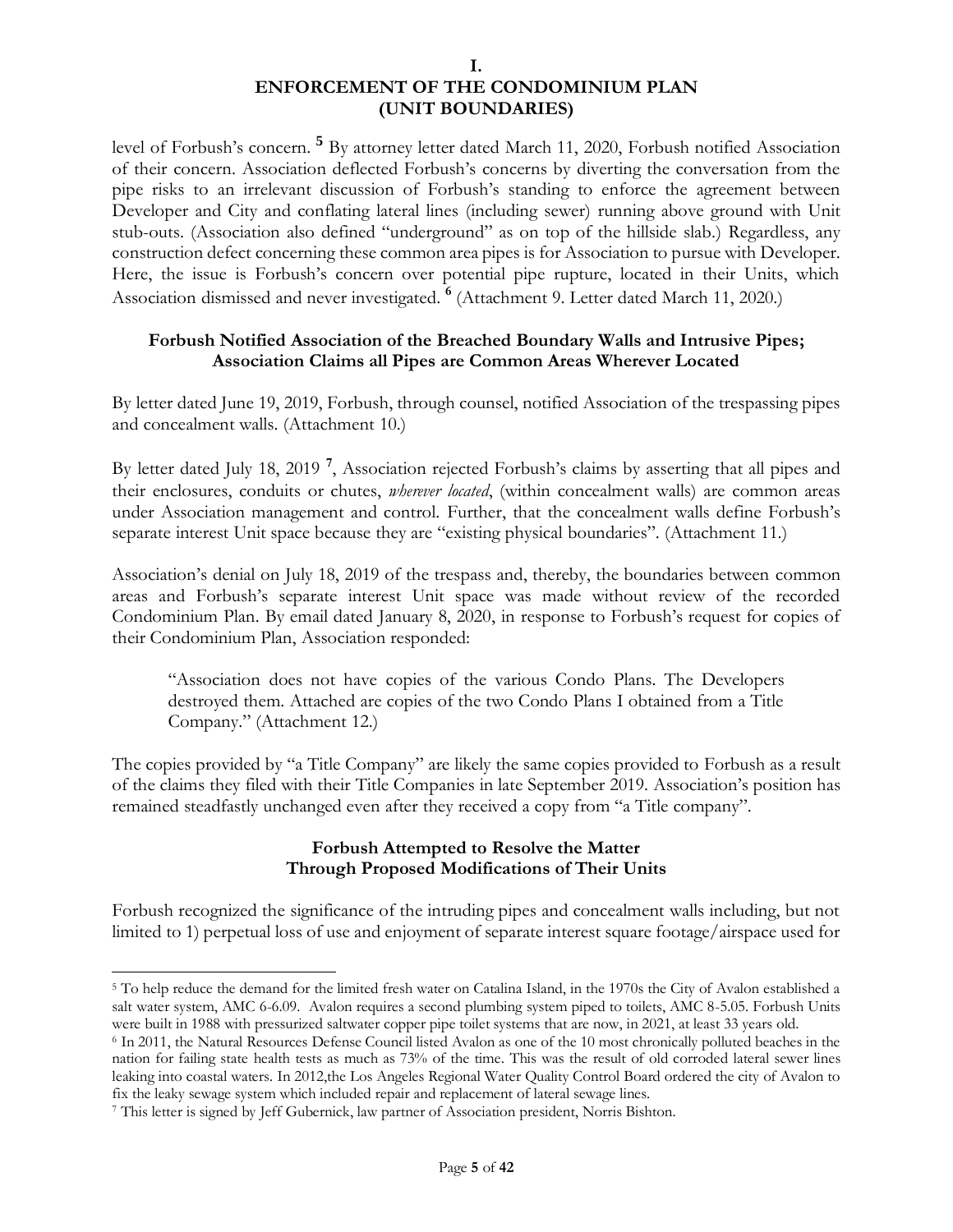a common area purpose, 2) perpetual diminution in value, 3) property taxes and insurance paid on square footage used for a common area purpose, 4) perpetual risk of property damage caused by pipe breach, and 5) perpetual risk of loss of short-term rental income caused by uninhabitability.

Taking into consideration the logistics in relocating the multiple pipes versus all the risks they force upon Forbush, Forbush created a concept design modification that would accommodate the pipes and concealment walls and atone for their perpetual intrusion and risks. (*Infra*, Enforcement of CC&R Article IV.) Forbush made several requests of Association to participate in an onsite review of their modification proposal wherein the Unit boundaries would be discussed in relation to the common area neighborhood pipes and concealment walls. Association refused, citing COVID restrictions. **<sup>8</sup>** Instead, on January 4, 2021, falsely claiming lack of access to Forbush's Units, Association "viewed the interior of a Unit identical to Unit 81", allegedly located somewhere on the property. (Association has never revealed the location of this so-called "identical Unit".) They also performed a limited-access inspection within the subfloor dead-space of Building 8 which does not provide a view of the pipes and concealment walls inside Forbush's Units. (Attachment 13. See p. 1.)

### **Forbush's proposal includes the following:**

- 1) permit the pipes and concealment walls to remain;
- 2) assume the perpetual risk of damage should the pipes breach (assumption of the risk, however, does not relieve Association of their duty to repair and maintain the pipes in good order);
- 3) continue to pay property tax value on private dwelling space occupied by the pipes and concealment walls;
- 4) stay further legal proceedings.

#### **In exchange for:**

Full approval of Forbush's concept design proposal and project which includes perpetual grant of certain exclusive common areas. Forbush proposes the following authorities for exclusive use of common areas:

- 1) CC&R 4.08 providing for recorded variances;
- 2) Civil Code §§4600(b)(3)(B), (E), (F), (K) providing several exceptions to the requirement of membership approval for exclusive use of common areas.

By letter dated January 18, 2021, Association rejected Forbush's proposal. (See Attachment 13.)

### **DISCUSSION**

An association has the duty to enforce the restrictions set forth in its CC&Rs. When it fails to do so, "a homeowner can sue the association for damages and an injunction to compel the association to enforce the provisions of the [CC&Rs]." (*Posey v. Leavitt* (1991) 229 Cal.App.3d 1236, 1246.) No

<sup>8</sup> This is further discussed in the second cause of action herein.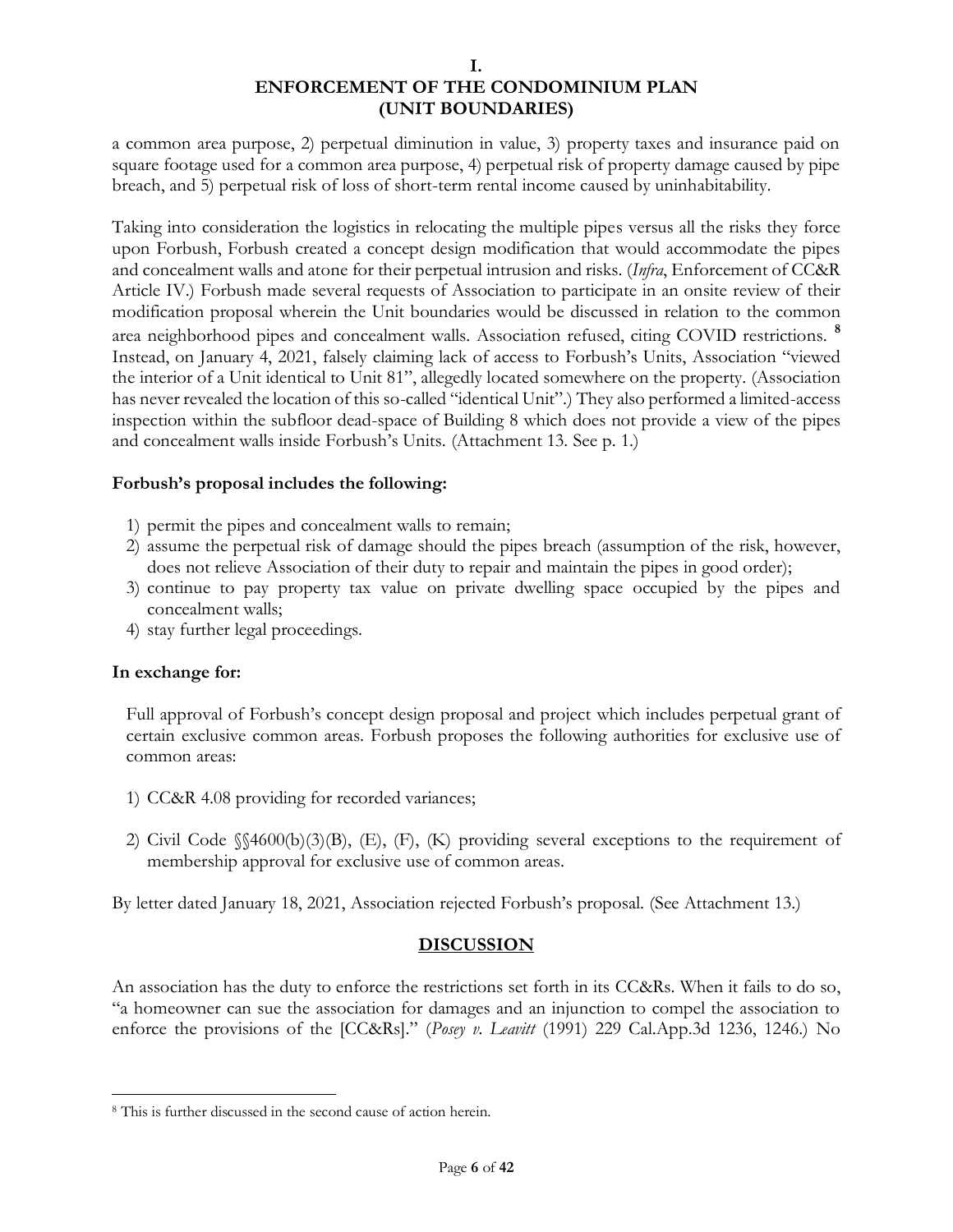physical damage or financial harm need be shown in a CC&R enforcement action. (*Biagini v. Hyde* (1970) 3 Cal.App.3d 877.)

A homeowners association, through its board of directors, has a duty to enforce its governing documents. (*Nahrstedt v. Lakeside Village Condominium Assn*. (1994) 8 Cal.4th 361, 373-374, 380-383.) The enforcement of CC&Rs must be "in good faith, not arbitrary or capricious, and by procedures which are fair and uniformly applied." (*Liebler v. Point Loma Tennis Club* (1995) 40 Cal.App.4th 1600, 1610; *Nahrstedt*, supra, 8 Cal.4th at p. 383; *Cohen v. Kite Hill Community Assn.* (1983) 142 Cal.App 3d 642, 650-652.)

By far, the largest body of law regulating Associations is the Davis-Stirling Common Interest Development Act, Civil Code Section 4000 et seq. The Davis-Stirling Act applies to all common interest developments in California. Included within the various forms of common interest developments are condominium projects. (Civil Code § 4100.) The portion of real property within a condominium project that is owned individually by a property owner is the owner's "separate interest" or "Unit". (Civil. Code §§ 4185(a)(2), 4125(b).) The majority of condominium Units within California condominium projects are structured as "airspace" condominium Units.

HC is a common interest development condominium project structured as "airspace" condominium Units. The project originally consisted of 185 subleasehold condominium Units that subsequently converted to fee simple. Forbush owns a separate interest in two adjoining Units plus a fee simple 1/185 undivided fractional interest in the land, improvements and infrastructure for each Unit. It is not a leasehold estate. Therefore, Forbush has standing to bring action to enforce the CC&Rs.

# **How Are the Physical Boundaries of Forbush's Separate Interest Units Determined?**

In *Eith v. Ketelhut* (2018) 31 Cal.App.5th 1, [w]e do not defer to the Board's interpretation of the CC&Rs. The interpretation of CC&R's is a legal question to be decided by the courts, not the Board. "CC&R's are interpreted according to the usual rules for the interpretation of contracts generally, with a view toward enforcing the reasonable intent of the parties."

Courts must consider the CC&Rs as a whole and construe the language in context rather than interpret a provision in isolation. If the contractual language is clear and explicit and does not involve an absurdity, the plain meaning governs. (*Starlight Ridge v. Hunter-Bloor* (2009) 177 Cal.App.4th 440, 447.)

Association defines and identifies Forbush's boundaries through their interpretation of CC&R 1.22 ("Condominium Plan"), CC&R 1.74 ("Unit"), and CC&R 1.18 ("Common Areas"). Of the several governing documents referenced in the management of a condominium project, the Condominium Plan is often the least understood and most overlooked even though it is referenced in every single deed to a condominium. As a management tool, the Condominium Plan has two primary functions. First function is the description of Units versus Common area which is extremely important in the identification of ownership rights and maintenance responsibilities which are often assigned according to whether a particular feature is common area or part of a Unit. Second function is the identification and location of Units and their assigned exclusive use common areas. **9**

<sup>9</sup> Assignment of exclusive use common areas will be further discussed under the third cause of action, Enforcement of CC&R 1.18 - Common Areas.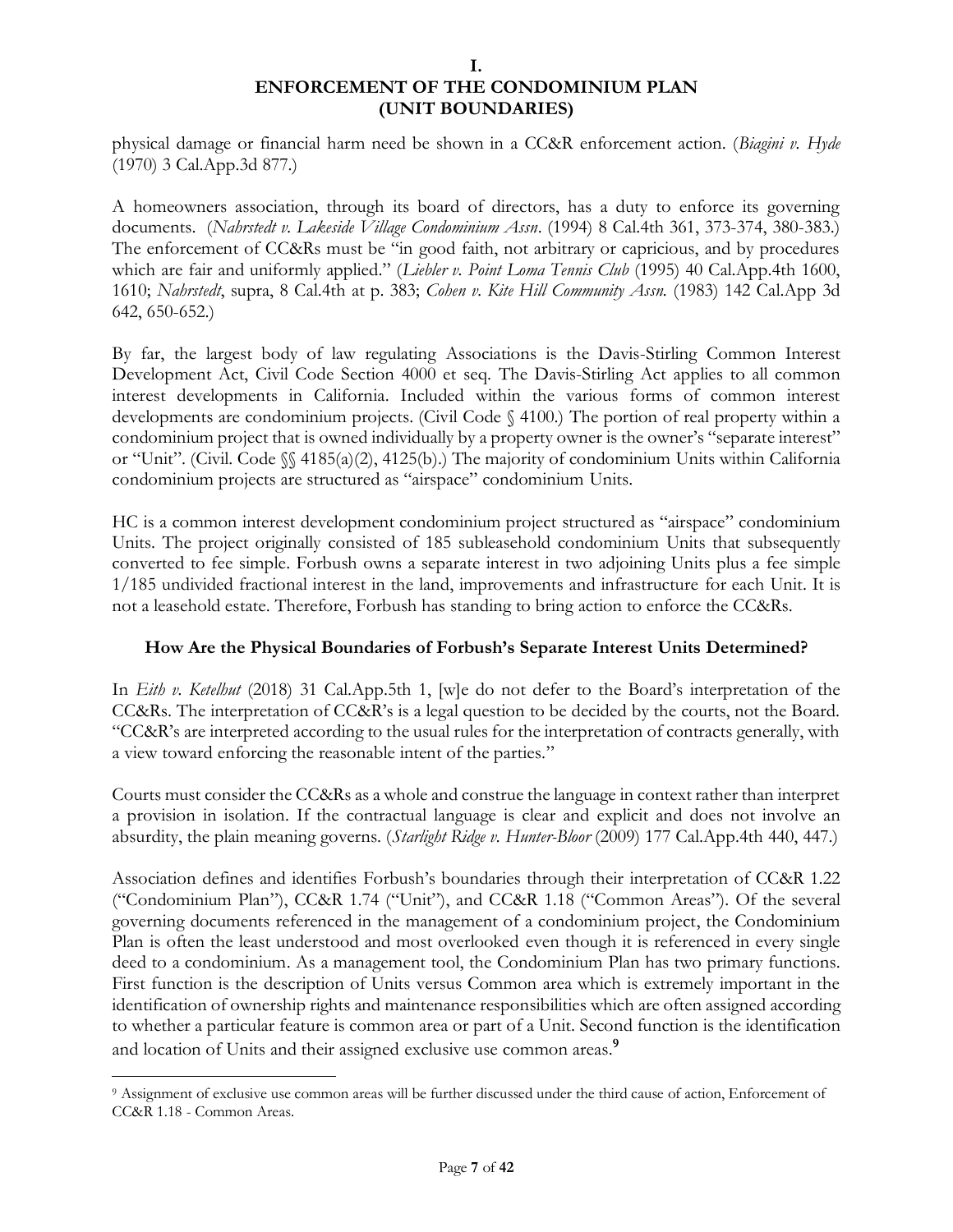Here, by letter dated July 18, 2019 (see Attachment 11) Association declared the concealment walls are Forbush's Unit boundaries because they physically exist. Association made this determination without referencing the recorded Condominium Plan which they admit (see Attachment 12) they did not possess until one was provided by "a Title Company", the result of a claim submitted by Forbush. Association relied on their interpretation of CC&Rs 1.22, 1.74 and 1.18 for their determination of Forbush's Unit boundaries. Following are the applicable 2005 Amended and Restated CC&Rs:

### **Condominium Plan**

#### **CC&R 1.22, Condominium Plan, is defined as follows:**

"Condominium Plan" shall mean the engineering drawings and related materials for an Increment, **<sup>10</sup>** as amended from time to time, showing the diagrammatic floor plans of the Condominiums, **the boundaries of the Condominiums**, the Common Areas, and, where applicable, dimensions, specific alternative uses as authorized by this Restated CC&Rs, and such other information reasonably necessary to identify a Condominium in such Increment as approved by the Design Committee." (Bold added.)**<sup>11</sup>**

Association offers no recorded amendments to the recorded Condominium Plan and airspace map, notwithstanding CC&Rs 1.18 and 1.22 provision for amendments from time to time. Association provides no recorded variance or other right of easement for the pipes and concealment walls. Therefore, the diagrammatic floor plans of Forbush's Units, the boundaries of their condominium Units, are those depicted in the recorded Condominium Plan and airspace map. **12**

#### **Condominium Units**

### **CC&R 1.74 defines the boundaries of airspace Units as follows:**

"Unit" shall mean the elements of a Condominium not owned in common with the Owners of other Condominiums in the Project. Each of the Units shall be a separate subleashold estate**13**, as separately shown, numbered and designated in any **Condominium Plan**. Each such Unit consists of a living area space or spaces ("Residential Element") bounded by and contained within the interior unfinished (meaning exclusive of wall coverings, floor coverings, fixtures or decorations) surfaces of the *perimeter walls,* floors, ceilings, windows and doors of each Residential Element, **as shown and defined in the Condominium Plan**. In interpreting deeds, declarations and plans, **the existing physical boundaries** of the Unit or a Unit

<sup>&</sup>lt;sup>10</sup> "Increment" is defined in CC&R §1.39 as "the construction and development of Condominium Buildings or Single Family Residential Lots and appurtenant Improvements that shall constitute separate construction phases of Phase 5." Forbush's Units are not included in Phase 5, however, 1984 CC&R §1.31 defining "Increment" provides for the Forbush Units.

<sup>11</sup> Civil Code §§4120 and 4285 define and describe "condominium plan".

<sup>12</sup> Civil Code §4295 provides for the amendment or revocation of a Condominium Plan.

<sup>&</sup>lt;sup>13</sup> Since publication of this CC&R, Forbush's subleashold estate was transferred to a fee simple estate.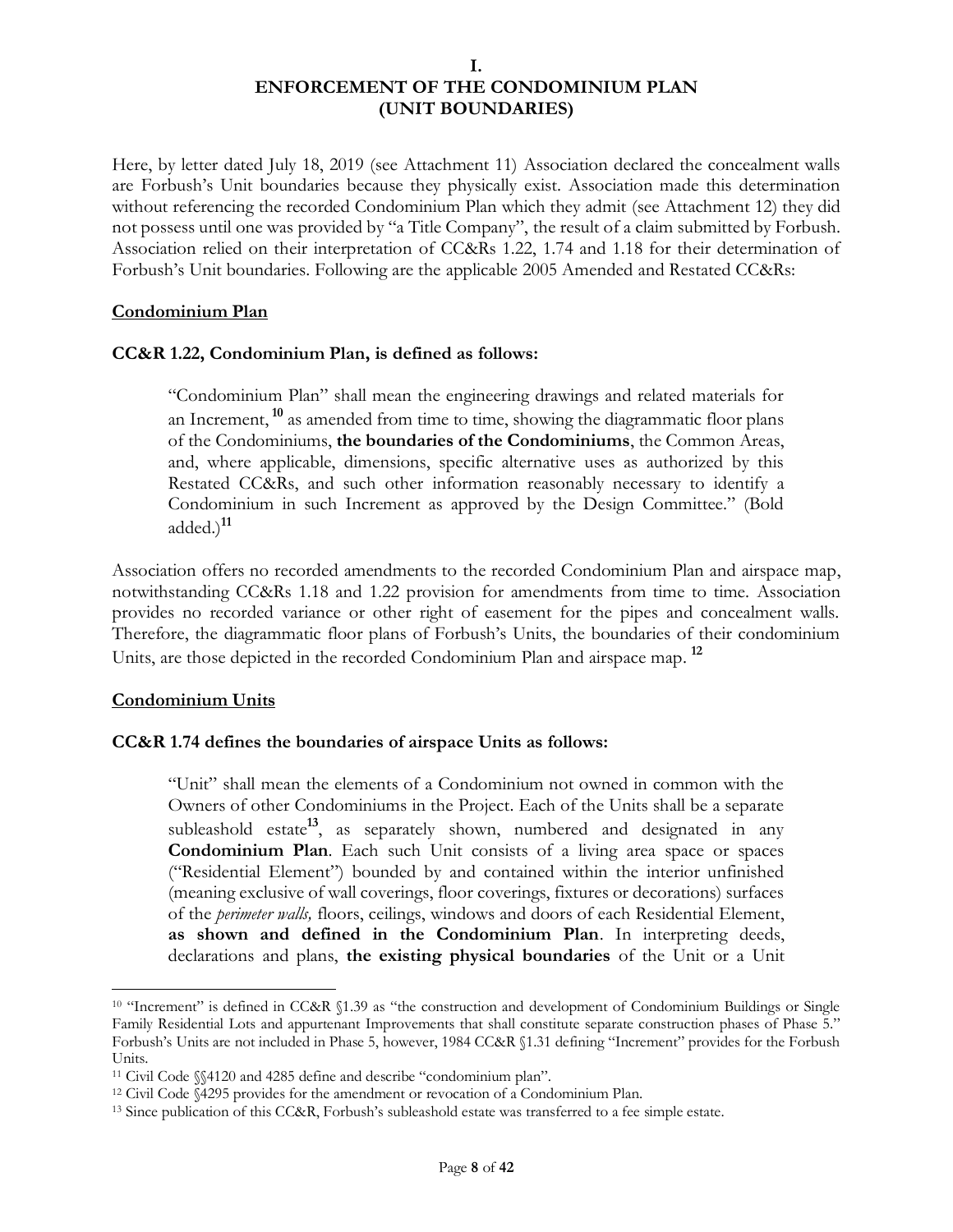**constructed or reconstructed in substantial accordance with the Condominium Plan and the original thereof, if such plans are available, shall be conclusively presumed to be its boundaries, rather than the description expressed in the deed, Condominium Plan, Original Declaration, or this Restated CC&Rs**, regardless of settling or lateral movement of the building and regardless of **minor variances** between boundaries as shown on the Condominium Plan or defined in the deed, the Original Declaration and this Restated CC&Rs, and the boundaries of a building as constructed or reconstructed.**<sup>14</sup>** (Bold added.)

The boundaries of an airspace condominium Unit typically include a cube of air bounded by the interior, unfinished surfaces of the Unit's "perimeter walls", floors, ceilings, windows and doors. **<sup>15</sup>** Association relies on "perimeter walls" for their assertion that the concealment walls, because they physically exist, are the "perimeter walls" defining Forbush's airspace boundaries.

CC&Rs 1.15 and 1.74 clearly state the airspace Unit is "...bounded by and contained within the interior unfinished.....surfaces of the perimeter walls.....*as shown and defined in the Condominium Plan*." (Italics added.) The concealment walls are not shown or defined in the Condominium Plan or the airspace map; the Chris Nelson survey was unable to reproduce these walls.

Setting aside the description expressed in the deed, Condominium Plan, original Declaration, or the Restated CC&Rs, the existing physical boundaries of the Units *constructed in substantial accordance with the Condominium Plan*, in fact, physically exist *behind* the concealment walls. They are built with robust construction material necessary for Unit boundaries which are often weight-bearing (as compared to the concealment walls that are built with lighter interior partition wall material.) These are the Unit walls that "shall be conclusively presumed to be its boundaries." Association offers no explanation for these walls. Instead, Association asserts that the physically existing and recorded boundary walls, depicted in the Condominium Plan and airspace map, are true and correct in all respects *except* in the location of the unrecorded concealment walls. Somehow the recorded, and physically existing, boundary wall magically jumps over to the unrecorded concealment walls and then magically jumps back to the recorded boundary wall. This proposition is an absurdity because it would shatter every definition of separate interest Unit space and common areas and render recorded Condominium Plans and airspace maps meaningless. The definitions and identification of separate interest and common areas would become whatever Association says it is, wherever they need it and for any reason. Associations everywhere could then wall off separate interest space for common area purposes by simply erecting a barrier.

Hypothetically characterizing the concealment walls as a "minor variance", they are superseded by the physical walls, located behind them, constructed in substantial accordance with the Condominium Plan and depicted on the recorded documents.

Therefore, Association's interpretation of CC&R 1.51, restated and recorded as 1.74, is without merit. Forbush's Unit boundaries are the walls located behind the concealment walls.

<sup>14</sup> Civil Code §§4185(b) and 4220 are the correlating codes for CC&R Section 1.74.

<sup>15</sup> Where such provisions are absent or ambiguous, Civil Code §4185(b) establishes this default boundary structure.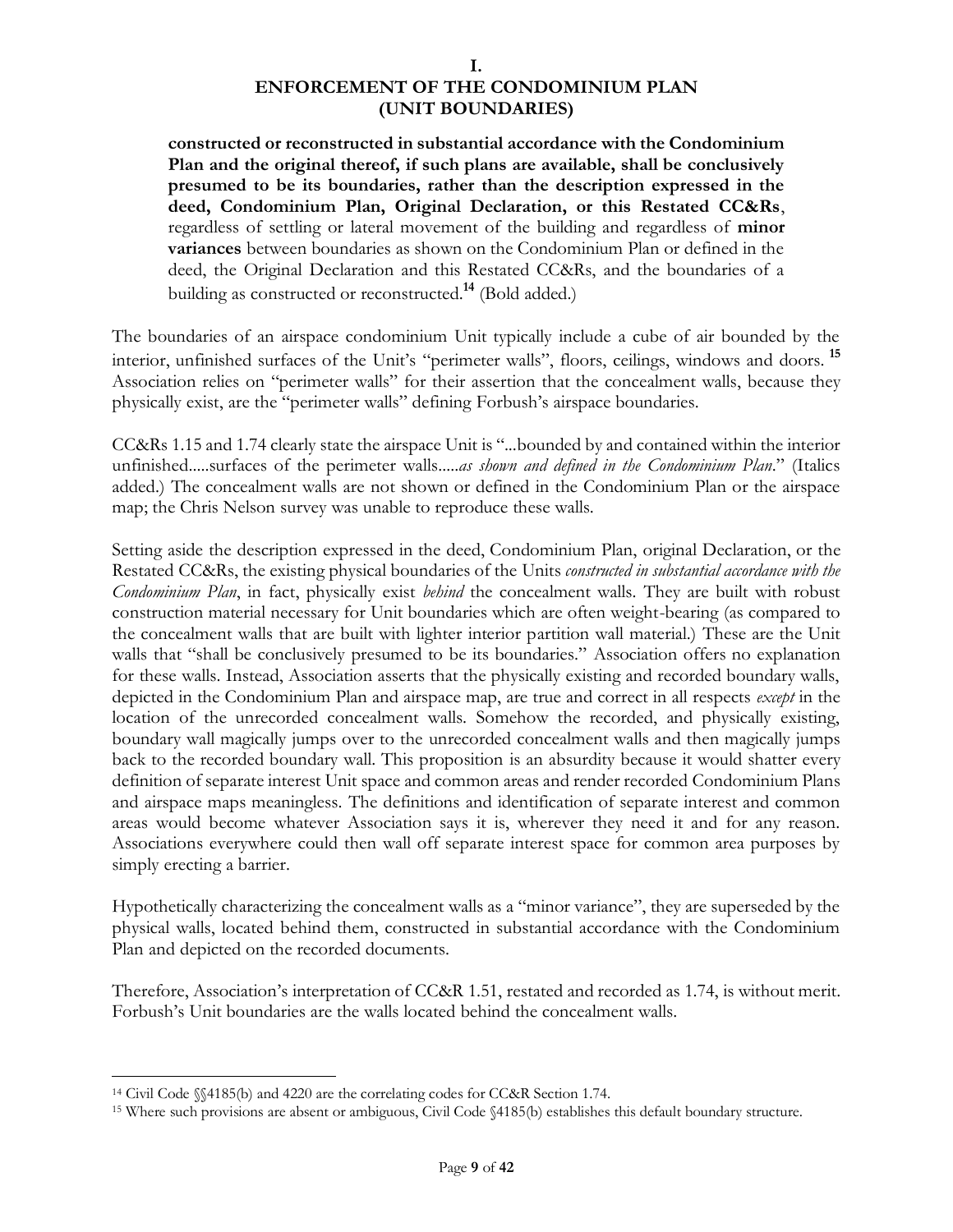#### **Condominium Common Areas**

The boundaries of Forbush's separate interest Units also depend upon the scope and type of common area within the condominium project. In condominium projects, every component of the common interest development is common area except for the Units.

#### **CC&R 1.18 defines common areas as:**

"[A]ll areas on the Project, **except the Units**. Common Areas shall include, without limitation, for maintenance purposes of the Association, but not necessarily by way of fee title, *all gas, water and waste pipes, all sewers, all ducts, chutes, conduits, wires and other utility installations of the Project Improvements wherever located (except the outlets thereof when located within the Units),* the land upon which the Project Improvements are located and the airspace above the Project Improvements, all bearing walls, columns, unfinished floors, the roofs, foundation slabs, party walls, utility walls, foundations, private streets or driveways, walkways, common stairways, parking areas and landscaping on those **areas of the Project which are not defined as a part of the Units.**" (Italics and bold added.)

Association relies on "*all gas, water and waste pipes, all sewers, all ducts, chutes, conduits, wires and other utility installations of the Project Improvements wherever located (except the outlets thereof when located within the Units)"* for their impossible assertion that the pipes are *both* common area utilities encased within a common area chute (the concealment walls), and separate interest "outlets....located within the Units". Association ignores the fact that Forbush's water and sewage stub-outs are all located *below* the point of trespass and enter Forbush's Units from the dead-space below. Therefore, the trespassing pipes cannot be utility outlets located within Forbush's Units.

Association ignores the CC&R's exception, bookended at the beginning and end of the paragraph. "Except the Units" and "those areas of the Project which are not defined as a part of the Units" are superseding exceptions to utilities and conduits defined and identified as common areas. Common areas are "wherever located" *except* where the Units are located. Association's interpretation shifts the definition into reverse: Units are located except where common area pipes and conduits are located. This interpretation would render recorded Condominium Plans and airspace maps meaningless. Therefore, Association's interpretation of CC&R 1.14, restated and recorded as 1.18, is without merit. The space within the concealment walls is Forbush's recorded separate interest Unit space.

### **CC&R 6.01(e) provides for encroachments as follows:**

"The Association and Owners of contiguous Residences shall have a reciprocal easement appurtenant to each of the Residences over the Residences and the Common Property for the purpose of (1) **accommodating any existing encroachment of any wall of any Improvement,** and (2) maintaining the same **and accommodating authorized construction**, reconstruction, repair, shifting, movement or natural settling of the Improvements or any other portion of the Project housing their respective Condominiums or Residences. Easements and reciprocal negative **easements for utility services** and repairs, replacement and maintenance of the same over all of the Common Property are specifically reserved for the benefit of the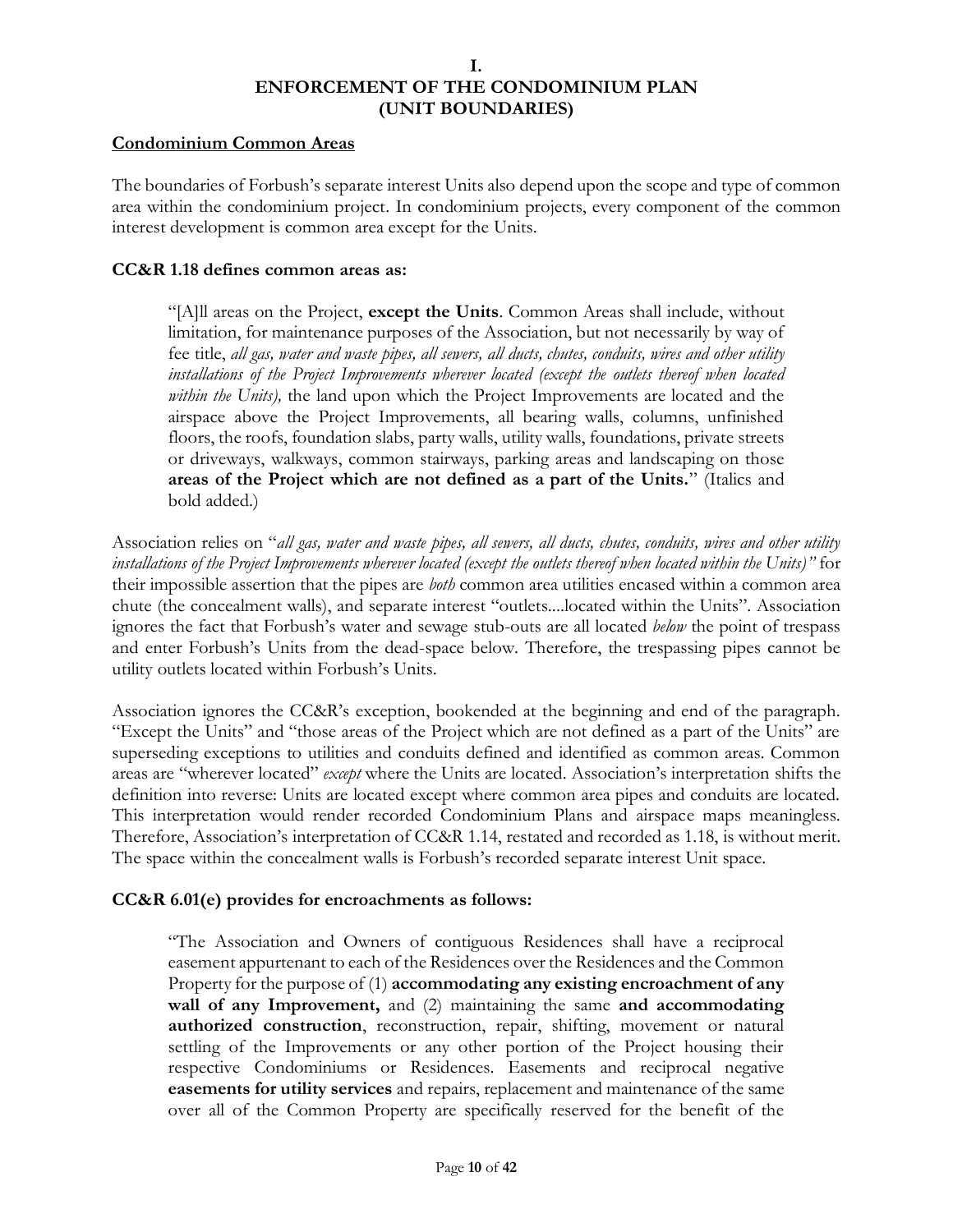#### **I.**

# **ENFORCEMENT OF THE CONDOMINIUM PLAN (UNIT BOUNDARIES)**

Owners. Association expressly reserves for the benefit of the Common Areas, and for the benefit of the Owners and the Association, reciprocal nonexclusive easements for drainage of water over, across, and upon the Common Areas. The foregoing easements **shall not unreasonably interfere with each Owner's use and enjoyment of adjoining Residences**."

"[A]ccommodating any existing encroachment of any wall of any Improvement" means the *walls* of "all structures and appurtenances thereto of every type and kind, including but not limited to, buildings, the exterior surfaces of any visible structure, and the paint on the surfaces and the Infrastructure." (CC&R 1.38.)

Here, the relevant *walls* are those of Building 8 and the appurtenant Units therein. As discussed above, the concealment walls are not the walls of either Building 8 or the Units therein; they are interior partition walls designed to hide the pipes within. Association fails to provide any authority for the "authorized construction" of the concealment walls located well inside separate interest Unit space.

# **What Authority Permits Neighborhood Pipes to Pass Through Separate Interest Units?**

When the concealment walls are hypothetically removed, we are left with the boundary walls pierced with 20 pipes that then pierce the subfloor on their downward trajectory to their street connections. Association offers no building codes or set-backs, past or present, that provide authority for neighborhood common area pipes to pass through another neighbor's separate interest Unit. Association provides no developer-controlled Board minutes, committee minutes or prior CC&Rs that would show such an invasion was planned or authorized during construction. There are no engineering drawings or related materials showing any amendments to Forbush's diagrammatic floor plans or dimensions. Association provides no recorded amendments to the Condominium Plan and airspace map or specific alternative uses authorized by any CC&Rs that might alter these recorded documents. Association provides no recorded variances or easements. Therefore, there is no legal basis upon which common area neighborhood pipes may penetrate Forbush's boundary walls and invade Forbush's separate interest Units.

Therefore, Forbush is the record owner of the space occupied by the concealment walls and common area neighborhood pipes. There are no recorded modifications or variances to alter Forbush's ownership rights to that space.

### **Does Judicial Deference Protection Apply to Association's Interpretation of the CC&Rs?**

The judicial deference rule does not encompass legal questions that may involve the interpretation of the covenants, conditions, and restrictions (CC&Rs) of a homeowners association. Courts decide legal questions. (*Eith v. Ketelhut*, 31 Cal.App.5th 1).

However, should judicial deference apply, following is an analysis of judicial deference within the facts of this case.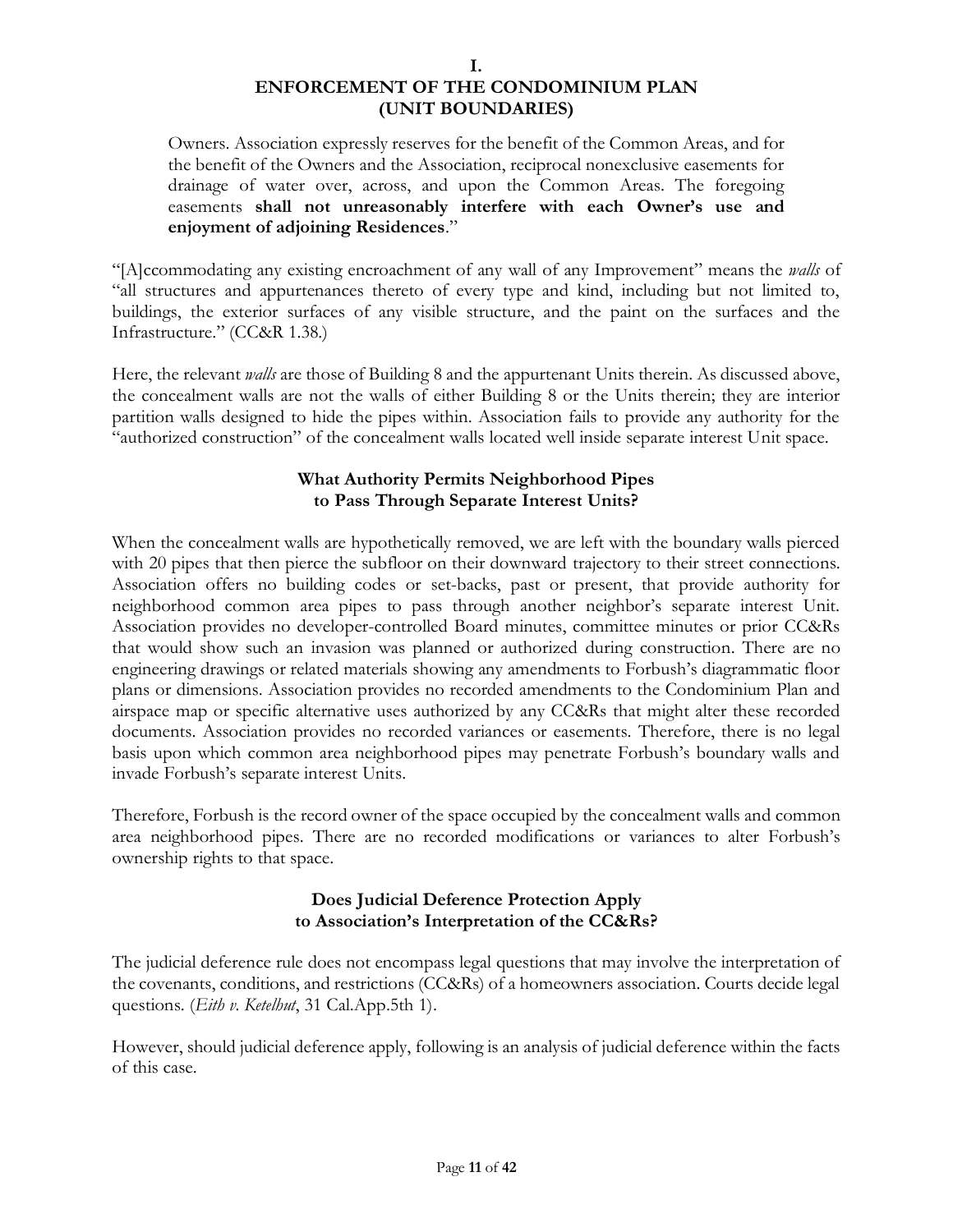In *Lamden v. La Jolla Shores Clubdominium Homeowners Assn.* (1999) 21 Cal.4th 249 [87 Cal.Rptr.2d 237, 980 P.2d 940], our Supreme Court cautioned courts to give judicial deference to certain discretionary decisions of duly constituted homeowners association boards. Where the board, upon reasonable investigation, in good faith and with regard for the best interests of the community association and its members, exercises discretion within the scope of its authority under relevant statutes, covenants and restrictions to select among means for discharging an obligation to maintain and repair a development's common areas, courts should defer to the board's authority and presumed expertise. The Supreme Court recognized the essence of an association's duty to maintain and repair is a duty to *act* based on reasoned decision-making. The court observed, "[T]he Declaration [of CC&Rs] here, in assigning the Association a duty to maintain and repair the common areas, does not specify *how* the Association is to act, just that it should." (Id. at 270.)

In *Affan v. Portofino Cove Homeowners Assn.* (2010) 189 Cal.App.4th 930, the judicial deference doctrine does not shield an association from liability for **ignoring problems**; instead, it protects Association's good faith decisions to maintain and repair common areas. The Court observed, "[t]here may be some rare situations in which an association's decision to do nothing to address a common area maintenance issue deserves judicial deference. For example, we can envision a scenario in which an association faces two extreme choices: doing nothing or adopting a prohibitively expensive course of action. A court may decide to extend judicial deference to an association's choice of inaction in that narrow context*,* **if the choice stemmed from deliberations that carefully weighed the alternatives and gave primacy to the best interests of the association and its members***.*" (Bold added.)

*Lamden* and *Affan* do not apply here because "ordinary maintenance" does not apply to the pipes in this case. **<sup>16</sup>** The pipes that traverse through Forbush's Units may run as far as the top of the hill, servicing several other Units. Rectifying the continuous exposure to corrosive salt water, sea air and earthquake displacement would require an undertaking beyond "ordinary maintenance". The pipes are located above the hillside foundation, minimally accessible in some areas by subfloor crawlspaces that offer limited views.

Assuming *Lamden* is broadly applied to major maintenance, Association failed to satisfy *Affan* by performing a "reasonable investigation, in good faith". Association performed a limited-view inspection from the subfloor dead-space of Building 8 which provides no view of the pipes and concealment walls within Forbush's Units. Claim of lack of access to Forbush's Units is disingenuous based on Forbush's multiple requests for an onsite review of their concept design proposal that encompass the issues here. Association chose to inspect an undisclosed, so-called "identical Unit" somewhere on the property rather than Forbush's Units. In California, it is a well settled principal of law that, within the context of specific performance, a party is allowed to compel the purchase or sale of a property because land is presumed unique. It follows, then, that if land is unique to compel transfer of property, then one property is not "identical" to the other. Association fails to establish that the unidentified so-called "identical Unit" they inspected is, in fact, situated precisely as the Forbush Units, directly above pipes that run above the hillside foundation to their street connections. Even so, such a Unit, by virtue of their different location, would encounter the pipes in a different manner.

<sup>&</sup>lt;sup>16</sup> Catastrophic events caused by failure of infrastructure exposed to the long-term corrosive effects of salt air, has been well documented in the public domain.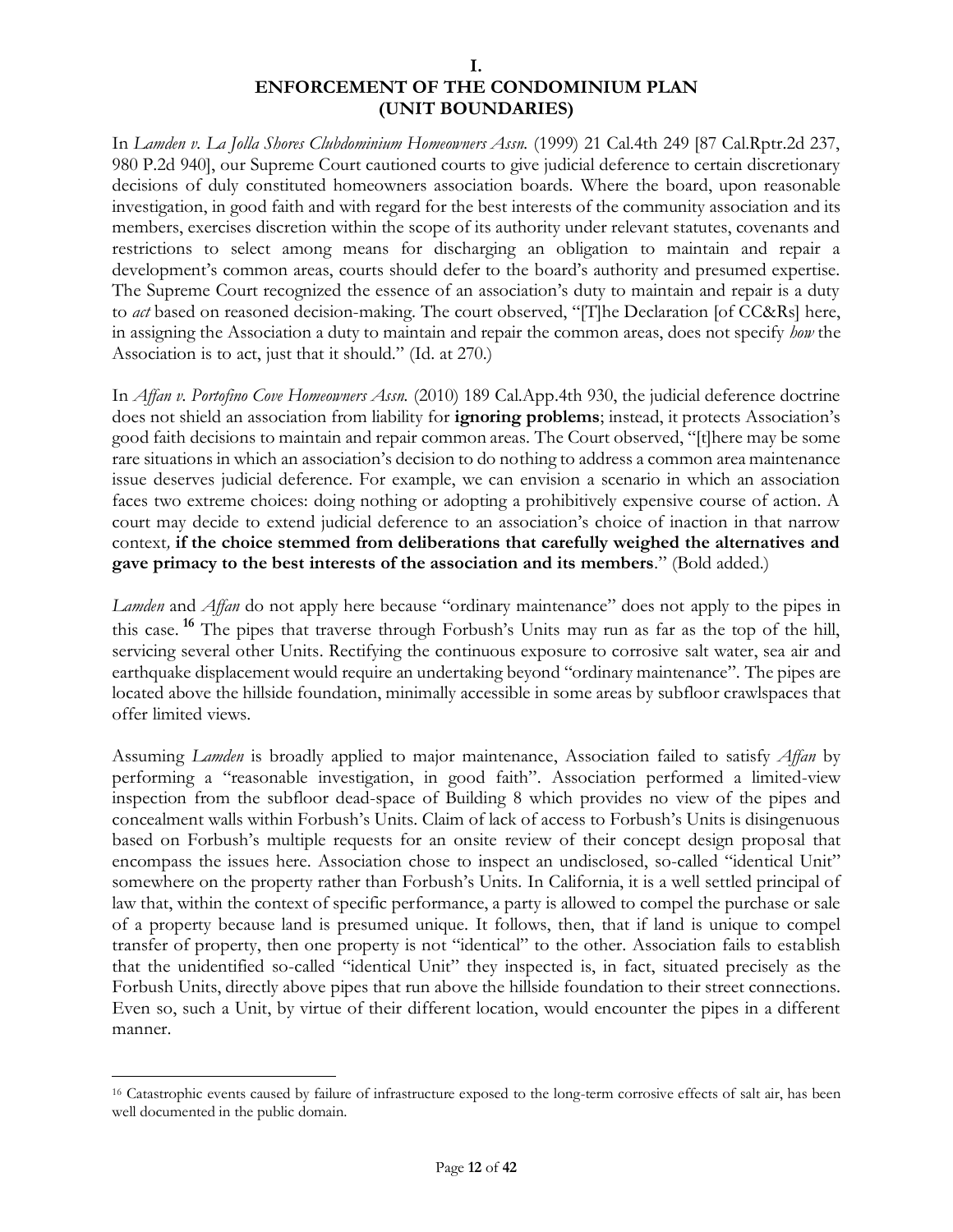Therefore, it cannot be held that Association performed a reasonable investigation, in good faith, of Forbush's Units. Without the information such an inspection would provide, and without a proper understanding of the Unit boundaries defined in the CC&Rs, Association did not weigh the facts and engage in reasoned decision-making.

Visual inspection aside, by its own admission, Association did not possess the Condominium Plan when they made their original determination that the pipes and concealment walls do not occupy separate interest space. This steadfast determination, even after receipt of the Condominium Plan, is the basis for Association's dismissal of Forbush's concerns regarding the risks the pipes pose for their Units. In *Ekstrom v. Marquesa at Monarch Beach Homeowners Assn.* (2008) 168 Cal.App.4th 1111, 1121- 25), since associations have a duty to enforce restrictions it follows that they have a duty to investigate complaints by residents.

In *Ritter & Ritter v. Churchill Condominium Association* (2008) 166 Cal.App.4th 103, the court held that the Association's slab penetrations [openings in the slab for pipes] in the common area which deviated from the original architectural plans constituted a fire hazard to the owners and was the cause of second-hand cigarette smoke intrusion. Plaintiff owner filed an action against the Association and its directors for breach of the CC&R's, negligence, breach of fiduciary duty and injunctive relief. The jury found the Association liable. The court stated at pages 120-121: "Traditional tort principles impose on landlords, including homeowners associations that function as landlords in maintaining the common areas of a large condominium complex, a duty to exercise care for the residents' safety in those areas under their control." See also *Sands v. Walnut Gardens Condominium Ass'n Inc*. (2019) 35 Cal.App.5th 174, when the standard of maintenance is controlled by language within an association's CC&Rs, an association's failure to perform maintenance in accordance with those standards may constitute a breach of contract by the Association.

An association's common area maintenance responsibilities places a duty on the board of directors to inspect the common areas at least once every three (3) years and to prepare a reserve study. The reserve study is used to determine the amount of reserve funds that should be set aside for the maintenance and repair of *major* components which the Association is obligated to maintain, and which have a remaining useful life of less than thirty (30) years. (Civil Code § 5550; See also "Reserve Study.")

Here, the above-ground pipes are at least 33 years old, continuously exposed to pressurized salt water and sea air and subject to earthquake displacement. Association has an absolute obligation to determine how the life-span of above-ground pipes is affected by continuous exposure to these corrosive elements. Should they breach, Forbush's Units would be inundated with water and raw sewage which could go undetected for some time because Forbush is not a full-time resident of either Unit. This would cause uninhabitability and irreparable harm to property and health that could be avoided with proper inspection and maintenance. By failing to investigate the pipes *inside* the Units, Association waived its claim to judicial deference protection.

# **Do Common Area Pipes and Concealment Walls Encroach into Separate Interest Space?**

When the record owner gives neither express nor implied permission, an encroachment constitutes a trespass or nuisance, subject to a timely suit to quiet title for recovery of possession of the property, injunctive relief and damages. (*Harrison v. Welch* (2004) 116 Cal.App.4th 1084, 1088; *Christensen v. Tucker*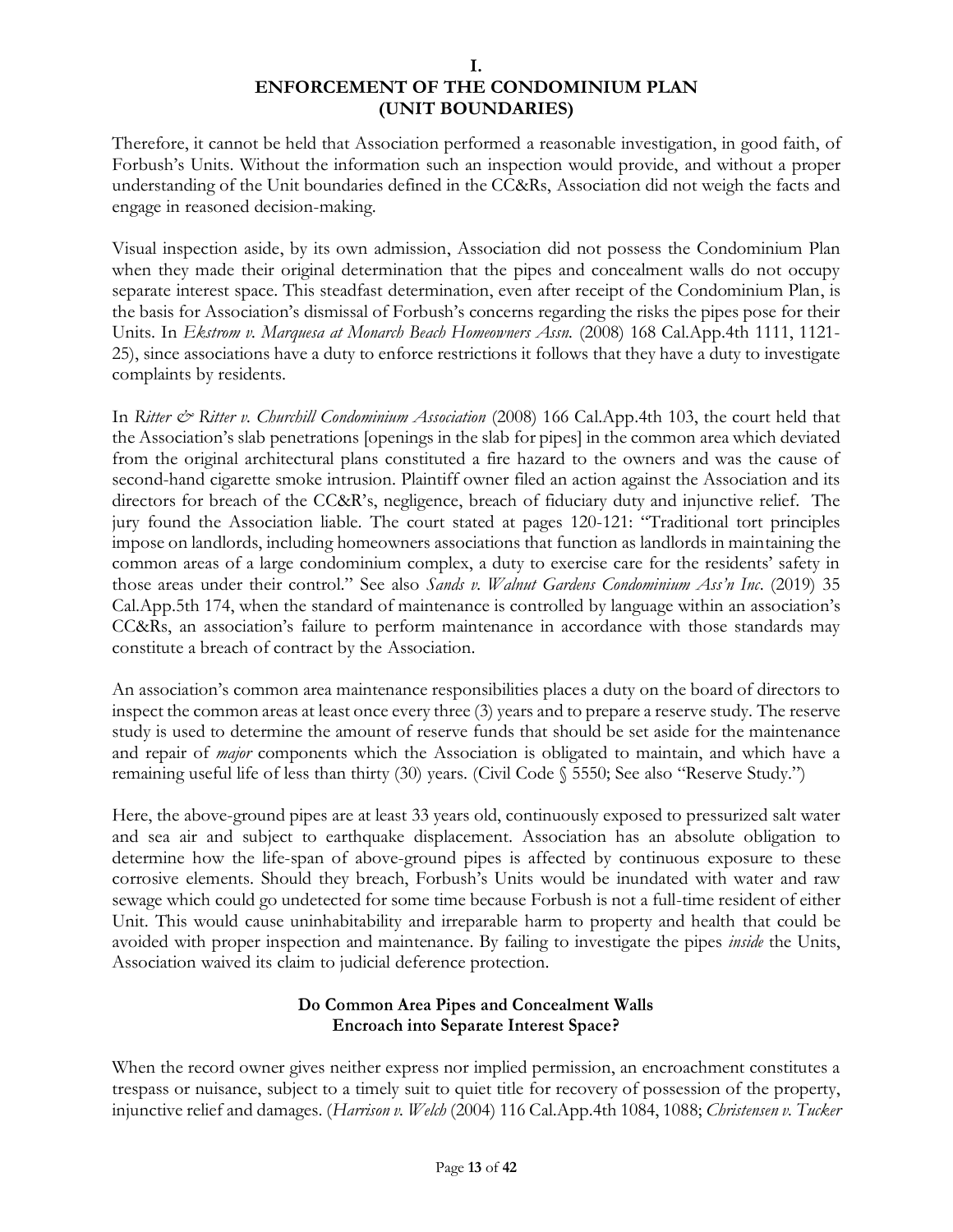(1952) 114 Cal.App.2d 554, 557.) A special rule applies to a latent encroachment. In California, one remedy available to homeowners to remove a latent encroachment is self-help (i.e., removing the encroachment at the encroacher's expense without resorting to litigation) after giving reasonable notice and an opportunity to remove the encroachment. (*City of Berkeley* v. Gordon (1968) 264 Cal.App.2d 461, 468-469; see, e.g., *People ex rel. Dept. of Public Works v. Henry* (1961) 93 Cal.App.2d 476.

Forbush is the record owner of two adjoining Units. Common area pipes were installed and enclosed behind concealment walls within Forbush's separate interest Units which exceed the two-foot set back permitted by the condominium project Tract Map. The developer-controlled and subsequent ownercontrolled Associations never received an easement for use of Forbush's separate interest Unit space or amended the recorded Condominium Plan. Forbush purchased the square footage represented by the recorded Condominium Plan, attached to the deed, and did not give express or implied permission for the pipes and concealment walls. Therefore, the pipes and conduits constitute a trespass and/or nuisance because they are encroaching into private separate interest Unit space. Forbush is entitled to exercise self-help to remove the encroaching pipes and conduit, should Association fail to do so.

# **Have Prescriptive Easement or Adverse Possession Rights Accrued?**

California law defines when and under what circumstances – given time or other factors – an encroachment can ripen into either a prescriptive taking of the land or, more likely, qualify for the imposition of an easement to continue to occupy the land. Generally, one can appropriate a legal interest in another's land (either by ownership or an easement) through adverse possession by (1) possession under claim of right or color of title; (2) actual, open, and notorious occupation of the premises in such a manner as to constitute reasonable notice to the true owner; (3) possession which is adverse and hostile to the true owner; (4) possession which is uninterrupted and continuous for at least five years; and (5) payment of all taxes assessed against the property during the five year period. (*Hansen v. Sandridge Partners, L.P.* (2018) 22 Cal.App.5th 1020; *Gilardi v. Hallam* (1981) 30 Cal.3d 317, 321; *Warsaw v. Chicago Metallic Ceilings, Inc.* (1984) 35 Cal.3d 564, 587.) To gain actual ownership of the land the adverse possessor must pay all property taxes levied on the land during the five-year prescriptive period. (Code Civ. Proc. § 325(b).) An encroacher generally should not obtain a prescriptive easement for the adverse, exclusive use of a portion of their neighbor's land because it would be tantamount to actively appropriating ownership without paying property taxes levied. (*Mehdizadeh v. Mincer* (1996) 46 Cal.App.4th 1305-1306.)

It cannot be disputed that Forbush is the legal owner of the separate interest Units and has the exclusive and absolute right to the use and enjoyment of the entire airspace depicted on the recorded Condominium Plan and airspace map. While Association might contend that it has acquired prescriptive rights for use of portions of the Units, including an interest where the pipes and concealment walls are encroaching, there are no such rights benefitting Association in this situation. Since the pipes and the space they occupy were constructed in such a way that no reasonable person would suspect that private dwelling space had been harvested to contain intruding common area pipes that should have been placed under the subfloor, Association cannot meet the open and notorious use elements necessary for a prescriptive easement or adverse possession.

Moreover, Association never gave Forbush actual or constructive notice that it had any interest in the Units adverse to the Forbush. There are no doors, windows or any kind of portal into the concealed space accessible from inside Forbush's Units. Generally, Association's access to subfloor pipes within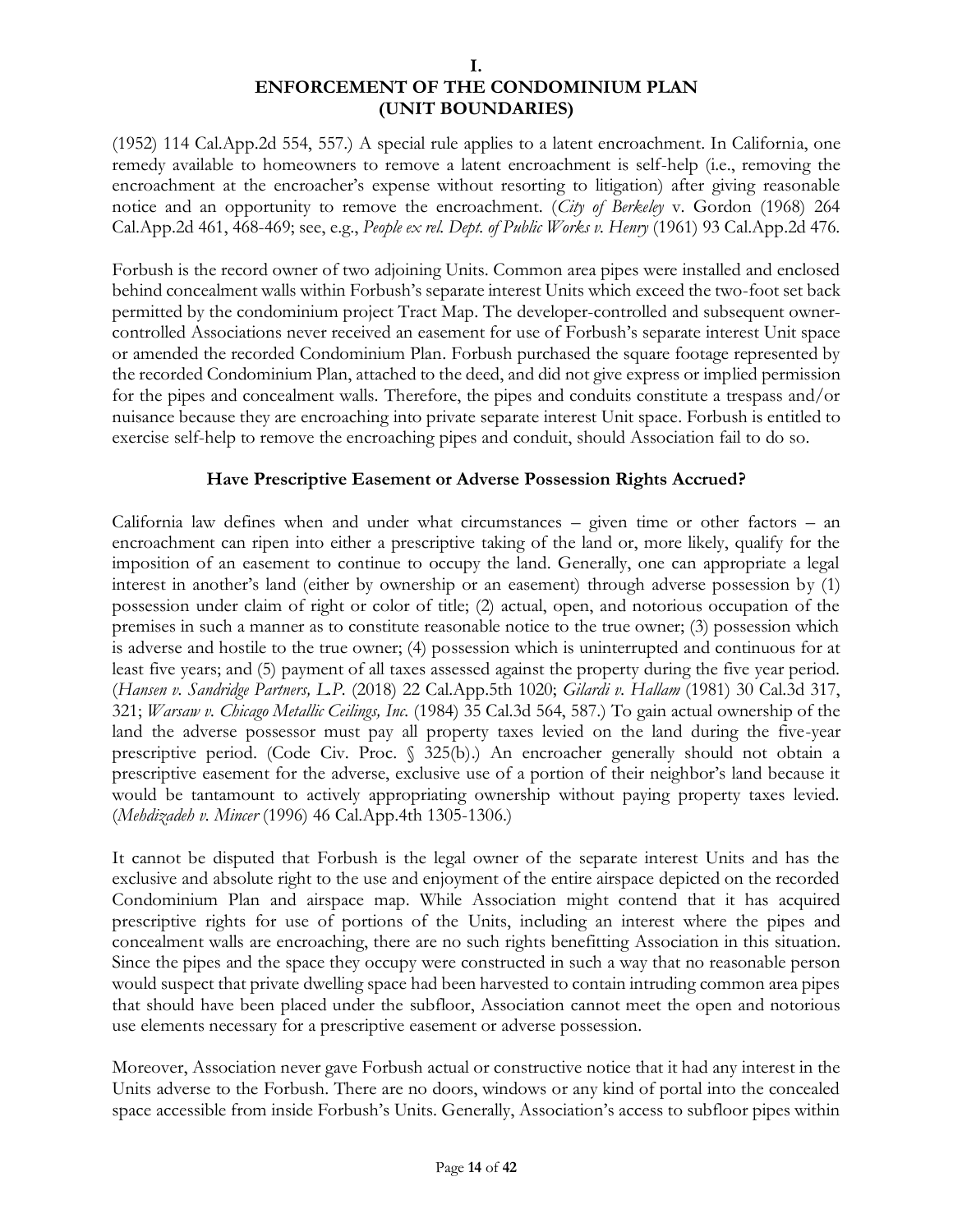the complex is accomplished by crawl spaces under the subfloor but even this access provides no view of the pipes within Forbush's Units. There is no recordation of any easements or any amendments to the Condominium Plan or airspace map. Lastly, there is absolutely no evidence that Association made five years of property tax payments on the portion of the Forbush's Units where the encroachments reside. Therefore, it is impossible for Association to claim any interest in the Forbush Units for the pipes and concealment walls.

# **Is Association Entitled to an Equitable Easement?**

To determine whether Association is entitled to an equitable easement, courts utilize a "relative hardship" test. (*Tashakori v. Lakis* (2011) 196 Cal.App.4th 1003, 1009.) Under the relative hardship test, three factors are required to establish an equitable easement: (1) the defendant must be innocent, i.e., his or her encroachment must not be willful or negligent; (2) unless rights to the public would be harmed, the court should enjoin the encroachment if the plaintiff will suffer irreparable injury, regardless of the injury to the defendant; and (3) the hardship to the defendant by enjoining the encroachment must be greatly disproportionate to the hardship caused to the plaintiff by allowing the encroachment to remain. (Id.) Courts will only use their equitable powers where the party seeking to maintain the encroachment was neither knowing and willful nor sufficiently negligent in causing the encroachment. (*Morgan v. Veach* (1943) 59 Cal.App.2d 682, 690.) Therefore, one who intentionally encroaches should never enjoy an equitable easement and, instead, needs to satisfy all the elements of adverse possession. (*Brown Derby Hollywood Corp. v. Hatton* (1964) 61 Cal.2d 855, 858, 860.) When the courts grant equitable easements, they usually require the encroacher to compensate the record owner for the ongoing use of the land and pay damages if proved. (*Linthicum v. Butterfield* (2009) 175 Cal.App.4th 259, 267-268.)

Clearly, the balance of harms weighs in favor of Forbush. The hardship to Forbush would be greatly disproportionate because they cannot use and enjoy a significant portion of their Units; they bear the perpetual risk of pipe breach which would inundate their Units with water and raw sewage; they bear the perpetual diminution in value of their Units due to the presence of the pipes; and they have, and continue, to pay property taxes and insurance on square footage/airspace they cannot use yet benefits Association. In contrast, there is little hardship to Association in the approval of Forbush's Unit modifications that includes an offer to keep the pipes where they are. Modification of their Units would cause little inconvenience to Association and other members which will be further discussed in the next cause of action.

Since it is likely the pipes and concealment walls were installed when the Units were constructed, there will be little to no evidence that Association can produce which demonstrates that it, or its contractors, were innocent and, more significantly, not negligent when they incorrectly installed the pipes by exceeding the set-back requirements. Thus, Association's ability to obtain an equitable easement for use of Forbush's Unit space is remote. Regardless, should a Court award Association with an equitable easement, Forbush would be entitled to compensation from Association for the ongoing use of their Unit space.

### **Forbush Offer to Resolve the Matter**

Forbush proposed several provisions to resolve this matter which Association rejected. These will be discussed in the next cause of action, Enforcement of CC&R Article IV, *infra*.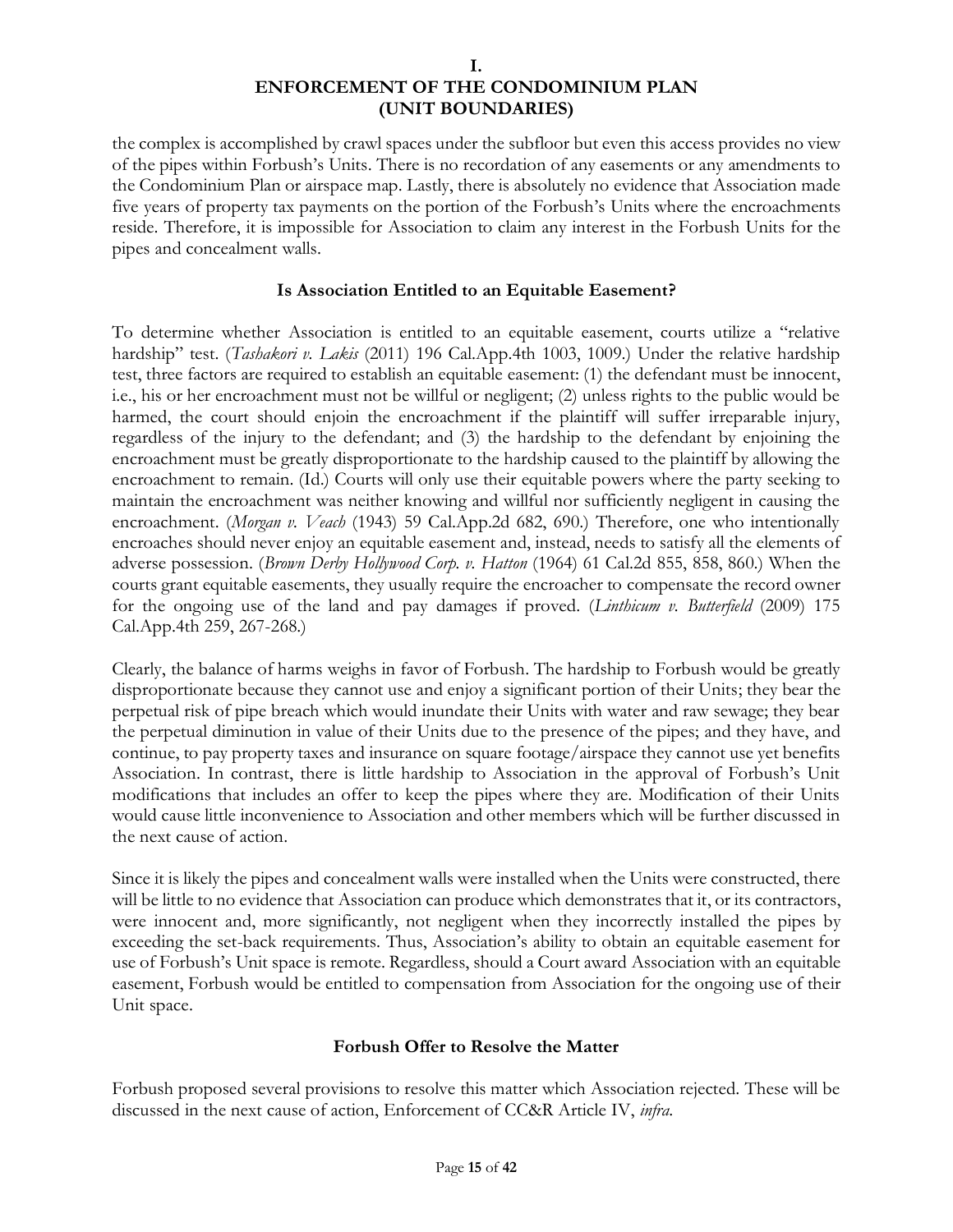This second cause of action is for the enforcement of CC&R Article IV which provides for an Architectural Committee to process owner applications for Unit modifications pursuant to the process, scope and authority expressed therein. Forbush claims Committee arbitrarily and capriciously denied their proposal, arriving at their determination in bad faith because they failed to apply the standards of Article IV and exceeded their scope of authority.

### **FACTS**

After Forbush's investigation and findings regarding the boundaries of their Units, they formulated a design modification for both their Units to offer a solution to the trespass and to provide greater access to their Units ("concept design").

### **Forbush's Concept Design**

Forbush's adjoining Units have two levels; the lower level with a bedroom and bathroom, and the upper level comprising the kitchen, dining, living, bath and laundry rooms. Forbush's concept design modifies the adjoining Units to provide greater street-level access via an elevator and between the upper and lower levels via an interior lift. Currently, access into both Units from street-level, and between the upper and lower levels inside the Units, is by multiple steep stairs only. The concept design also provides for the opening of the upper-level adjoining wall and balcony wall between the Units and the lower-level dead-space to provide interior access to both Units. The only exterior modification involves an exterior elevator. All other modifications are contained within the interiors of Units 81 and 82. Following is a description of the project:

(Attachment 14. Exterior Elevator; Attachment 15. Current and Proposed Modified Floor Plans.)

**Exterior Elevator (Common Area) -** An exterior elevator would rise from street level to the lower level of Unit 82. It would be built adjacent to the exterior wall of the condominium building and occupy an empty air space currently existing between the front of the building and existing exterior stairs. **<sup>17</sup>** The street-level entry door to the elevator would be inconspicuously located behind the existing exterior stairs. The elevator would rise to the lower level of Unit 82 at the location of an existing exterior window which would be reconstructed into a door that opens into Forbush's Unit. The now-converted window would then be replicated onto the exterior facade of the elevator, thereby maintaining the appearance of a window at that location. The finished exterior facade of the elevator shaft would be built aesthetically consistent with the surrounding architecture, including windows and, if requested, capped-off planter boxes. All electrical functions would be wired into Forbush's Unit and operate off Forbush's electrical meter.

<sup>17</sup> Hamilton Cove was originally designed with built-in exterior planter boxes containing live plants to effectuate a Mediterranean Villa appearance. This feature has long since been abandoned by Association with the permanent cappingoff of the planters with stone tile; they no longer function as planter boxes. In some areas, such as where the proposed elevator would be located, they serve no function at all except providing the appearance of capped-off planter boxes.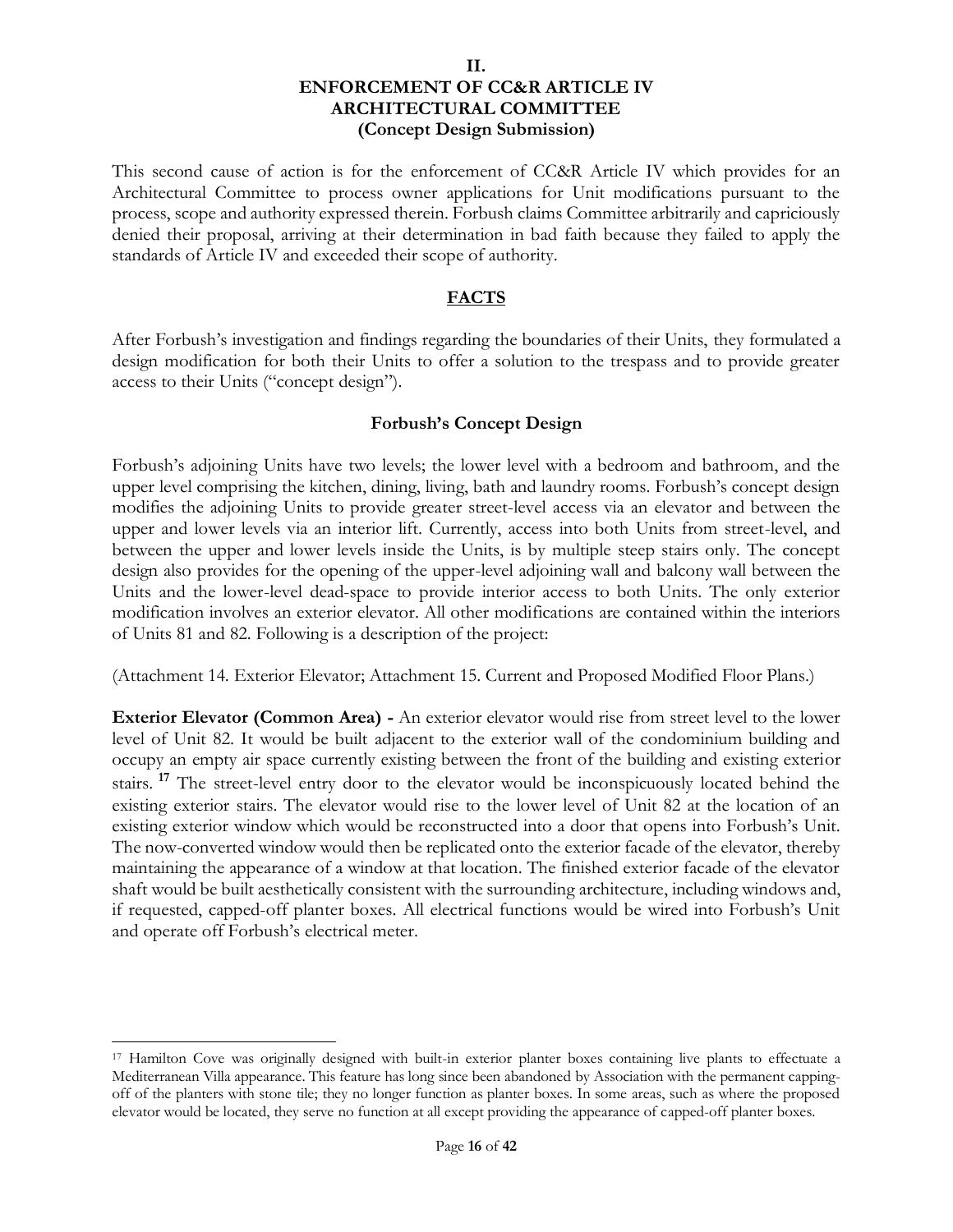### **Unit 82**

**Lower Level -** The lower-level bathroom would be modified to accommodate the exterior elevator landing. The large walk-in closet would be reduced to accommodate the bathroom modifications. The door to the hallway would be relocated along the same wall to accommodate an interior lift.

**Interior Lift -** The proposed exterior elevator opens into the lower level of Unit 82. The interior stairwell to the upper level of this Unit would be modified to accommodate a lift approximately 36 inches x 36 inches. (The lift would be in addition to the existing interior stairs.) The structural requirements for the lift include access to internal ceiling and floor joists. All electrical functions would be wired into Forbush's existing electrical meter.

**Upper Level -** The adjoining interior wall would be opened, with appropriate structural reinforcement, in the dining room and kitchen to allow free access between the two Units. The kitchens in both Units would remain fully independent to retain an autonomous two-Unit configuration. No modifications would occur between the Units (such as plumbing, electrical, gas, and structural) to alter the full autonomy of each Unit.

# **Unit 81**

**Interior Stairwell -** The stairwell would be closed-off at the upper level, creating a floor for a new bedroom on the upper level. The remaining stairwell below would be converted into storage space. The lower-level bedroom would retain ingress/egress according to code.

**Upper Level -** A portion of the dining room would be walled off to create a new bedroom over the now closed-off stairwell.

**Lower-Level Connecting Hallway (Common Area) -** Dead-space previoulsy permitted by Association to be used for storage in Unit 82 would be opened for both Units. A connecting door would be installed between the Units with appropriate structural reinforcement.

**Upper-Level Connecting Hallway (Pipes and Concealment Wall Issue) -** The large upperlevel laundry rooms in both Units would be reduced to accommodate a connecting hallway between the Units. The intruding pipes and concealment walls are located at this proposed hallway location. The hallway would be constructed so that the pipes remain in their current location.

**Balcony Short-wall -** One contiguous balcony serves both Units with a short-wall separating balcony space between the Units. A closeable gate would be installed into this short-wall to provide both free access and secure closure.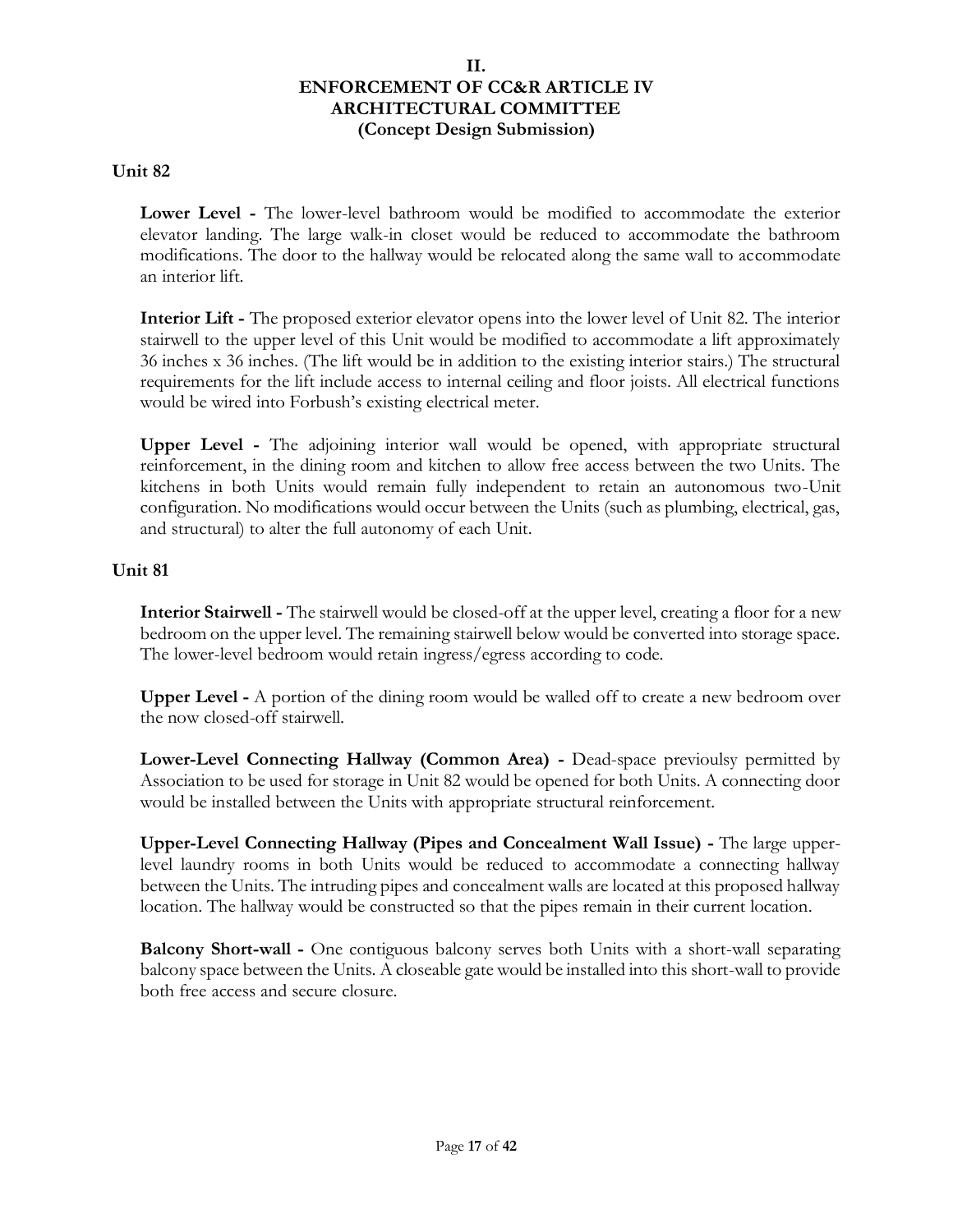### **Forbush's First Concept Design Submission and Committee's Rejection**

In July 2018, Forbush submitted to Committee their proposed concept design.**<sup>18</sup>** By email dated August 10, 2018 (Attachment 16), Association stated in relevant part:

"Manny has reviewed your project plan request with Martin. Martin needs to get the rest of the architecture committee and board involved with this the review of this project request. Once they have had a chance to meet they will contact you with an update and set up another meeting with you if needed."

Manny is employed by Association in the capacity of facilities manager. At the time, he was neither a HC homeowner nor a board member which disqualified him as a member of the Architectural Committee. The scope of his role could only be that of facilities manager adviser. **<sup>19</sup>**

Martin Curtin is a HC homeowner, board member and serves as chairman of Committee. By his own description, Curtin's background includes hotel ownership/management and unspecified construction (Attachment 17.)

By letter dated August 29, 2018, (Attachment 18) followed nearly a year later by letter dated July 18, 2019 (see Attachment 11) Committee and Association relied on CC&Rs 1.20, 1.74, 2.09, and 4.02 for their authority to reject Forbush's application on the following grounds that<sup>20</sup>:

- Forbush held a "fractional undivided interest" in the common areas of the Property which prevented them from making any alterations;
- Forbush does not understand their ownership interest described in CC&R 1.74 defining Unit and CC&R 1.20 defining Condominium;
- The proposed work would affect the foundation and bearing walls of Building 8 which Committee could not approve;
- Section 2.09 bars all modifications to any structural component;
- Installation of a dumb waiter would require access to ceiling joists;
- A kitchen would be minimized;
- Additional bedrooms would be created within the Unit space;
- The balcony wall that divides the Units would be removed;
- Common area pipes servicing other Units could "possibly" be involved;

<sup>18</sup> Forbush's concept design is a drawing depicting detailed outlines of the proposed modifications based on known dimensions of the property. At no time was Forbush permitted by Association to conduct any type of structural engineering investigation for the purpose of creating any type of engineering report or perfecting the concept design. <sup>19</sup> CC&R 4.01 defines the members of Committee.

<sup>20</sup> The plan was rejected with the exception of the balcony short-wall which Committee requested detailed construction plans even though permission was denied to conduct exploratory investigations of structural components. Also, opening the wall between the Units was contingent upon the wall being a party wall rather than a weight-bearing wall. No exploration was permitted to determine the construction of the wall.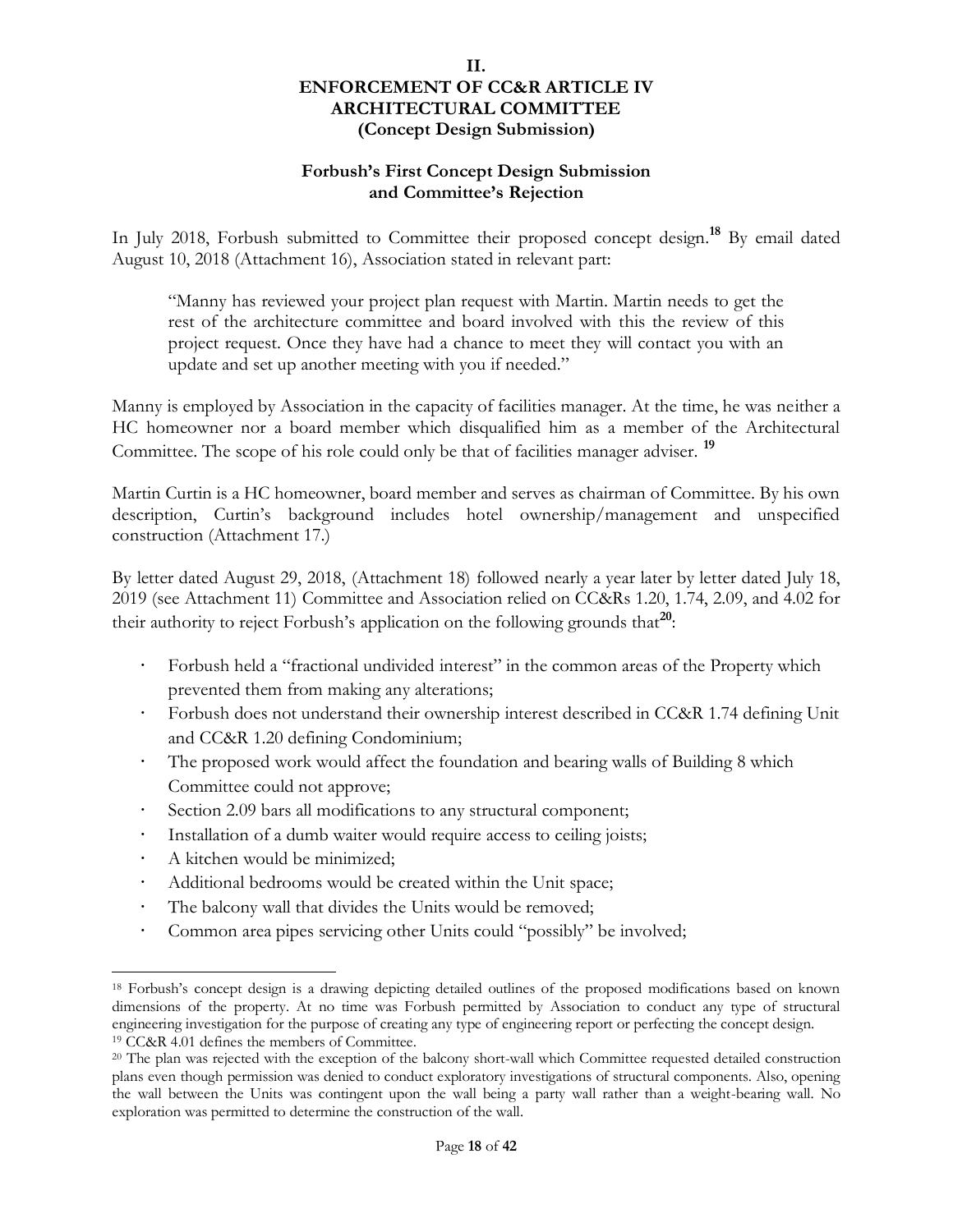- Adjacent Units could be disrupted;
- Committee had "leery feelings" which prevented them from approving the opening of walls for investigatory purposes to perfect the design concept;
- Forbush exceeded prior permission to use interior dead-space in Unit 82 for storage, alleging the space is being used as a "bedroom" based on the presence of a mattress in that space.

Association further stated:

"Because your clients' proposed plans seek to use the dead-spaces, and to alter/modify bearing walls, foundation slabs, foundations and other structural components of the building that are Common Property, the Architectural Committee...will not approve your proposed plans..." **<sup>21</sup>**

Association also stated that Committee "consistently denied requests" based on structural modifications and that further review would be granted for plans that would not affect structural components.

In its July 18, 2019 letter, Association conflated Units 81 and 82 regarding Forbush's permitted use of dead-space.**<sup>22</sup>** Association claimed that Forbush accessed dead-spaces in "both Units" when, in fact, such permitted access was made only in Unit 82 which is used by Forbush family and friends. Deadspaces were permissively opened for storage and access to the shower pan for repairs. The allegation that the space was used for an unlawful "bedroom" was based on the presence of a mattress which, ultimately, Forbush discarded.

Dead-spaces in Unit 81 were never opened by Forbush because it is a licensed short-term vacation rental offered on the internet to the general public which would require that such dead-spaces not be opened. Association threatened, however, "...to prevent any other than your clients and their immediate family members from accessing Unit 81..." The dead-spaces became a pivotal criterion for whether Committee would further consider Forbush's concept design proposal.

### **Forbush's Second Concept Design Submission and Committee's Rejection**

After reviewing the denial from Committee, Forbush further investigated the suspicious concealment walls and elevated laundry room floor. Confirming their recorded ownership rights, Forbush revised the original concept design to incorporate an offer to resolve the trespassing pipes and concealment walls.

Following the exchange of at least seventeen (17) scheduling emails between Forbush and Committee, an onsite meeting was set for the second submission of Forbush's concept design. On September 9,

<sup>21</sup> Letter sent by Jeff Gubernick, law partner of Norris Bishton, president of Association's board.

<sup>22</sup> Association letter dated July 18, 2019 (bottom page 2), shows Association granted other homeowners access to these "dead-spaces" for storage within their Units.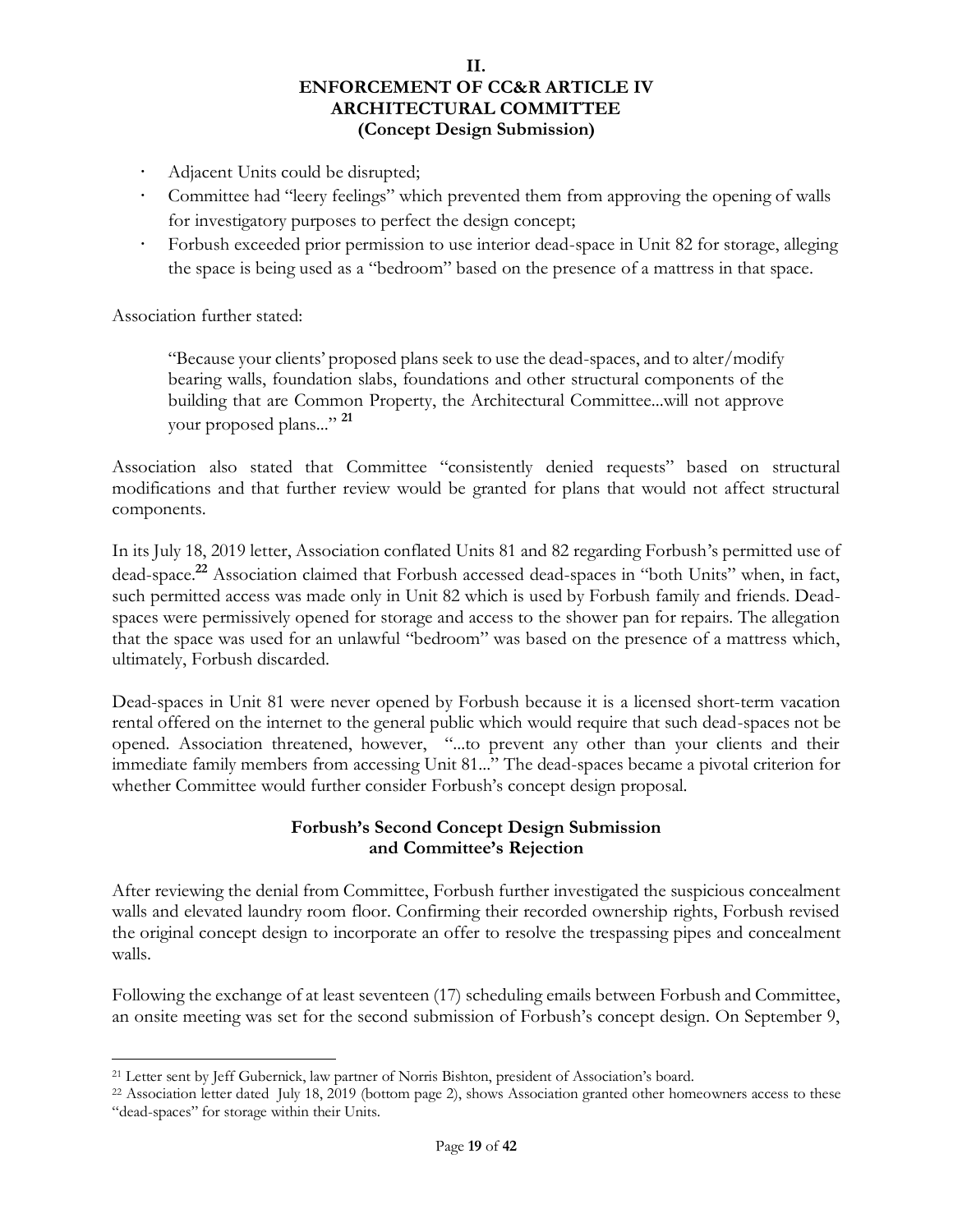2019, Forbush, Curtin and Pete Edwards met at the property **23**. Arriving late, Curtin participated in the review of Unit 82 only, refusing to enter and review the plans for Unit 81, flippantly stating over his shoulder as he left the meeting, "what's the point, it's all the same". Further stating he had a plane to catch to visit his daughter in Ohio, Curtin aborted the meeting. **<sup>24</sup>** Nowhere in the multiple emails to set up this meeting did Curtin mention a conflicting travel arrangement which could have been accommodated during the multiple scheduling emails exchanged between the parties. Instead, Curtin aborted Forbush's concept design presentation thereby failing to obtain the full facts about the proposal.

By email dated September 17, 2019, Forbush sought confirmation from Curtin regarding permission to open certain walls for exploratory purposes to ascertain weight-bearing and party walls. By email dated September 23, 2019, Curtin responded (Attachment 19):

"The board met to discuss the project request below. The board requests that Unit 8/82 be brought back to the original condition before any further renovation plans are approved. Once this has been completed please let us know. We will then set up an inspection meeting. After the inspection meeting we can continue discussions regarding future project plans...."

During 2020, numerous communications were exchanged between the parties with multiple requests by Forbush for an onsite meeting which Association and Committee repeatedly flatly denied. Claiming COVID concerns and restrictions, Association refused to avail itself even though other construction projects involving HC, Association and Committee moved forward.**<sup>25</sup>**

Further, Curtin included Pete Edwards as a recipient of this rejection notice thereby interfering with Forbush's business contractual relationship with Edwards and Fine Line Construction. Curtin knew Forbush had a business relationship with Edwards because Forbush and Edwards worked together on the concept design and it was Forbush who invited Edwards to the onsite meeting. Curtin and Edwards did not collaborate on Forbush's project. After Curtin's rejection email was sent to Edwards, Edwards became reluctant to work further with Forbush on the concept design, expressing doubt that Curtin would ever approve any plan submitted by Forbush.

<sup>23</sup> Pete Edwards of Fine Line Construction has the reputation of being the preeminent contractor-builder on Catalina Island. Edwards worked with Forbush on the concept design and was Forbush's intended builder-contractor.

<sup>&</sup>lt;sup>24</sup> The only reason Forbush knew of the trip was because Curtin threw it out there as he aborted the meeting.

<sup>25</sup> Association availed itself to the City of Avalon during COVID year 2020 for the planning and construction of roadside curbs involving Hamilton Cove. During a time when Association restricted and even prevented homeowners' access to their property, the board nonetheless permitted outside construction personnel to traverse the entire property in their construction of individual homes on the northern parcels. One individual was imaged without a mask when masks were "strictly required" by Association while on-property. In short, on-property COVID restrictions were not "strictly required" for some but were a complete bar to Forbush for any onsite meeting with Association or Committee.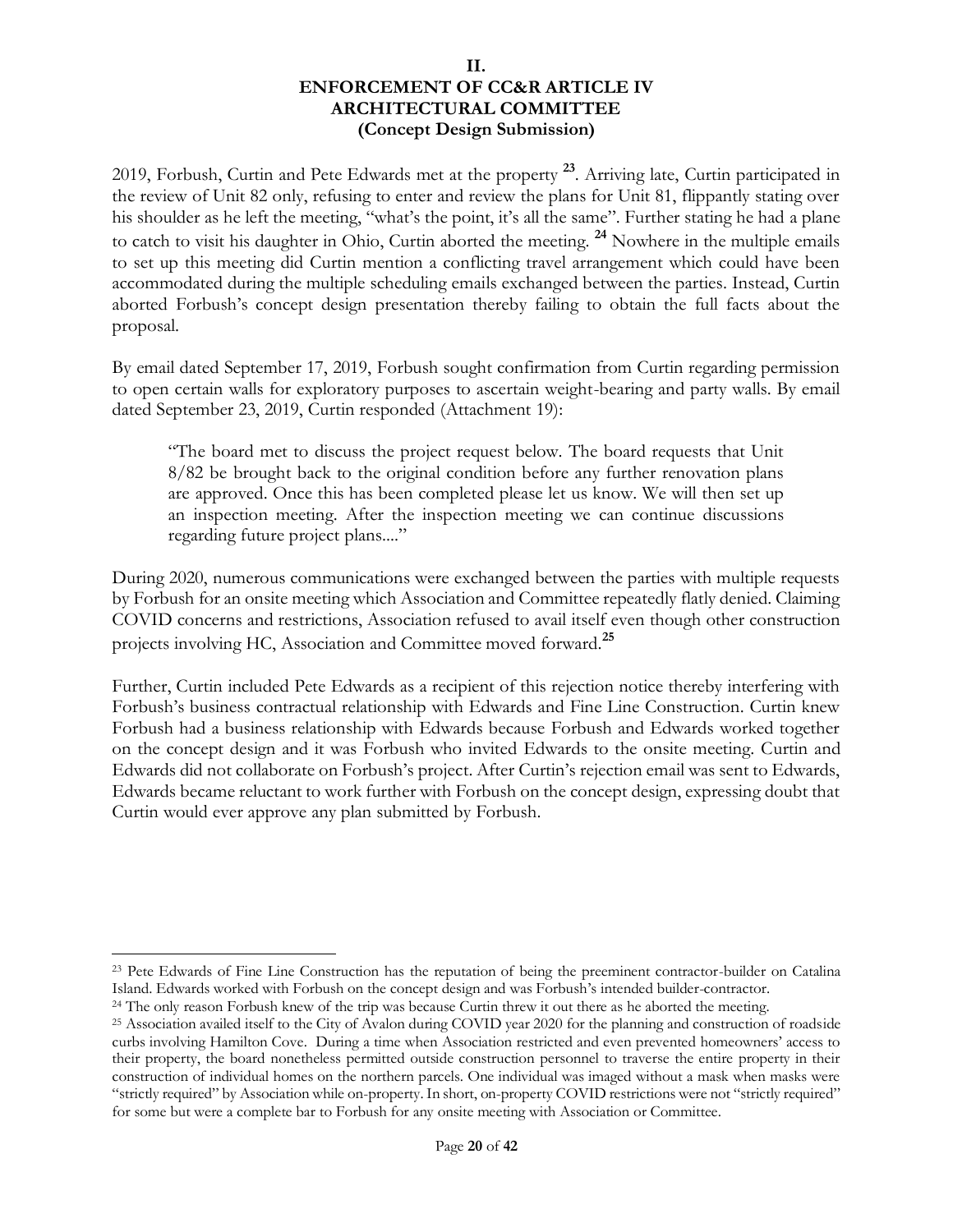# **Forbush's Third Concept Design Submission and Committee's Rejection**

By letter dated November 15, 2020, Forbush requested a meet and confer pursuant to Civil Code §5900 et seq and Association's Internal Dispute Resolution. (Attachment 20.) On December 15, 2020, the meeting was held by recorded video conference. Association's board attended the meeting with the exception of Richard Kirschner, Vice President/Treasurer/Director.**<sup>26</sup>** Forbush submitted their concept design for the third time and without benefit of an onsite meeting which Association and Committee steadfastly refused.

Of significance, on January 4, 2021 Committee held an allegedly onsite meeting at HC without the knowledge or presence of Forbush. The stated purpose of the meeting was to review the concept design and "...to the extent possible examine the Units in question." Without access to the interior of Forbush's Units, which Committee did not seek, "...the Committee did view the interior of a Unit identical to Unit 81". (See Attachment 13.) This rejection of Forbush's application was based on the grounds that:

- An unnamed "identical" Unit not belonging to Forbush proved the design concept unacceptable;
- The proposed modifications would involve common areas;
- The proposal sought exclusive use of common areas;
- The proposal sought disability access via an elevator;
- Exterior alterations would be a detrimental change in appearance;
- Structural integrity would be impaired;
- Footing would be impaired;
- It is impossible for Committee to know the location of all the pipes, conduits and structural elements and whether such are compliant with current building codes;
- Association has not approved such a plan in over 30 years and does not want to set any precedents; if Association "regularly undertook changes involving structural elements", what would happen with that?
- Section 8.07 limits Committee from approving any structural alterations;
- Committee has no authority to approve or disapprove the proposal;
- Civil Code 4600(a) does not apply;
- There are no trespassing pipes.

By email dated September 21, 2021, Forbush requested from Association the location of the so-called "identical Unit". By email dated September 24, 2021, Association stated, "No 'identical unit' was used in denying your requests to make structural changes to the two Units you own. Your requests were considered by the Architectural Committee and the Board solely on their own merits." This reply is at odds with Committee which stated, "The Committee Members were not able to enter the Units 81

<sup>26</sup> Richard Kirschner is also a sitting Superior Court Judge for the County of Los Angeles.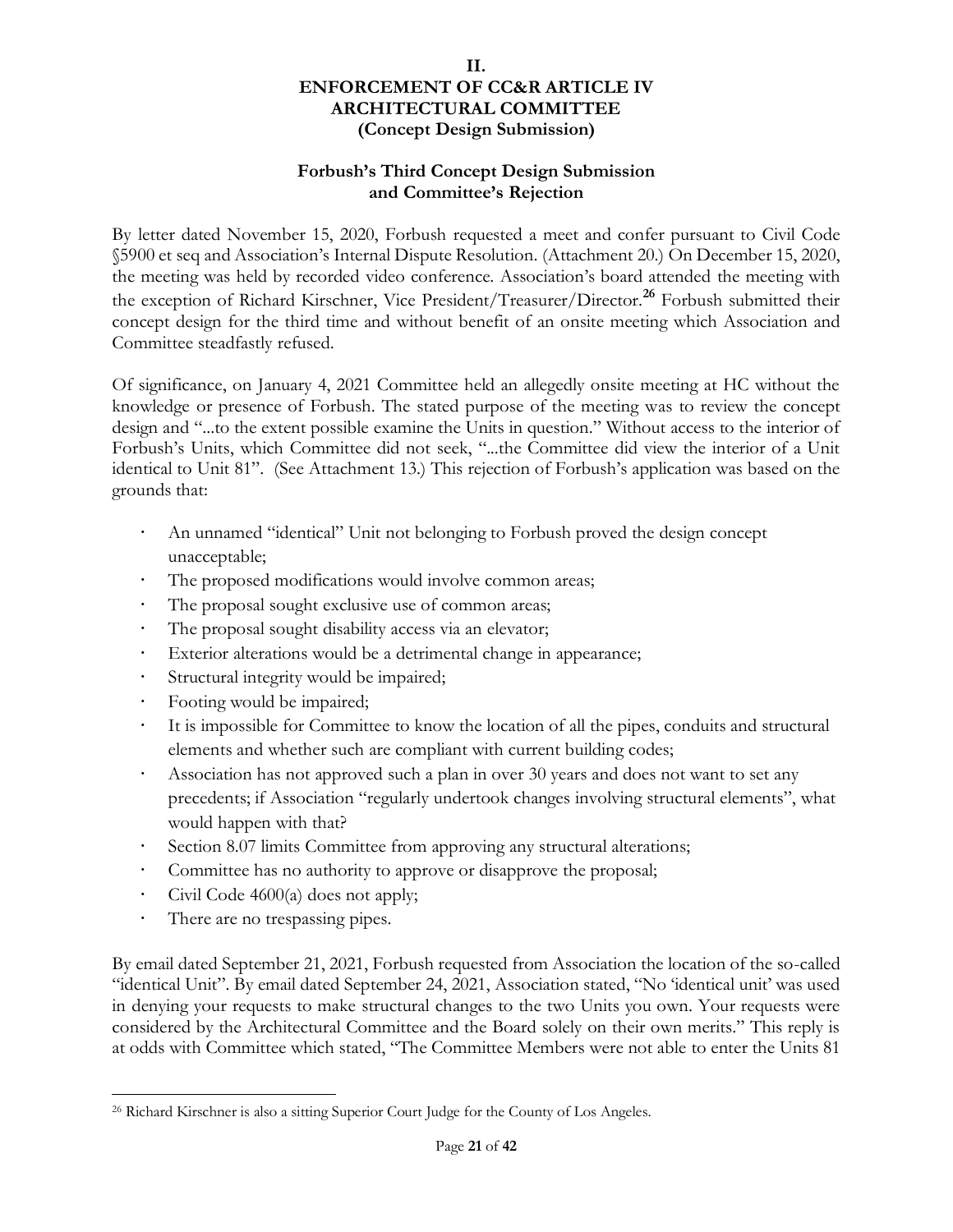and 82. However, the Committee did view the interior of a Unit identical to Unit 81." (Attachment 21.)

Also, it shall be noted here that Forbush's proposal was "considered by the Architectural Committee *and the Board*..." (italics added) which relieves Forbush of any further appeal to the Board. (Civil Code  $\sqrt{4765(a)(5)}$ .

# **Forbush's Fourth Concept Design Submission and Committee's Rejection**

Despite the CC&R's complete absence of any process or protocol for the appeal of a denied proposal, on December 2, 2021 Forbush submitted their fourth concept design to Committee, proposing the following (Attachment 28):

**Exterior Elevator-Lift:** A minimalist self-contained elevator-lift ("exterior lift") would be attached to the wall of Building 8 with no subterranean structural intrusions except a surface concrete slab. (An image of the type of lift is included in the proposal.) The elevator enclosure was reduced by 50% by having it service Unit 82 only rather than both Units. Since the exterior lift now opens into Unit 82 only, all remodeling of Unit 81's bathroom is eliminated. This results in an overall 50% reduction in bathroom remodeling for the two Units.

**Interior Elevator-Lift:** One elevator-lift ("interior lift") is proposed between the interior lower and upper levels of Unit 82 only. (An image of the type of lift is included in the proposal.) The interior elevator in Unit 81 is eliminated, producing a 50% reduction in interior lifts.

**Desalinization Unit:** A desalinization Unit is added to reduce freshwater usage by the Units and to offset water usage by occupants of the additional bedrooms. It would tap into the existing, common area salt water intake system.

**Bedrooms:** Two additional bedrooms are added in place of, and at the location of, the formerly proposed interior-lift in Unit 81.

**Laundry/Bathroom:** This submission converts the existing laundry room located in Unit 81 into a ¾ bathroom. Full laundry facilities continue in Unit 82 which is accessible from Unit 81.

**Upper-Level Hallway Connecting the Units:** A hallway between the Units is added at the location of the trespassing pipes which require removal so Forbush can fully enjoy all of their recorded separate interest square footage.

By Committee Meeting Minutes dated January 6, 2022 (Attachment 29), Committee stated this is a "first-stage review of a preliminary submission of sketches and a description of the proposed work" and that "inadequate information prevents them from making a decision" **<sup>27</sup>**. Nonetheless, Committee rejected the submission in its entirety as follows:

<sup>&</sup>lt;sup>27</sup> Committee has not defined the rules and protocols of the "first-stage" review and how many stages there are thereafter.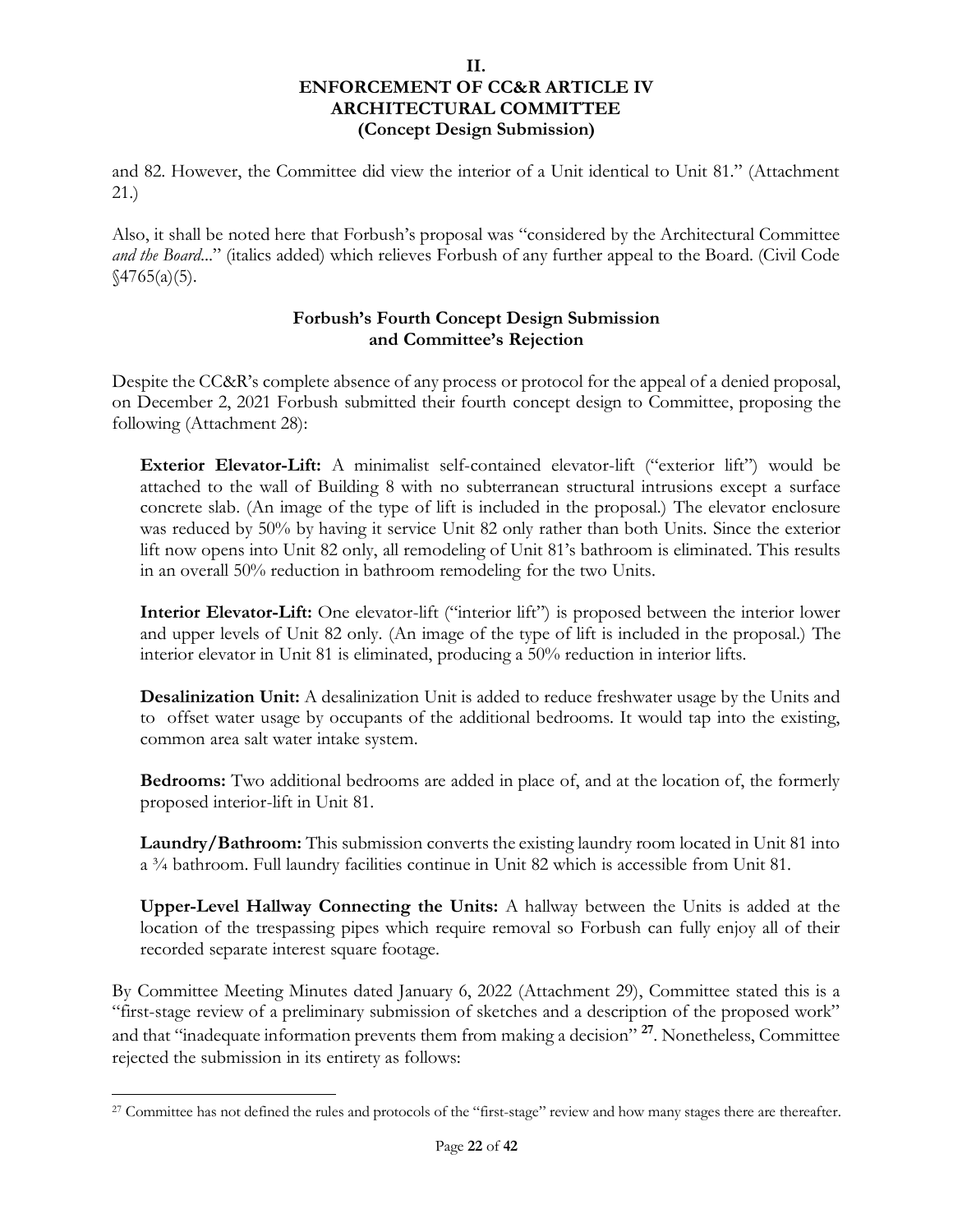**Exterior Elevator-Lift:** denied on grounds of "Civil Code Section 4600 and for the reasons stated in the 1/18/2021 Minutes";

**Interior Elevator-Lift:** denied "for the reasons stated in the 1/18/2021 Minutes particularly as to structural integrity issues;

**Desalinization Unit:** denied for lack of detailed plumbing and operational information and on Committee's own suppositions;

**Additional Bedrooms:** denied on grounds of "Civil Code Section 4600 and for the reasons stated in the 1/18/2021 Minutes";

Laundry-Bathroom: denied on grounds of "Civil Code Section 4600 and for the reasons stated in the 1/18/2021 Minutes".

**Upper-Level Hallway Connecting the Units:** denied on grounds of "Civil Code Section 4600 and for the reasons stated in the 1/18/2021 Minutes" and on grounds that the common area pipes in that location are located inside a common area chute, not separate interest space.

# **Committee Approval or Knowledge of Other Unit Modifications**

Following are at least two Unit modifications that Committee either approved or had knowledge of:

In mid-June 2021, Forbush discovered construction occurring in Building 10, Unit 66 Playa Azul, now owned by HC Facilities Manager, Manny Rodriquez. A building permit, issued by the City of Avalon ("City") on February 22, 2021, was displayed and encompassed rough plumbing, rough electrical, rough mechanical and drywall inspections for a kitchen and bathroom remodel which strongly suggests Rodriquez was tearing into the walls for major remodel. (Attachment 22.) **<sup>28</sup>**

According to City, express permission from Association is required before a construction permit is issued by City. (Attachment 23.) Forbush sought clarification from Board president Bishton regarding Committee's denial of Forbush's construction proposal on the grounds that Association "consistently denied requests" that involved structural modifications. Forbush has not received a reply.

In August 2019, Association Director and Architectural Committee member, Bart Glass, was the listing agent for 51 Playa Azul. This Unit has a floor plan similar to Forbush's Units, however, the description of Unit 51 includes a "large converted sleeping area upstairs". The images attached to the listing clearly show the upper-level dining room has been closed off from the kitchen and the passageway between the dining and living room was converted into a wall with a door, thereby creating a new bedroom. (Attachment 24. pp 2-3.)

<sup>28</sup> The prior owners of this Unit also received a building permit, No. 18-12, from the City of Avalon for their construction project. Forbush obtained a copy of this permit but was denied a copy of Rodriguez's permit because it was active and open, not yet subject to a Public Records request.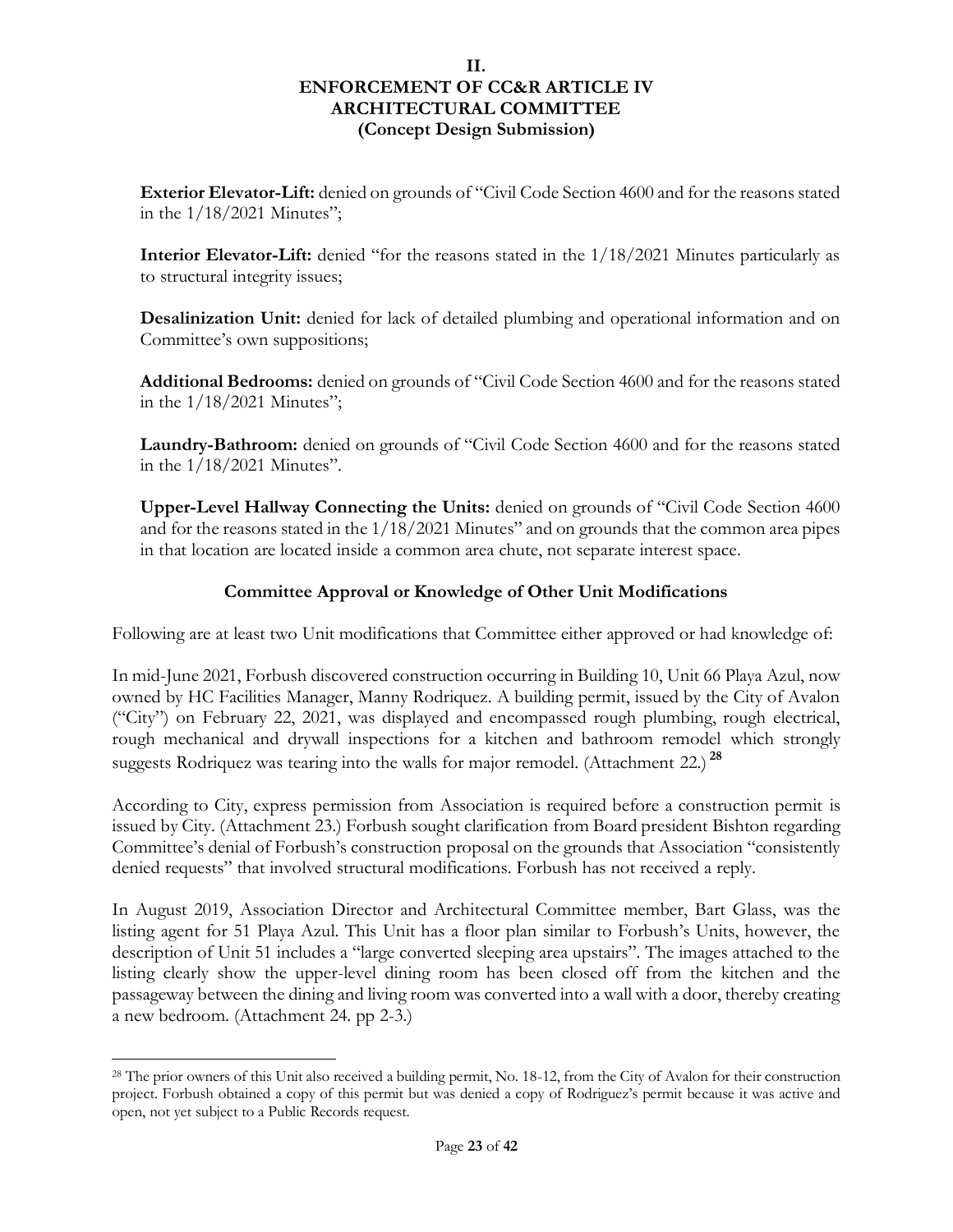### **DISCUSSION**

An association's authority to establish and enforce architectural standards is premised upon the impact that aesthetics has on the property values of the association's members. "Maintaining a consistent and harmonious neighborhood, one that is architecturally and artistically pleasing, confers a benefit on the homeowners by maintaining the value of their properties." (*Dolan-King v. Rancho Santa Fe Assn.* (2000) 81 Cal.App.4th 965, 976.) Preserving "the aesthetic quality and property values within the community" is recognized by courts as an "important function" of an association. (*Cohen v. Kite Hill Community Assn.* 142 Cal.App.3d at 648.)

"It is a settled rule of law that homeowners' associations must exercise their authority to approve or disapprove an individual homeowner's construction or improvement plans in conformity with the declaration of covenants and restrictions" and that they must do so in good faith, consistent with their fiduciary obligations to the homeowners. (*Cohen v. Kite Hill Community Assn.* 142 Cal.App.3d at 650-51; see also *Nahrstedt v. Lakeside Village Condominium Assn.* (1994) 8 Cal.4th 361, 383.)

The interpretation of CC&R's is a legal question to be decided by the courts, not the Board. "CC&R's are interpreted according to the usual rules for the interpretation of contracts generally, with a view toward enforcing the reasonable intent of the parties. [Citations.]" (*Harvey* (2008) 162 Cal.App.4th at 817.) See also *Starlight* 177 Cal.App.4<sup>th</sup> at 447 for contract principles applied to the interpretation of CC&Rs.

# **CC&R Article IV Provides for an Architectural Committee and Their Scope of Authority**

CC&R Article IV grants Association and Committee the scope of authority to consider and act upon plans submitted for proposed modifications. It also provides the procedural process Committee shall follow in its review of modification proposals.

**Section 4.02** provides the criterion for reviewing the overall aesthetics of the concept design and its impact on the surrounding area, providing enforcement authority through inspections. Committee "shall approve" proposals or plans and specifications submitted for its approval when:

- construction, alterations or additions will not be detrimental on the appearance of the surrounding area of the Project as a whole;
- the appearance of any structure affected thereby will be in harmony with the surrounding structures;
- the construction thereof will not detract from the beauty, wholesomeness and attractiveness of the Common Property or the enjoyment thereof by the Members;
- Committee shall inspect construction in progress;
- Committee shall assure construction is compliant with approved plans;
- Committee shall assure that no modifications commence without prior written approval by Committee.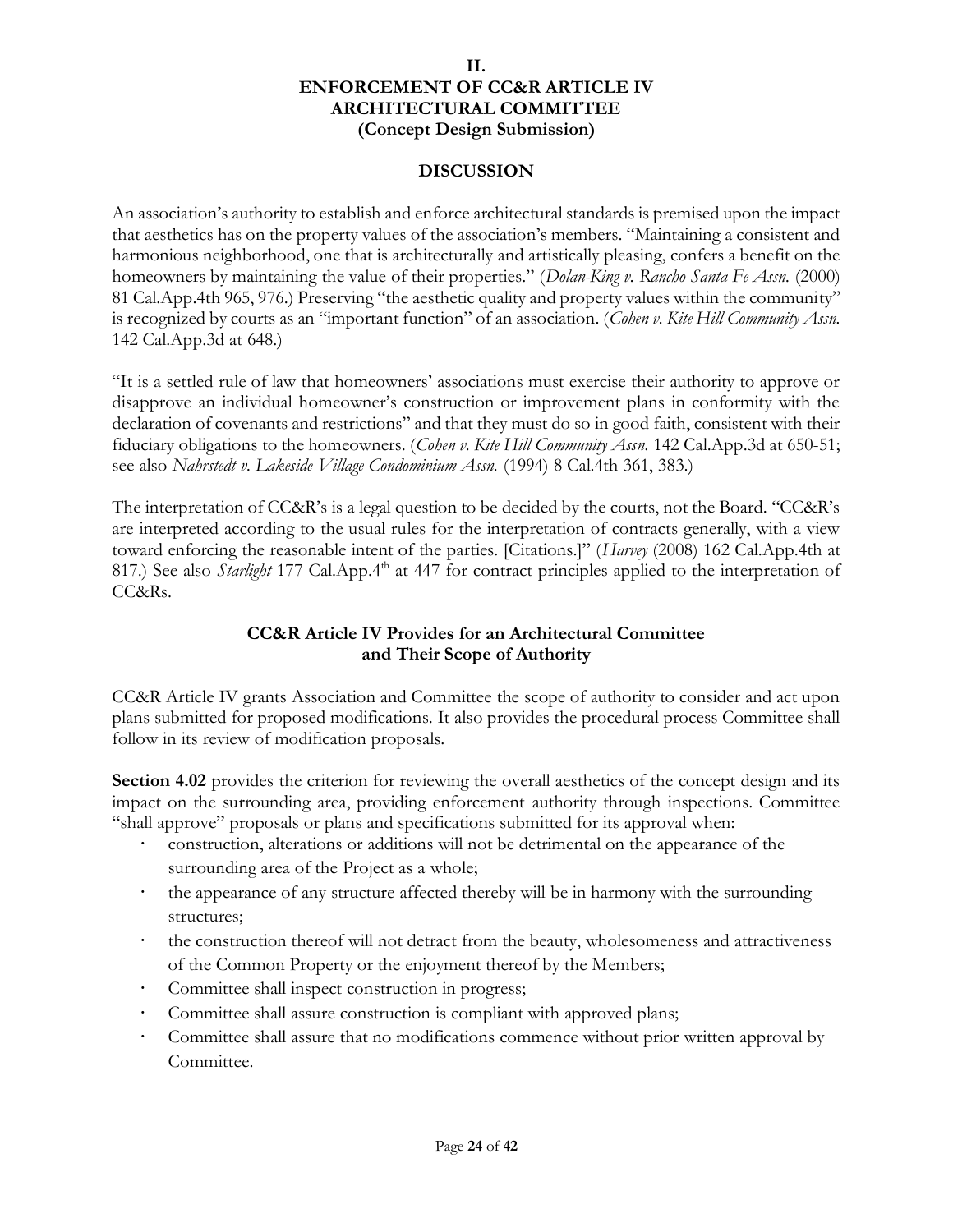**Section 4.07** states Committee's approval or disapproval shall be based *solely* on the considerations set forth in Article IV which defines the scope of review granted to Committee when reviewing modification plans. Committee shall review and approve or disapprove all modification plans submitted to it on the basis of:

- aesthetic considerations including aesthetic aspects of the architectural designs, placement of buildings, landscaping, color schemes, exterior finishes and materials and similar features;
- consistency with the Restated CC&Rs;
- overall benefit or detriment which would result to the immediate vicinity and the Project generally

**Section 4.07** also limits Committee's scope of review:

"[T]he Architectural Committee **shall not be responsible for reviewing**, nor shall its approval of any plan or design be deemed approval of, any plan or design **from the standpoint of structural safety or conformance with building or other codes**." [Bold emphasis added]

# **CC&R Section 8.07 Provides for General Installation and Use Restrictions**

**Section 8.07** provides general use restrictions for the condominium Project concerning inside and outside installations. In relevant part:

"[N]o exterior addition, change or alteration to any Condominium or Residence shall be commenced **without the prior written approval of the Architectural Committee**.....Nothing shall be done in any Condominium or in, on, or to the Common Areas which will or may tend to impair the structural integrity of any building **except as otherwise expressly provided herein**." (Bold added.)

CC&Rs are enacted for the mutual benefit of all members of an association and are to be interpreted so as to give effect to the main purpose of the CC&Rs and avoid an interpretation which will make the CC&Rs extraordinary, harsh, unjust, inequitable or which would result in absurdity. (*Battram v. Emerald Bay* (1984) 157 Cal.App.3d 1184, 1189.)

Section 8.07 provides for general add-on installations of various items. Should structural modification be required for such add-ons, Section 8.07 requires *prior written approval of the Architectural Committee*. Prior written approval by Committee is obtained through the provisions provided by Article IV. Association cannot circumvent its duties under Article IV by invoking Section 8.07 which refers back to Article IV. An architectural standard may not be used to circumvent a contradictory provision contained in the CC&Rs (*Ekstrom v. Marquesa at Monarch Beach HOA* (2008) 168 Cal.App.4th 1111), but may be used to clarify ambiguous CC&R provisions. (*Rancho Santa Fe Assn. v. Dolan-King* (2004) 115 Cal.App.4th 28.)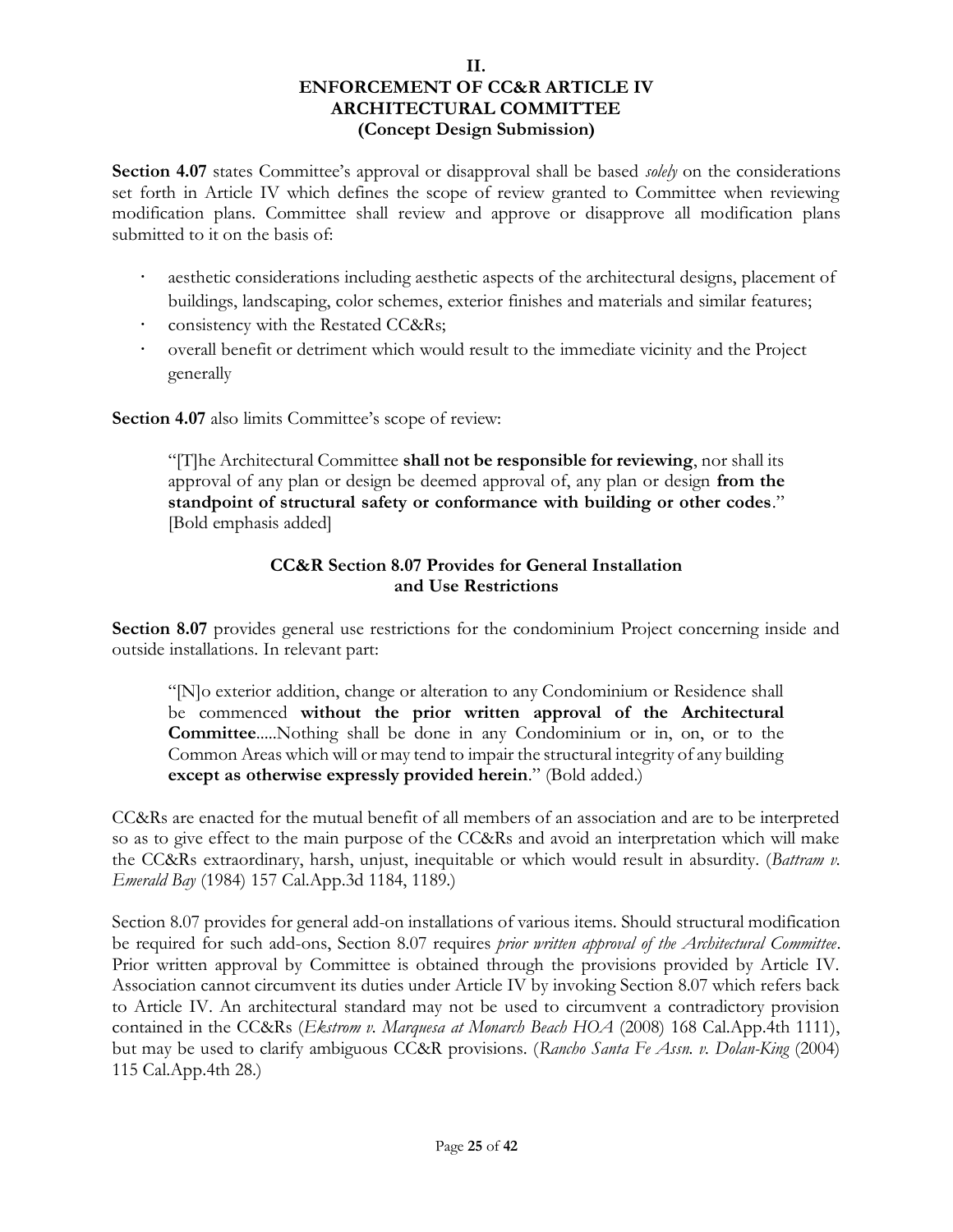### **Was Committee's First Rejection Proper?**

By letter dated August 29, 2018, followed nearly one year later by letter dated July 18, 2019, Committee and Association relied on CC&R 1.20, 1.74, 2.09 and 4.02 for their authority to reject Forbush's concept design. (See Attachments 18 and 11.)

**CC&R 1.20 and 1.74**, defining Condominium and Unit respectively, is relevant to Committee's authority to act on concept design submissions because Committee should know the difference between condominium common areas and separate interest Units. This was discussed at length in this first cause of action so it shall not be repeated here.

**CC&R 2.09** states in relevant part:

"[No] bearing walls, ceilings, floors or other structural or utility bearing portions of the buildings housing the Condominium shall be pierced or otherwise altered or repaired **without the prior written approval of the plans** for the alteration or repair by the Architectural Committee." (Bold added.)

Conceptual design is an early phase of the design process in which the broad outlines of function, form and aesthetics are articulated. It is not intended to convey structural safety or conformance with building or other codes. Its purpose is to present the aesthetic aspects of the design as it relates to the overall beauty, wholesomeness and attractiveness of the property and its harmony with the surrounding structures including color schemes, exterior finishes, material and similar features.

**CC&R 2.09** is not an absolute bar to any alteration of walls, ceilings, floors or other structural or utility components as Association asserts. It is a permissive rule that allows for modifications *so long as prior written approval is obtained from Committee.* Prior written approval is obtained through the submission process provided by Article IV which is not intended to be a club to beat down every proposed modification simply because such modifications have never been done before on the property or involves structural components. Association's practice that it "consistently denied requests" that involved structural modifications renders Article IV null and void in its entirety and futile ab initio for any homeowner to pursue. Association misapplied CC&R 2.09 as a battering ram on the structural components of the concept design, rather than applying it as a permissive rule allowing modification of structural components with prior written approval. Therefore, denial based on these grounds is null and void.

**CC&R 4.02** provides the aesthetics criteria for the evaluation of a concept design proposal. Nowhere did Committee or Association provide any findings that the design would be detrimental on the appearance of the surrounding area of the Project as a whole; that the appearance of any structure affected by the proposed design concept will not be in harmony with the surrounding structures; or, that the construction of the proposed modification would detract from the beauty, wholesomeness and attractiveness of the Common Property or the enjoyment thereof by the Members. Therefore, denial of the concept design based on 4.02 is without merit.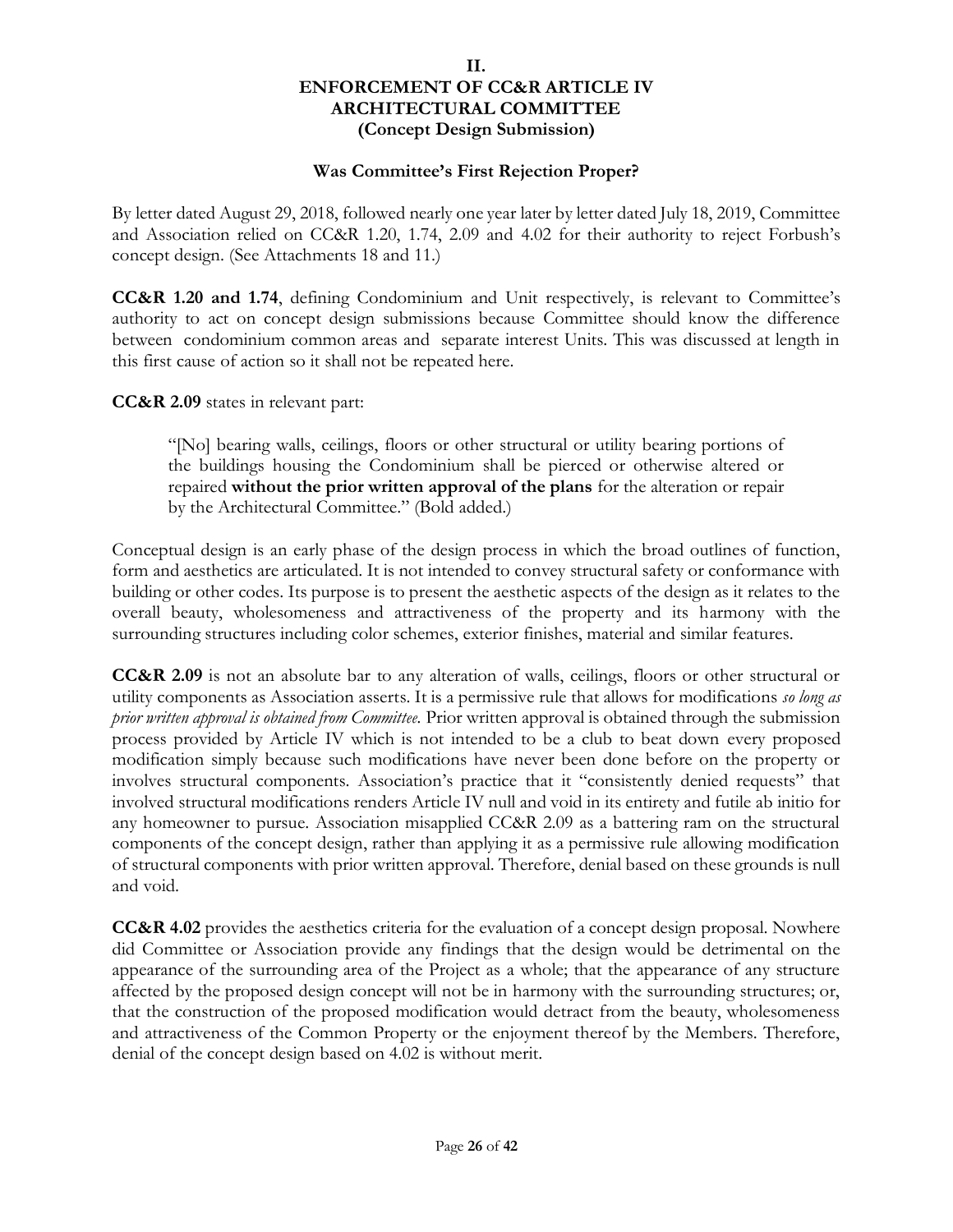**CC&R 4.07** contains two prongs. First, it provides criterion that Committee "shall" employ to assess the aesthetics, and overall benefits or detriment to the surrounding property, remaining consistent with the Restated CC&Rs. The overall benefits or detriment analysis is intended to be applied within the context of CC&R 4.02 aesthetics criteria which Committee failed to apply.

The second prong of CC&R 4.07, consistently overlooked by Association and Committee, prohibits Committee from considering structural safety and code conformance in their evaluation of concept design proposals. But that is precisely what Committee did; they denied the proposal based on "leery feelings" concerning weight-bearing walls, foundations, and underground pipes and conduits. By their own admission, Association and Committee did not possess or review any as-built engineering or building plans that would show existing placement of bearing walls, pipes and conduits. They offer no facts to establish that modifications made by licensed professional contractors would result in detrimental harm to any foundation or infrastructure. Modification per se, especially by a professional builder-contractor, is not the definition of "detrimental harm". They offer no engineering reports that identify weight-bearing and party walls and, in fact, barred Forbush and Fine Line Construction from conducting any structural exploration for the purpose of identifying such walls. Their findings are based on personal conjecture, "feelings", and past practice that they "consistently denied requests" of the type submitted by Forbush. Committee was tasked with evaluating the *design* proposal within the context of its overall *aesthetic* conformance with the surrounding property. Committee failed to perform their duty under Sections 4.02 and 4.07 by attacking the design with their perceived personal notions about structural components.

In *Woodridge Escondido Property Owners Assn*. v. Nielsen (2005) 130 Cal.App.4th 559, 572, Association's architectural committee and board do not have the authority to approve the construction of improvements which are expressly prohibited by the provisions of the association's CC&Rs.

Here, CC&R 4.07 does not expressly forbid construction that involves structural safety and code conformance. Instead, it shields Committee from liability by barring its review of structural safety and code conformance components that is best left to industry experts. Therefore, denial of the concept design, based on personal conjectures and criterion not provided by Section 4.07, is null and void.

### **Impermissible Criterion**

Section 4.07 states Committee's approval or disapproval *shall* be based *solely* on the provisions set forth in Article IV which defines the criterion and scope of review granted to Committee when reviewing modification plans. Committee failed to apply Article IV when it invoked allegations of exceeded permissible use of interior dead-space used for purposes other than storage. If Forbush exceeded Association's scope of permission to use dead-space in Unit 82 for storage, Association was within their right to revoke that permission. However, Committee exceeded its scope of review by extrapolating Association's revocation of prior permission into the realm of Forbush's Article IV modification submission. Also, Association's threat to shut down Forbush's Unit 81 for short-term vacation rentals by restricting its use to clients and family only, is not only unlawful but bad faith heavy-handed intimidation. In *City of Chula Vista v. Pagard* (1981) 115 Cal App. 3d 785, such restrictions that limit occupancy to persons related by blood, adoption or marriage are no longer enforceable. See also *Greenfield v. Mandalay Shores Community Association* (2018) 21 Cal.App.5th 896, where Association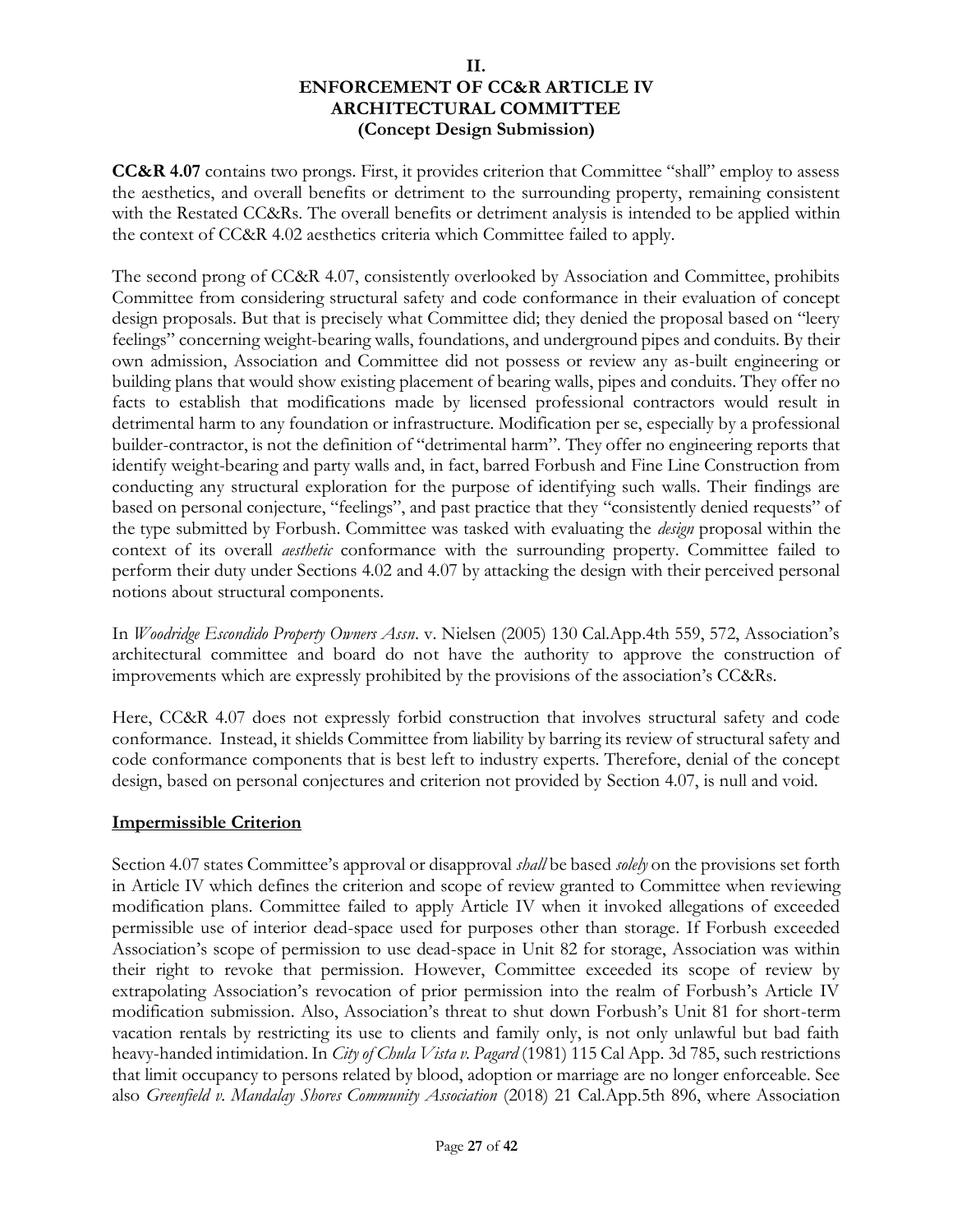within a coastal zone may not have the ability to restrict short-term rentals without approval of the California Coastal Commission.

Association admits it granted similar permission to other homeowners to use their Unit dead-space for storage purposes. Association fails to show that it followed its own standards and procedures when it took action to enforce their scope of permission relating to use of dead-space in Forbush's Unit 82. (See *Ironwood Owners Association IX v. Solomon* (1986) 178 Cal.App.3d 766, where Association must show that it has followed its own standards and procedures when taking action to enforce violations of its governing documents.)

Association failed to follow its procedures in reviewing Forbush's architectural applications, employing personal conjecture and impermissible criterion. Therefore, pursuant to CC&R 4.02, Forbush's concept design must be deemed approved based on Committee's failure to accept or reject on grounds provided by Article IV and within forty-five (45) days of submission of the proposal.

# **Was Committee's Second Rejection Proper?**

By Curtin email dated September 23, 2019(see Attachment 19), the second concept design submission was denied based on the following:

- that Unit 82 be brought back to its original condition concerning interior dead-space that had been previously permitted for storage;
- inspection of the Unit to confirm "original condition"

Architectural standards are operating rules which may impose additional architectural restrictions beyond those contained in an association's CC&Rs, provided that there is empowering language in the CC&Rs to that effect. (Bear Creek Planning Committee v. Ferwerda (2011) 193 Cal.App.4th 1178.)

Association failed to provide any empowering language in the CC&Rs that impose the additional architectural restrictions of "original condition", not contained in Article IV, leaving Forbush to speculate on its meaning. For Forbush, "original condition" meant the return of their Unit space to its original recorded boundaries by removal of the trespassing common area pipes in the upper-level bathrooms (discussed *supra*, "Enforcement of the Condominium Plan"). If "original condition" meant the removal of the offending mattress then rejection on that basis was in bad faith because it does not fall withing the provisions of Article IV and it had long been removed which Curtin should have confirmed when he entered Unit 82.

Curtin's rejection of Forbush's proposal was in bad faith and based on facts not in existence because Curtin *never* entered Unit 81 to review Forbush's concept design. Forbush's two Units are not, in fact, "all the same" as claimed by Curtin. Each Unit is unique and serves a particular purpose for Forbush: Unit 81 is used, and licensed, for public short-term renters and Unit 82 is used by Forbush family and friends. Based on the functional differences between the Units, the proposed modifications for Unit 81 were not "all the same" as those for Unit 82. Curtin's refusal to enter Unit 81 resulted in misrepresentation of the concept design to the board which led to baseless allegations and threats by the board to Forbush.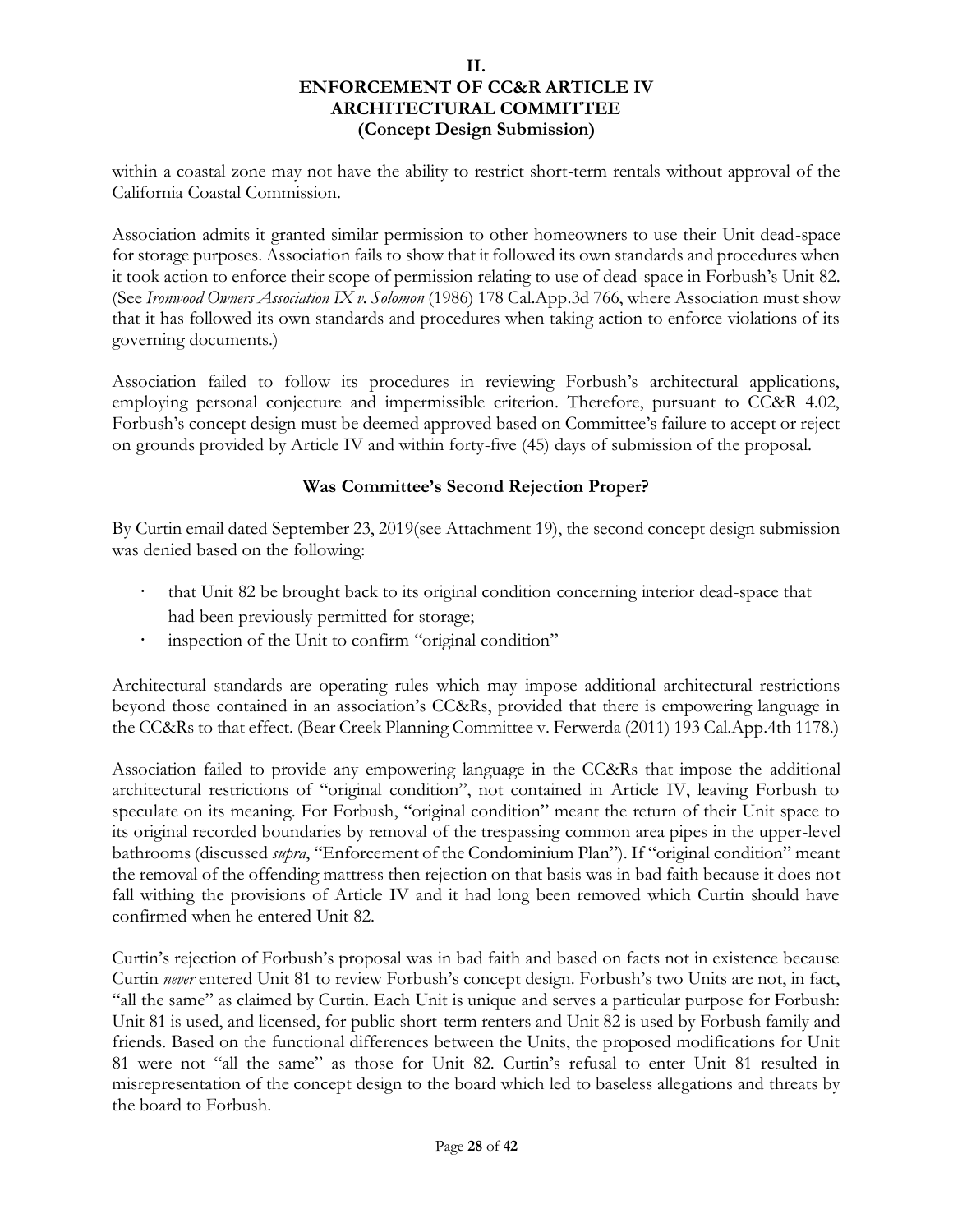In letter dated July 18, 2019, Association president Bishton employed his personal law firm to further reject Forbush's concept design. Presumably based on Committee's representations to the board, Association president Bishton's law partner, Mr. Gubernick, conflated the Units, claiming walls in "both Units" had been opened to access dead-space storage. (Such permissive access was, in fact, made in Unit 82 only.) This conflation of Units resulted in allegations of facts not in existence and Bishton's threat to restrict Forbush use of Unit 81 to family and friends only. This conflation of Units thereby rendered the board's "original condition" demand unattainable.

In *Ekstrom v. Marquesa at Monarch Beach Homeowners Assn.* (2008) 168 Cal.App.4th 1111, the association cannot adopt standards that contradict the CC&Rs. The criterion "that Unit 8/82 be brought back to the original condition" is nowhere to be found in the CC&Rs. (There is no CC&R that requires the Units be brought back to "original condition" even after modification.) Their failure to define "original condition", especially regarding Unit 81, left Forbush to speculate on its meaning.

In *Cohen v. Kite Hill Community Association* (1983) 142 Cal.App.3d 642, when exercising its architectural control authority, an association owes a fiduciary duty to its members to act in good faith, and to not make decisions that are arbitrary or capricious.

Here, Committee's second denial was in bad faith because Forbush's proposal involved both Units which required Committee to review both Units. Curtin breached his fiduciary duty as Committee Chair when he refused to enter Unit 81 to review the proposed plans for that Unit, instead aborting the meeting to catch a plane to Ohio to visit his daughter. Curtin then acted arbitrarily when he asserted Forbush's Units are "all the same" when in fact they are not because they are set up to serve different functions. This "all the same" attitude resulted in Committee and the board conflating the Units regarding the existence of permissive use of dead-space storage areas, alleging such spaces exist in Unit 81 when, in fact, they do not. Rejection of Forbush's proposal was then based on the arbitrary "original condition" demand which is neither a criterion under Article IV nor based on any factual findings, especially in regards to Unit 81.

Therefore, Committee arbitrarily, capriciously and in bad faith denied the second plan submission based on no factual findings applicable under CC&R Article IV. Pursuant to CC&R 4.02, Forbush's concept design must be deemed approved based on Committee's failure to accept or reject on grounds provided by Article IV and within forty-five (45) days of submission of the proposal.

# **Was Committee's Third Rejection Proper?**

By Association and Committee document dated January 18, 2021, (see Attachment 13), the plan was denied based on the following:

- claimed lack of access to Forbush's Units 81 and 82;
- investigation by Committee of a Unit "identical to Unit 81";
- Committee's history of past plan reviews that "never permitted two units to be joined...";
- the proposed modifications involve common areas;
- modification of common areas involves exclusive use;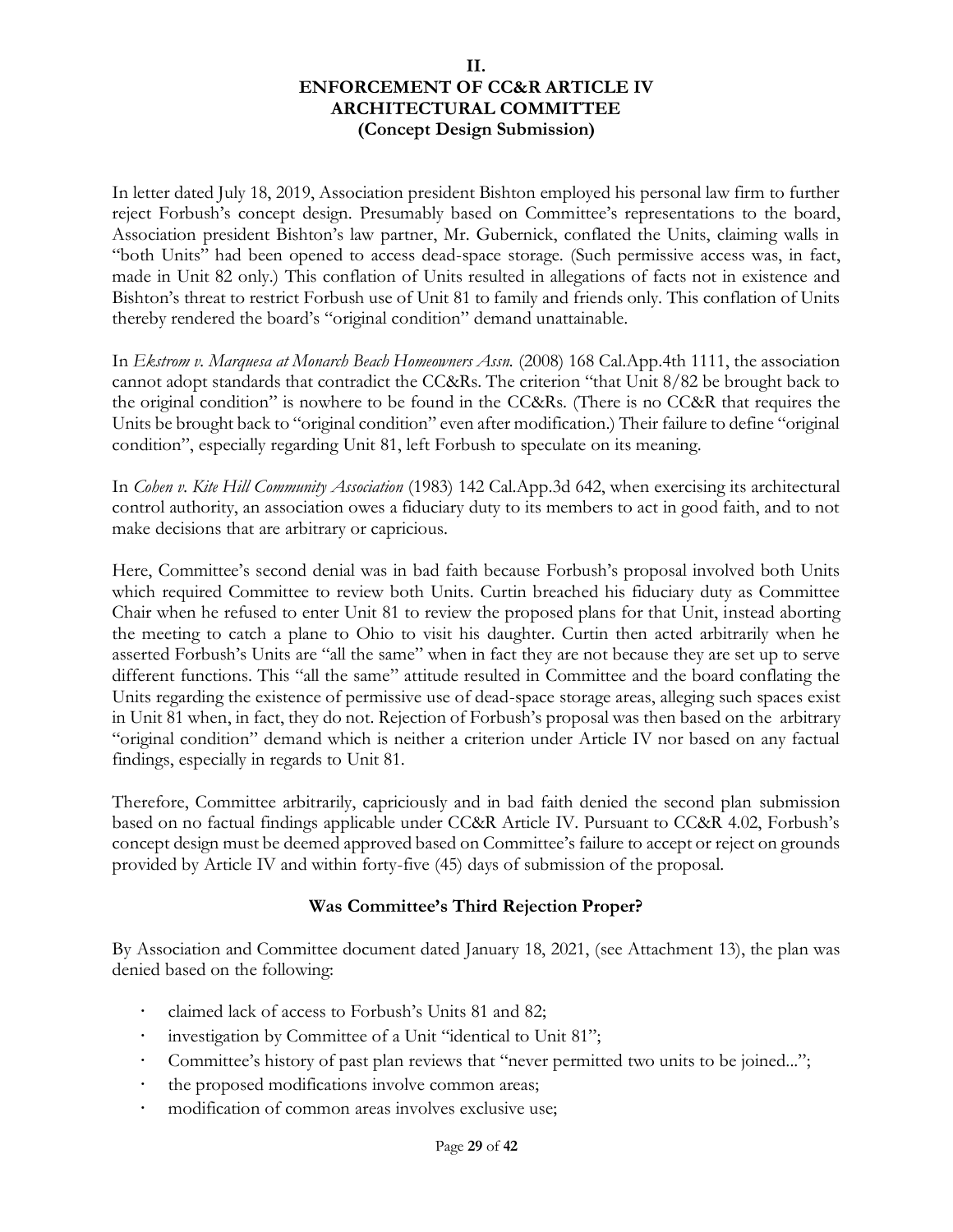- modifications do not conform to ADA requirements, Civil Code Section 4760(a)(2)(C);
- modifications alter the exterior appearance of Units 81 and 82, citing CC&R 4.02 and asserting that exterior alterations not in accordance with the original design will be in conflict with the original design;
- structural impairment of Building 8;
- actual foundation is not as depicted in the design plan;
- alterations to joists and bearing walls;
- Association does not possess any plans that show location of pipes, conduits and structural elements;
- current as-built construction of the building might not meet current building codes;
- reluctance "to unnecessarily disturb any structural element";
- approval of Forbush's project would set an unwanted precedent as such changes have not been allowed in the past 30 years;
- homeowners should not be allowed to make structural changes;
- Committee authority is limited by membership vote for "approving alterations which will or may tend to impair the structural integrity of any building in the Project or which would structurally alter any such building except as otherwise expressly provided [in the CC&Rs]", citing CC&R 8.07;
- that Committee, the Board and members have no authority to approve the plan;
- none of the exceptions of Civil Code §4600(a) apply for the approval of the plan;
- Forbush's claim of trespassing pipes is not meritorious, citing CC&R 1.18.

Committee's claim that Units 81 and 82 were not available for access during their January 4, 2021 alleged onsite Committee meeting is in bad faith, disingenuous and simply false. During 2020, Forbush made multiple requests for an onsite meeting which Committee steadfastly refused. Association and Committee *did not* contact Forbush to request access to their Units for their January 4, 2021 onsite meeting. Had Committee at long last done so, Forbush would have immediately complied because such a meeting was what Forbush repeatedly sought in 2020.

Alternately, CC&R 6.02, Right of Entry, provides the Board the authority to enter Units upon a threeday notice of entry. In relevant part:

"The Board of Directors shall have limited right of entry in and upon the Common Areas and the interior of all Condominiums for the purpose of inspecting the Project and taking whatever corrective action may be deemed necessary or proper by the Board of Directors...[S]uch entry upon the interior of a Condominium shall be made, except to effect emergency repairs or other emergency measures, only after (3) three days prior written notice to the Owner of such Condominium and after authorization of two-thirds (2/3) of the Board of Directors."

At no time relevant to Forbush's three concept design submissions, or Committee's January 4, 2021 so-called onsite meeting, did the Board invoke CC&R 6.02 for the purpose of inspecting either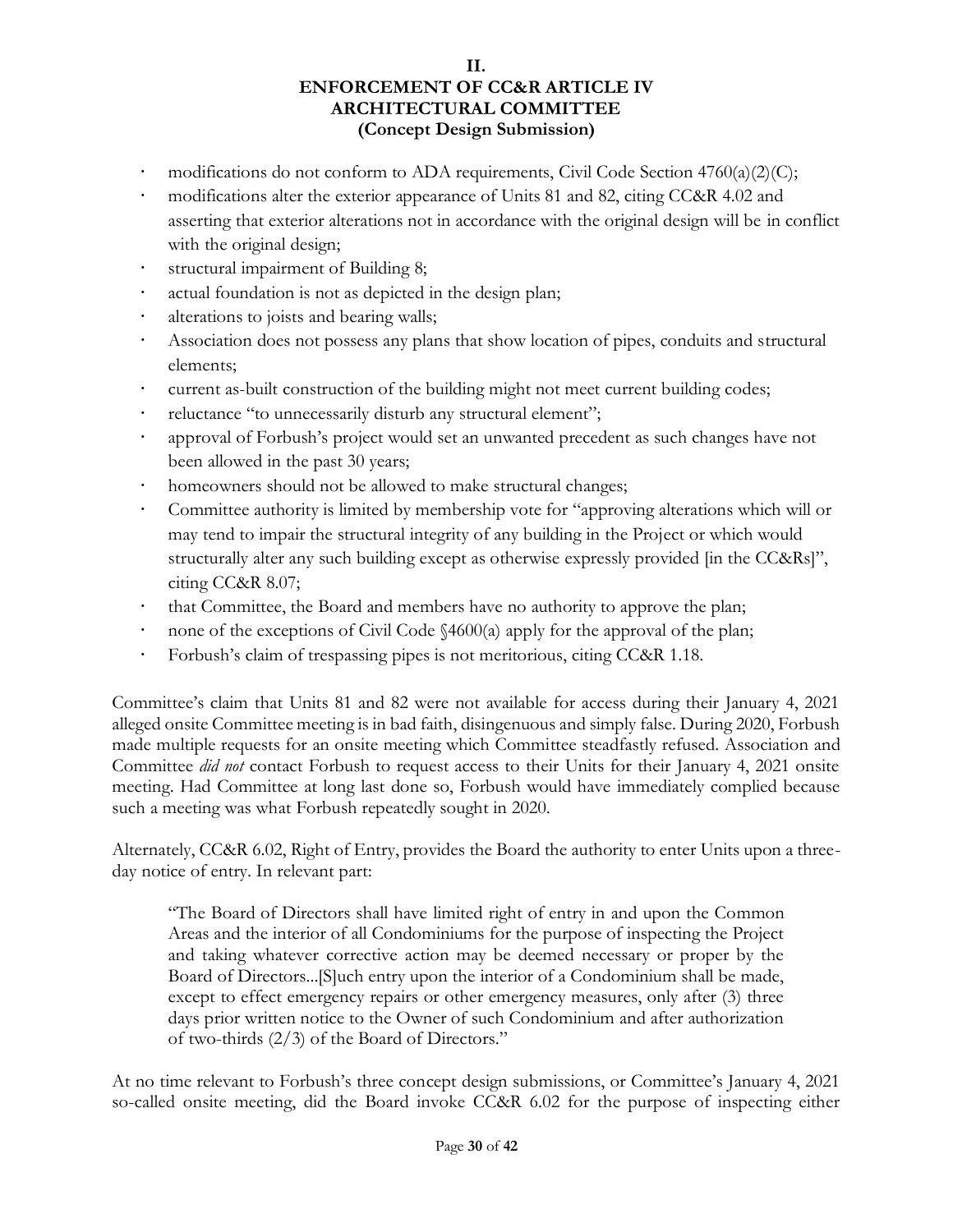Forbush Unit. If Committee's prior "original condition" criterion was as pivotal to Committee's further review of Forbush's proposal, as they claimed in Curtin email dated September 23, 2019 (see Attachment 19), then Committee could have invoked Section 6.02 to ascertain Forbush's compliance with their demand. Committee and Association neither availed themselves of their right of entry nor requested permission to enter . Instead, they accessed an undisclosed so-called "identical" Unit somewhere on the property as if that were an acceptable practical and legally relevant substitute. This other Unit substantially contributed to the basis for Committee's rejection of Forbush's proposal. Therefore, the Board and Committee did not, in fact, conduct an onsite meeting of either Forbush Unit. Any findings based on this irrelevant field trip is wholly without merit.

All other grounds for denial were repeated in the third rejection which have been discussed, *supra*.

# **Was Committee's Fourth Rejection Proper?**

Committee incorporates the denials contained in their prior Committee Minutes, dated January 18, 2021, for their rejection of all components in the fourth submission, with the exception of the desalinization unit (See Attachments 13 and 29). Forbush's discussion offered, *supra*, starting at page 21, for those rejections, and for Committee's comments concerning "structural integrity issues", discussed *infra* at page 33, are incorporated by reference here. Further:

**Desalinization Unit:** rejected despite Committee's declaration that they lacked sufficient information to make a decision. Instead, they interjected their own unfounded ideas based on no evidentiary facts or construction industry reports, whatsoever. By assuming the responsibility of making such determinations, it appears Committee seeks to remove liability protection afforded Association when it reasonably relies upon the findings of construction professionals.

**Upper-Level Hallway:** denied on grounds that they believe the trespassing pipes, and the separate interest area they occupy, are all common area. This is discussed at length, *supra*, under the first cause of action and is incorporated by reference here.

**Civil Code §4600:** Committee finally recognizes that Civil Code §4600 applies here because the CC&Rs fail to declare the provisions of this statute. Forbush agrees, as previously stated, *supra*, at page 6 and, *infra*, under heading "Forbush's Offer to Resolve the Matter".

# **Was Association's Participation in Forbush's Four Submissions Fair?**

Association and Committee consistently failed to provide a description of the procedure for reconsideration of Committee's decision by the board, leaving Forbush to offer their good faith attempts to do so. This failure is contrary to Association's participation, even during COVID lockdowns, in the design and construction of Class III projects located within Hamilton Cove. **<sup>29</sup>** This is relevant on the issue of Association's fiduciary duty owed to all Class Owners as it relates to project development and aesthetics.

<sup>29</sup> CC&Rs 1.13 through 1.16 define three Classes of land and owners. One set of identical CC&Rs was recorded for all three Classes; there are no other separately recorded CC&Rs for any Class Land. Forbush is a Class I owner.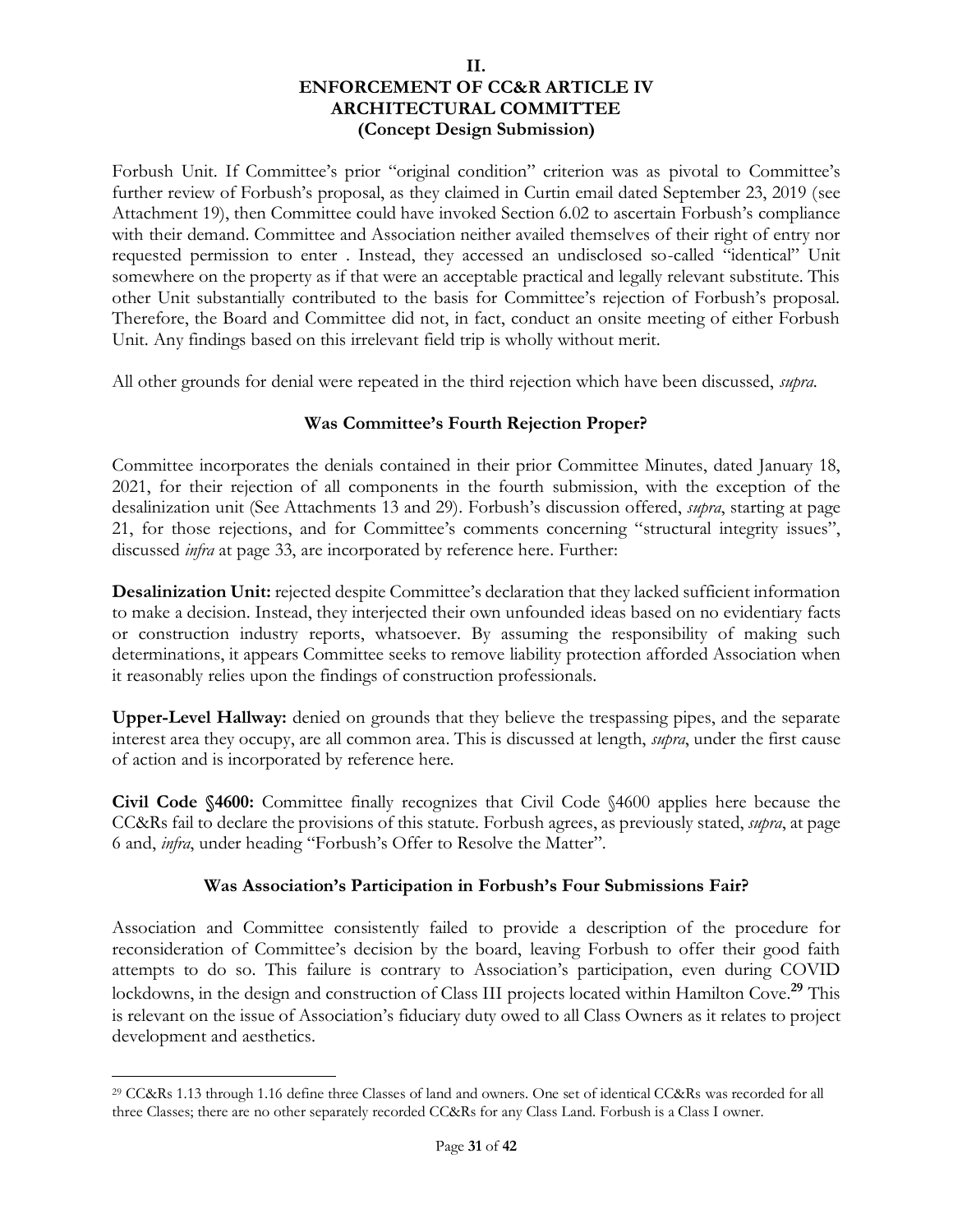Of relevance here, CC&R Section 3.09(a) and (b) establishes the Design Committee of which "the Association shall have the right to name a member (the "Design Committee".) The purpose and authority of the Design Committee is to establish design and use criteria for Class III Residences, review and approve all plans and construction scheduling, and determine whether the proposed construction conforms with the Class III Design Criteria and any applicable provisions of this restated CC&Rs." Therefore, pursuant to the Design Committee, Class III "*will be developed in such a way that the exterior architecture, colors, quality and scale of the buildings and other improvements and landscaping are compatible with the improvements and landscaping of the Class I Land.*" **<sup>30</sup>** (Italics added.)

CC&R 3.09(b) provides for the disbandment of the Design Committee, its responsibilities for the Class III properties turned over to Association's Architectural Committee, thereby establishing, along with Association's right to name a member of the Design Committee, the interconnectedness of the Class III Design Committee, Association and its Architectural Committee.

# **Aesthetic Appearance Standards**

While the CC&R Design Committee does not apply to Class I it does, however, establish Association's actual experience in working with owners and construction professionals for the completion of construction projects. It also establishes Association's fiduciary duty to ensure that Class III construction projects conform to the overall appearance of Class I Improvements which should be accomplished through the participation of Association's named member on the Design Committee, pursuant to CC&R 3.09(a).

Association diligently worked with the Class III Design Committee during Forbush's submissions because Class III home construction continued even through COVID lockdowns as shown by workers driving construction equipment on the property, maskless, and by their actual completion. Substantial Class III building variances were allowed including, but not limited to (Attachment 30):

- Super-sized lots with no airspace subdivision and ownership in fee simple, compared to Class I lots with airspace subdivision and fractional ownership;
- Construction of single-family homes as large as 6,800 square-feet with private garage, swimming pool and a huge man-cave dug into the hillside containing a band stage and wine cellar with oversized glass walls that had to be dropped in first before the house could be built;
- Balconies that do not cantilever out over the slope creating a flat facade appearance;
- Transparent balcony baluster material instead of the wood used throughout HC;
- Angular or diamond-shaped windows instead of square and rectangle;
- Retractable doorways as large as 10-feet high instead of standard 6' 8" doorways found throughout HC.

<sup>30</sup> CC&R 1.38 defines "Improvements" as "all structures and appurtenances thereto of every type and kind, including but not limited to, buildings, the exterior surfaces of any visible structure, and the paint on such surfaces and the Infrastructure."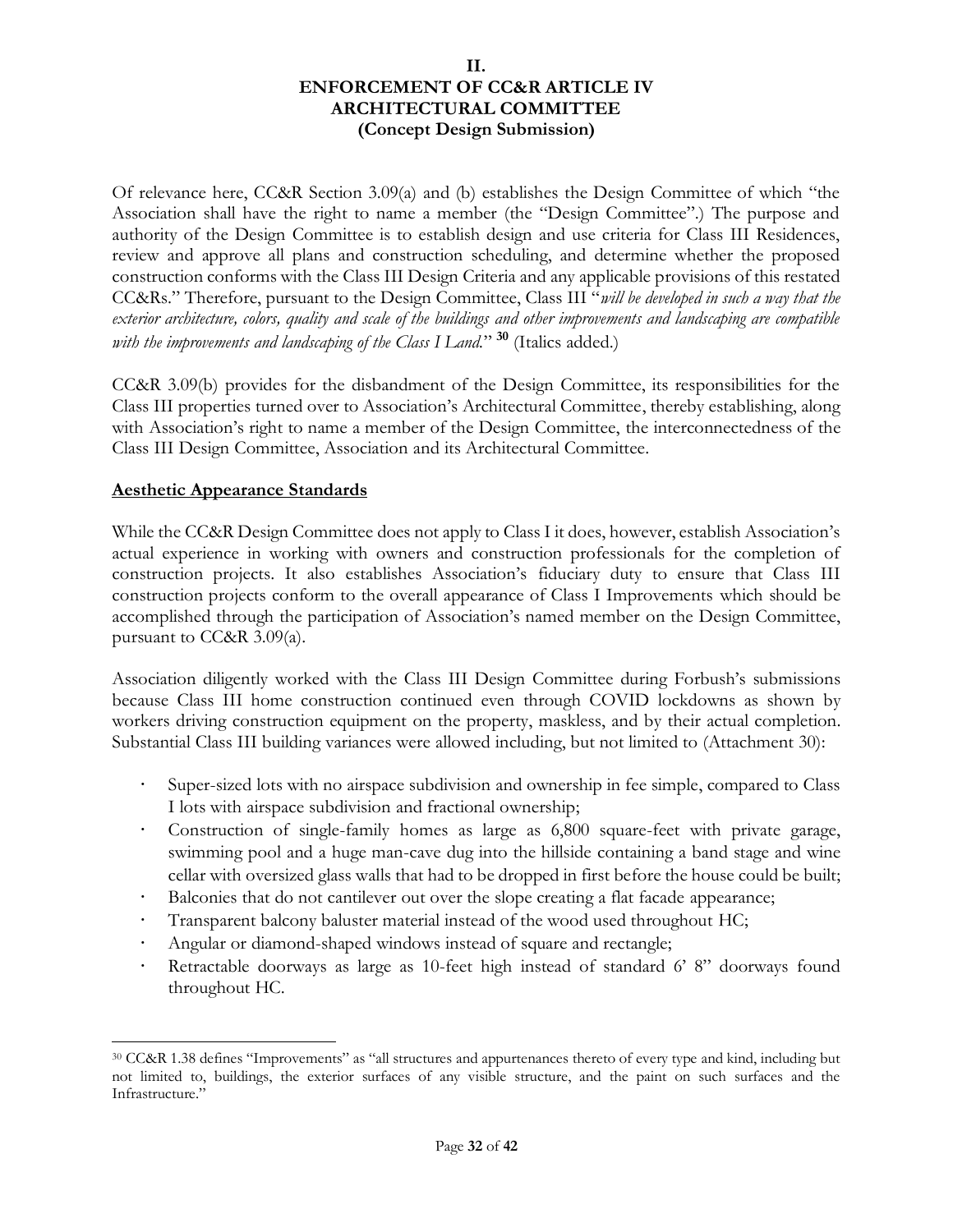Conversely, Association diligently worked to delay and deny Forbush's project, without any procedure for reconsideration of Committee's decision by the board. Association steadfastly refused to grant *any* exterior construction variances from the original design, claiming that if the project does not strictly adhere to the original design of the original project, it must be denied. Their claim that they have never before granted such variances from the original design is disingenuous based on their participation on the Design Committee for Class III projects.

Since Association participated on the Design Committee for Class III projects, via its named participant, it could be argued that the variances in Class III construction are "compatible with" the improvements and landscaping of the Class I Land. *Therefore, when the construction projects on Class III Land are incorporated into HC upon completion, all construction and aesthetic features of the Class III properties become part of the construction and aesthetic standards of HC.* There are no CC&Rs providing for Class III structural and aesthetic carve-outs once incorporated into HC.

Therefore, Forbush is entitled to be granted any construction and aesthetic feature or variance "compatible with" the improvements incorporated into HC standards by Class III projects.

# **Structural Integrity**

As stated in *Starlight*, supra, 177 Cal.App.4th at 440, 447, Courts must consider the CC&Rs as a whole and construe the language in context rather than interpret a provision in isolation. Read as a whole, CC&R Sections 4.07 and 3.09(b) restrict Association's Architectural Committee and Design Committee named member from analyzing the "soundness of the proposed structure, any engineering aspect of the proposed structure, or the conformance of the proposed structure with any law or regulation." The committees may employ independent inspectors and other building or construction professionals to verify the construction is sound and in accordance with the approved plans. The purpose of this is to provide Association liability protection by reasonably relying upon the findings of the construction professionals. To allow Committee to make such determinations based on their presumptive, unfounded, personal beliefs shifts liability from reasonable reliance on industry professionals to Association.

Therefore, Forbush's fourth design concept must be reviewed by construction professionals.

# **Does Judicial Deference Apply to Committee's Interpretation of its CC&Rs and the Procedures it Followed?**

In *Dolan-King v. Rancho Sante Fe Association* (2000) 81 Cal.App.4th 965, an association may grant discretionary authority to an Architectural Committee to apply subjective, aesthetic criteria for approving member applications for proposed architectural improvements.

Here, Committee applied neither subjective nor objective aesthetic criteria. Instead, it applied a strict standard of compliance with the original property *construction*. If the "exterior alterations [were not] in accordance with the original design" then it would "be in conflict with the original design". In other words, any design that is not the original construction will be in conflict with the original design simply because it is not the original construction. Association insists that only the original construction is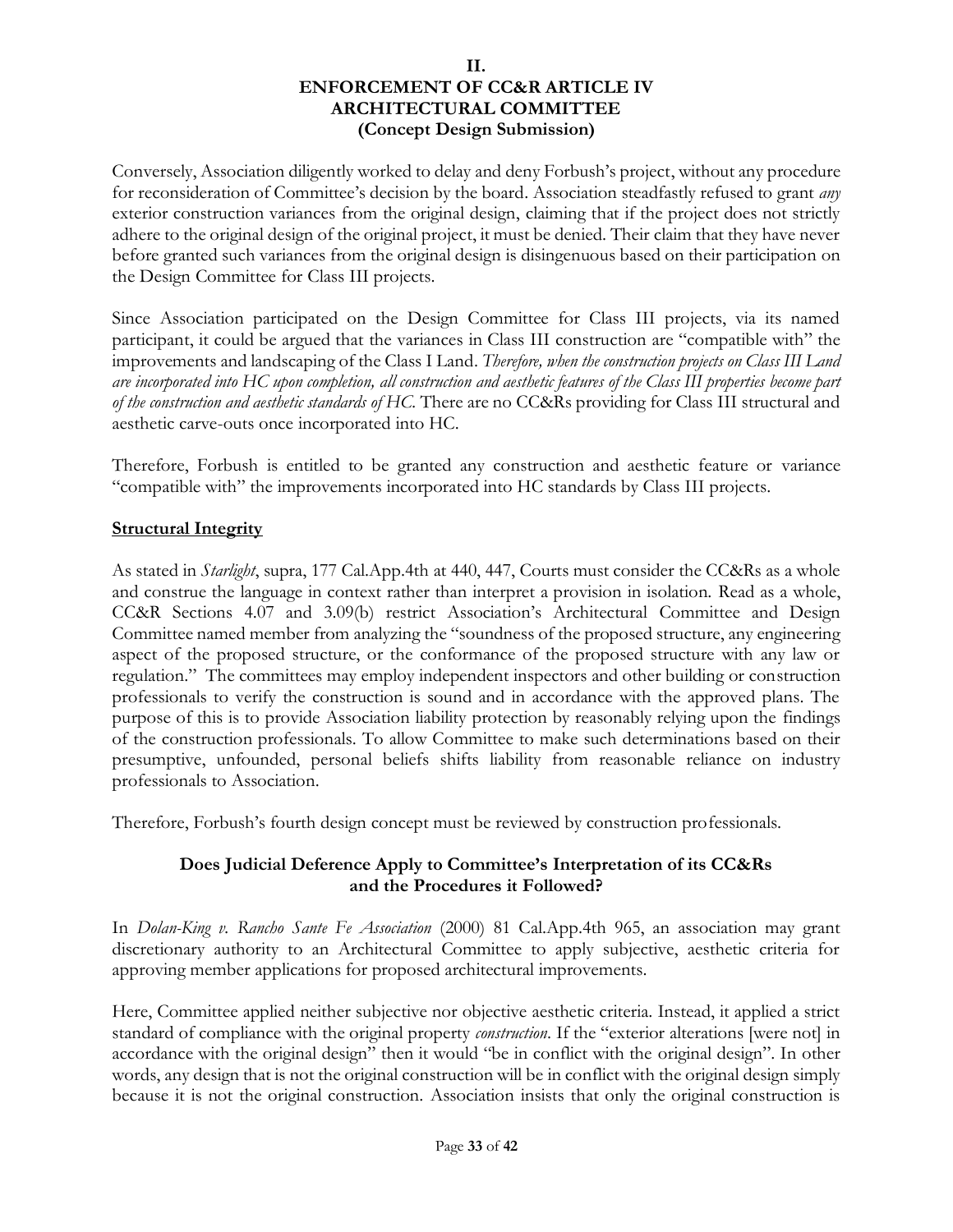permitted and that all modifications will be, per se, not in accordance with the original design. CC&R 4.02 and 4.07 does not require strict construction of only the original design. Article IV seeks to preserve compliance with existing aesthetic appearance. If Article IV is interpreted to mean that only the original construction is permitted, then Article IV and all case law that address subjective criteria based on artistic aesthetics, would be pointless because strict compliance to the original construction does not require subjective artistic evaluation.

Committee again exceeded the scope of their authority under CC&R 4.07 which prohibits review of proposals from the standpoint of structural safety and conformance with building codes. Committee's unfounded conjectures that there will be "structural impairment of Building 8"; that the "actual foundation is not as depicted in the design plan"; that "alterations to joists and bearing walls" will occur; that "current as-built construction of the building might not meet current building codes; and, that they are reluctant "to unnecessarily disturb any structural element" are all prohibited criteria under CC&R 4.07 because they are from the standpoint of structural integrity and conformance with building codes. Alterations to structural components by a licensed professional builder-contractor is not, per se, the definition of "structural impairment" and does not establish noncompliance with "current building codes."

Committee again admits they "[do] not possess any plans that show location of pipes, conduits and structural elements." This is offered as some kind of free pass for Committee to deny all proposals involving structural modifications. They provide no factual findings that any structural impairment would occur to Building 8, its foundation, joists or bearing walls under a licensed, professional buildercontractor. They prohibited Forbush and Fine Line Construction from conducting any exploratory investigation to identify and assess structural components. They simply declared Forbush's concept design to be structurally unsafe based on pure unfounded personal conjecture. Therefore, these socalled criteria fail under Article IV for rejecting the concept design.

Committee's denial based on its unofficial policy that it has never permitted two Units to be joined; that approval of Forbush's project would set an unwanted precedent as such changes have not been allowed in the past 30 years; and, that homeowners should not be allowed to make structural changes, effectually renders null and void Article IV which provides for proposals involving structural modifications. Committee's position that it never has, and never will, permit any structural modification renders such proposals futile ab initio and Article IV unenforceable.

Of note, Committee either knew of or approved other construction projects that required city permits, issued only after Committee approved the project. One such recent project involves Association's Facilities Manager, its own employee. This invokes at least the appearance of impropriety and possibly arbitrary bad faith towards Forbush. Therefore, Committee cannot rely on its claim that prior structural modifications have never been approved.

Committee misapplies Section 8.07 for its authority to completely bar any and all structural alterations. This section is a permissive rule allowing for alterations, even structural modifications, *with prior written approval of the Architectural Committee*. This statement should have referred Committee back to Article IV which provides the criterion and process for prior written approval.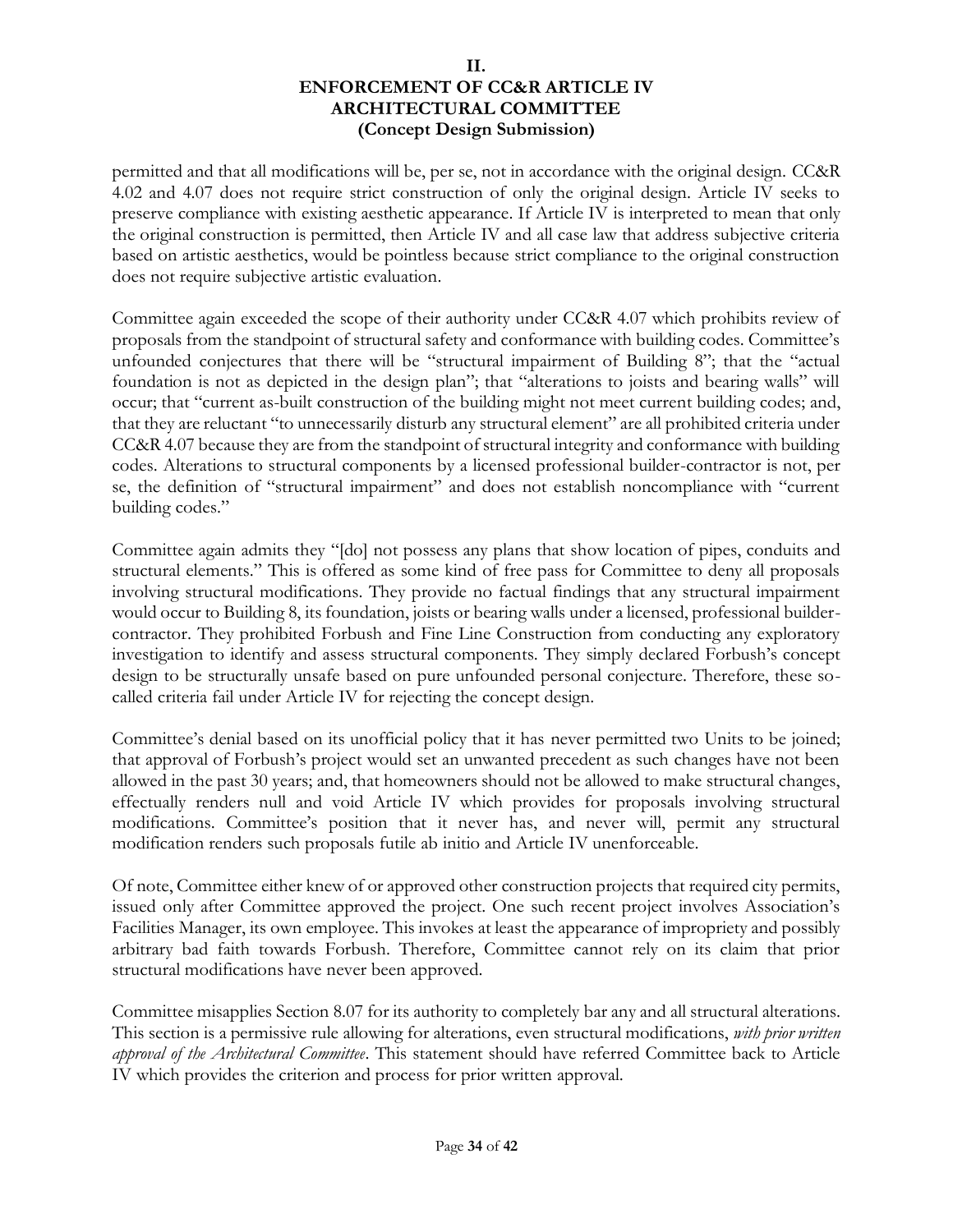Therefore, Committee arbitrarily and capriciously denied the third plan submission based on no factual findings applicable under CC&R Article IV. Pursuant to CC&R 4.02, Forbush's concept design must be deemed approved based on Committee's failure to accept or reject on grounds provided by Article IV and within forty-five (45) days of submission of the proposal.

#### **Forbush's Offer to Resolve the Matter**

Forbush offers to leave the pipes as they are in exchange for approval of their modification plan which includes exclusive use of common areas. Conversely, Forbush will withdraw their application for Unit modification only if the pipes are removed from their Units.

Forbush offers Civil Code §4600 et seq. as authority for Association to grant exclusive use of common areas and, alternatively, CC&R 4.08 which empowers Committee to execute a recorded variance or easement. CC&R Article XII, subsection (d)(4) requires prior written approval of at least sixty-seven percent (67%) of the owners before Association or any owner may encumber, sell or transfer common property. Therefore, a majority of the membership would be required to approve Forbush's request to use the lower-level dead-space for a connecting hallway and a portion of the exterior of building 8 for an elevator-lift *unless* an exception applies to nullify the vote requirement.

#### **Civil Code §4600, et seq.**

Civil Code §4600(a) provides for exclusive use of common areas with membership approval. However, subsections (b)(3)(B), (E), (F), (K) provides Forbush and Association with several exceptions to the requirement of membership vote:

- 1) The pipe intrusion is the result of errors in construction of Forbush's Units as shown in the recorded Condominium Plan and airspace map and defined by the 2005 Restated CC&Rs 1.22, 1.74, 1.18. Association offers no evidence to the contrary. Civil Code §4600(b)(3)(B) provides the authority to eliminate or correct encroachments due to errors in construction of any improvements.
- 2) The exterior wall of Building 8 that would provide for an elevator-lift, and the dead-space inside Forbush's Units that would provide a lower-level connecting hallway, are generally inaccessible and of no general use to the membership at large. While the exterior wall itself serves the membership as the structure for the building, Association offers no evidence that an elevator lift attached to the exterior surface interferes with the membership's interest in that portion of the wall as it serves to provide a building. The current window at that location is exclusive use common area. When that window is converted to a door, a small portion of the building wall would be converted from common area to exclusive use common area same as all exterior doors to all Units. This wall area is also generally inaccessible and of no general use to the membership at large. Association offers no evidence that conversion of this small section of the wall from a window to a door would interfere with the membership's interest in that area as it serves as a wall for the building. Civil Code §4600(b)(3)(E) provides for the transfer of the burden of management and maintenance of any common area that is generally inaccessible and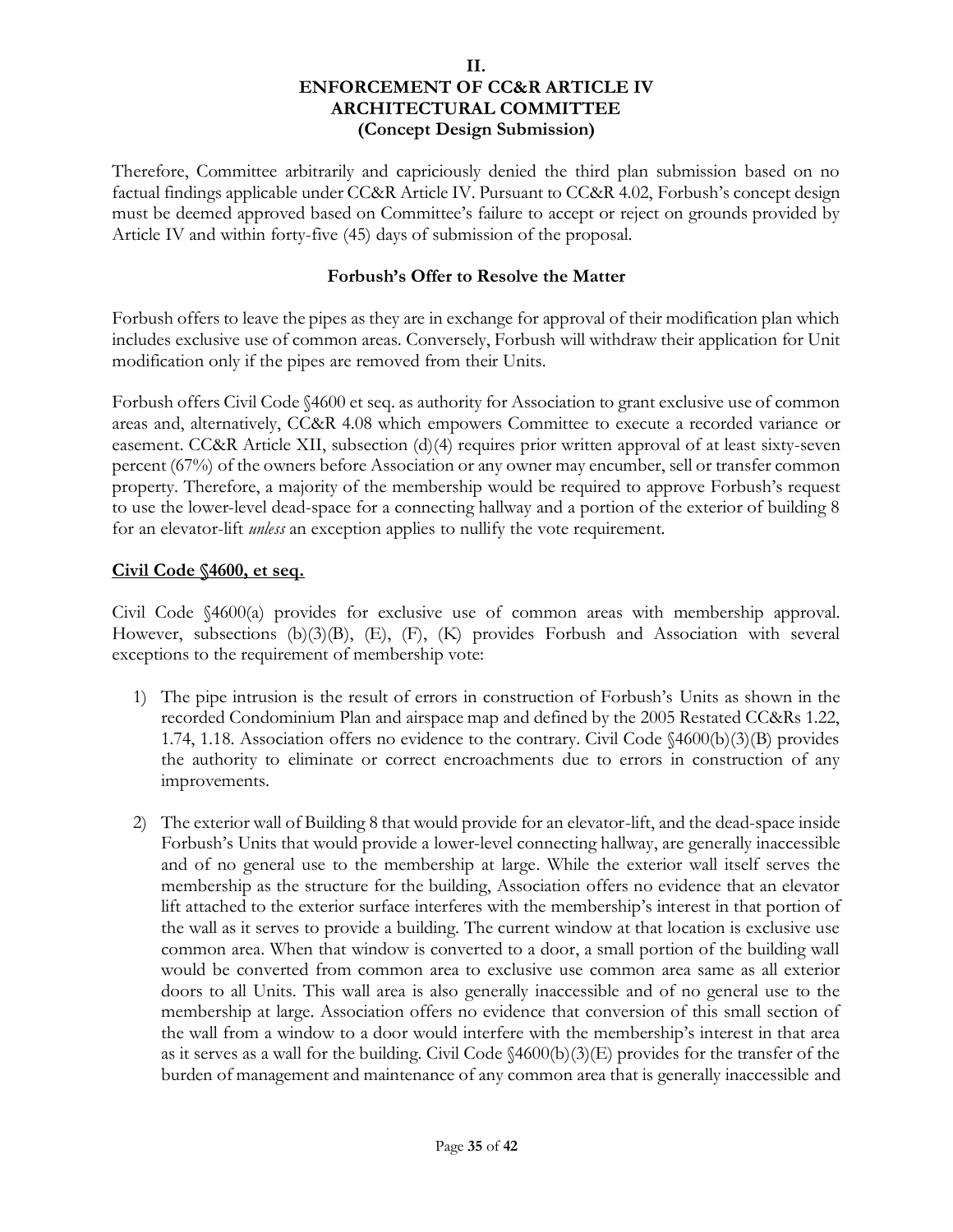not of general use to the membership at large. Forbush would be responsible for maintenance and repair of this area.

Forbush does not seek transfer of ownership of common area deadspace for their proposed lower-level connecting hallway. In contrast to certain detached common area laundry closets that some members were led to believe they own with their Units (they do not), along with the idea that such laundry closets are transferrable (they are not), Forbush seeks a transferrable easement, in perpetuity, signed by all parties. (Certain detached common area laundry closets, thought to be owned by the members who exclusively use them, is the subject of the third cause of action at page 38.

- 3) Forbush offers Unit 81 as a short-term rental to the general public on the internet. In its current unmodified configuration, all disabled persons who cannot navigate stairs are barred from enjoying Forbush's Unit and its direct access to public coastal beach. This is a de facto barrier to the use and enjoyment of public coastal areas adjacent to HC. (See *Greenfield* 21 Cal.App.5th 896, *supra*.) Civil Code §4600(b)(3)(F) corrects this discrimination against disabled access and enjoyment of public beaches adjacent to short-term public rental accommodations. **<sup>31</sup>**
- 4) Acceptance of Forbush's offer to leave the pipes where they are in exchange for full approval of their modification project moves Association from their current non-compliance with their own governing document (Condominium Plan) to a recorded mutual agreement, thereby relieving both parties of further liability and litigation. (Civil Code  $\{4600(b)(3)(K)\}$ )

In *Harvey v. The Landing Homeowners Assn*., 162 Cal.App.4th at 820, homeowners sought to use attic space directly above their Units for storage space. The court held that the CC&Rs allowed the board "to designate storage areas in the common area." They also gave the board "the exclusive right to manage, operate and control the common areas." (Ibid.) The court held, "Under the 'rule of judicial deference' adopted by the court in *Lamden*, we defer to the Board's authority and presumed expertise regarding its sole and exclusive right to maintain, control and manage the common areas when it granted the fourth floor homeowners the right, under certain conditions, to use up to 120 square feet of inaccessible attic space common area for rough storage." (Id. at p. 821.)

CC&Rs 3.01 and 6.01(b) provide Association's duty to maintain common areas. CC&R 3.04(b) provides the right of Association to consent to or otherwise cause the *construction* of additional Improvements on the common property and to consent to or otherwise cause the *alteration* or removal of any existing Improvements on the common property *for the benefit of the Members of the Association*. Under *Harvey*, the rule of judicial deference adopted by the court in *Lamden* would apply to Association's authority and presumed expertise regarding a well-balanced decision to approve Forbush's project to save the membership costly and extensive litigation that seeks to enforce these Declarations and the excessive cost and disruption of relocating the pipes should it be so ordered. **<sup>32</sup>**

<sup>31</sup> The jurisdiction of the California Coastal Commission includes disabled access to public coastal beaches. Forbush seeks to provide that access through their short-term rental Unit which is located mere yards from the public beach. <sup>32</sup> Should this matter proceed to litigation, Forbush will seek to recuse Association president Bishton's personal Law firm, Bishton-Gubernick, from any fee based services on grounds of conflict of interest based on self-enrichment.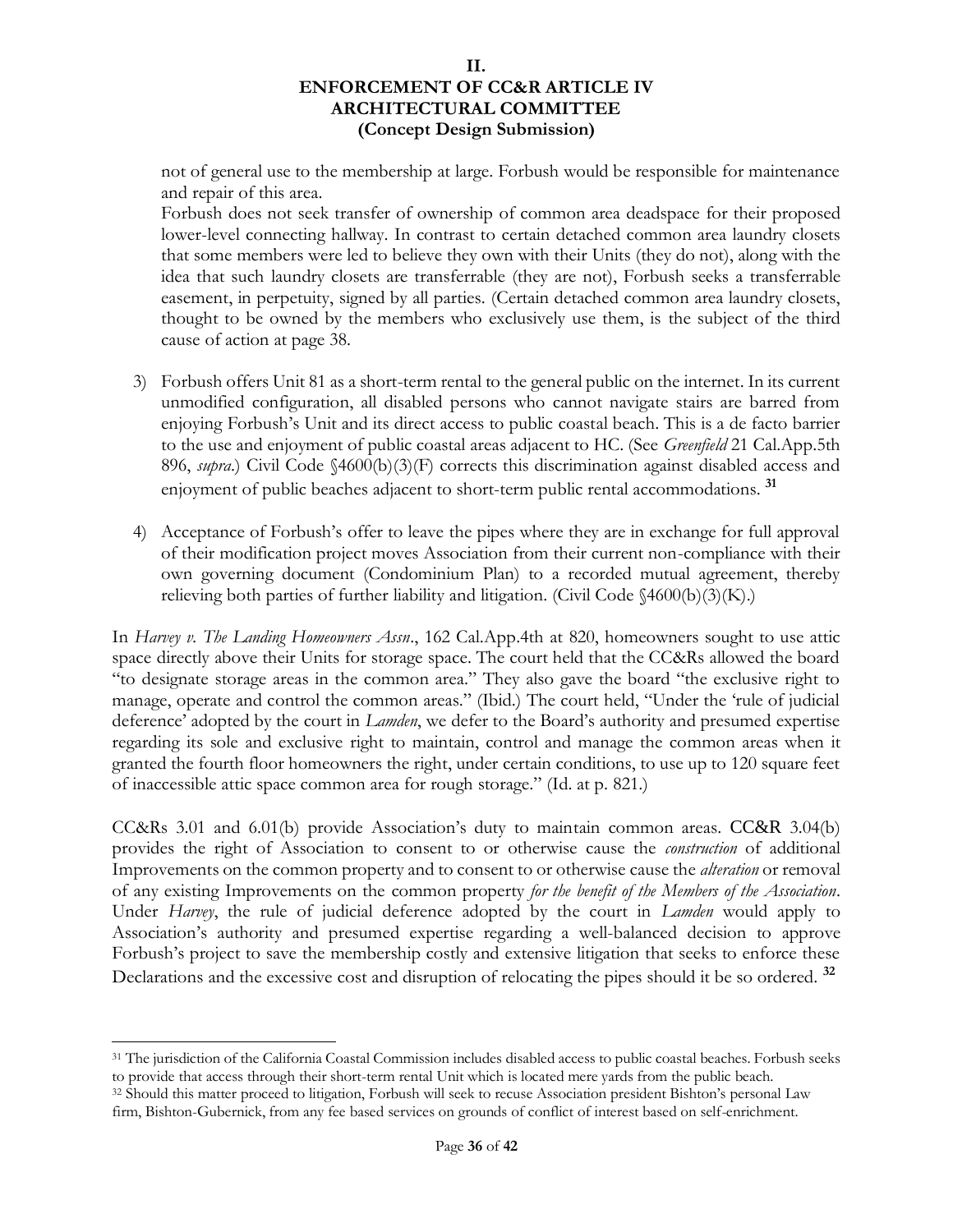### **CC&R 4.08 Variance**

CC&R 4.08 empowers Committee to authorize variances from compliance with *any* of its architectural provisions including, relevant here, floor area or placement of structures when circumstances such as topography (hillside foundation) or hardship (moving the pipes) may require such variance. The variance would be a recorded document, signed by Forbush and a majority of the Committee (majority of the Board or membership is not required.) Such recordation would remove Association from its current position of violation of the CC&Rs. The variance would apply only to Units 81 and 82 and without affecting either party's obligation to comply with all governmental laws and CC&Rs.

CC&R 3.04(c) provides the right of Association to grant, consent to or join in the grant or conveyance of easements, licenses or rights-of-way in, on or over the common property for purposes not inconsistent with the intended use of the Project as a residential Condominium project.

Through its power to authorize variances and grant rights-of-way over common property, Association has several tools at its disposal to fairly and completely resolve this matter without lengthy and costly litigation to be charged to the membership.

# **CONCLUSION**

Forbush offers a reasonable resolution that saves the membership costly litigation. Should the pipes be ordered removed, the balance of harm and disruption to the membership outweighs the modification components contained in Forbush's proposal, most of which are contained within the Units (except the exterior elevator) which would have no aesthetic impact on the membership at large. Committee failed to employ Article IV criterion and procedures, exceeding their authority by denying the proposal based on unfounded grounds and personal conjecture concerning structural integrity. Committee failed to arrive at a well-reasoned decision because it steadfastly refused to investigate Forbush's claims of neighborhood pipes *inside* their Units. Committee viewed a so-called undisclosed "identical Unit" and claimed both Forbush Units to be "all the same", thereby abdicating its duty to investigate the design proposal as to both Units.

Therefore, Forbush's design proposal is deemed approved pursuant to CC&R 4.02 following failure of Committee to approve, or deny, the proposal pursuant to Article IV and within forty-five (45) days.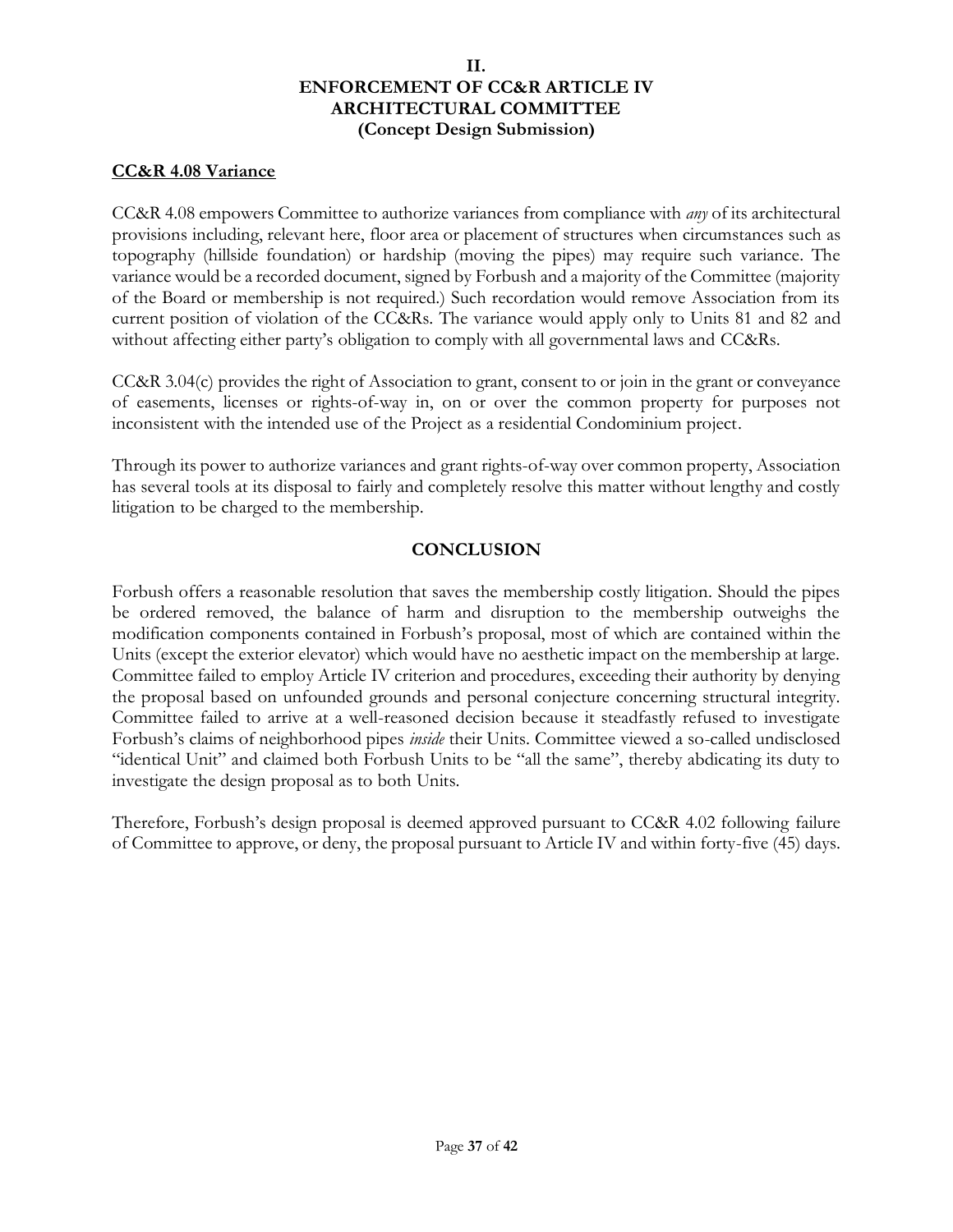This third cause of action is for the enforcement of CC&R 1.18 providing for common areas and provisions within the Declaration providing for exclusive use. Forbush alleges Association unlawfully granted private exclusive use of common area closets to some individuals for private storage and laundry facilities. Some homeowners believe these closets were included in the purchase of their Units and that they privately own these areas. Forbush seeks to enforce the Declarations and Civil Codes providing for the proper granting of private exclusive use of common areas.

# **FACTS**

There are four adjoining Units at Forbush's location: Units 80, 81, 82 and 83. Forbush owns Units 81 and 82 with laundry facilities located within the boundaries of each Unit's recorded Condominium Plan. Units 80 and 83 do not have laundry rooms located within their Units; "their" laundry rooms are located in closets across a common area outside hallway ("laundry closets"). These closets do not appear on the recorded airspace map which means they are not included with any Unit. By comparison, the airspace map also shows similarly situated closets that the developer intended, and *did*, record as included with a particular Unit. There are several such unrecorded and recorded detached closets throughout HC. Therefore, the airspace map clearly shows an intent by the developer to classify some detached closets as common area and others as separate interest space included with a particular Unit. (Attachment 25.)

In conversation with the owners of Units 80 and 83, Forbush discovered that they believe the detached closets near their Units were included in the purchase of their Units. This perception is supported by their prepurchase MLS listings which states for Unit 80, "This property has its own laundry room and separate storage, both with locking doors." Further, "Dryer Included, Individual Room, Outside, Washer Included." MLS listing for Unit 83 states, "A laundry and storage room allows plenty of space for your beach toys and laundry needs." (Attachment 26.)

The closets are wired and plumbed for laundry appliances with room for storage. On Catalina Island, electricity and water are scarce resources obtained at a premium cost which prompted Forbush to inquire of Association whether utilities in these closets are metered to the owners of Units 80 and 83. Further, Forbush expressed an interest in having access to one or both of these closets for their own storage as they are located next to Forbush's Units.

Association asserts these closets are common areas because they contain pipes that service other Units which Association accesses for maintenance purposes. (Attachment 31). Association, however, fails to address the issue that only two owners, those of Units 80 and 83, to the exclusion of all others, also have access to these locked closets for their private exclusive use for storage and laundry appliances. Association also fails to answer whether the laundry utilities are metered to Units 80 and 83.

By Revised and Restated Rules and Regulations, dated July 1, 2018, Association created "Shared Laundry Rooms" for Buildings 1 and 2 . (Attachment 27. p. 14, No. 30.) Two Units in each building, to the exclusion of all others, share a detached closet containing a washer and dryer. Permission of the owners is required for anyone else to use these closets. The Shared Laundry Rooms are plumbed so that each owner may use water from his or her Unit while doing laundry.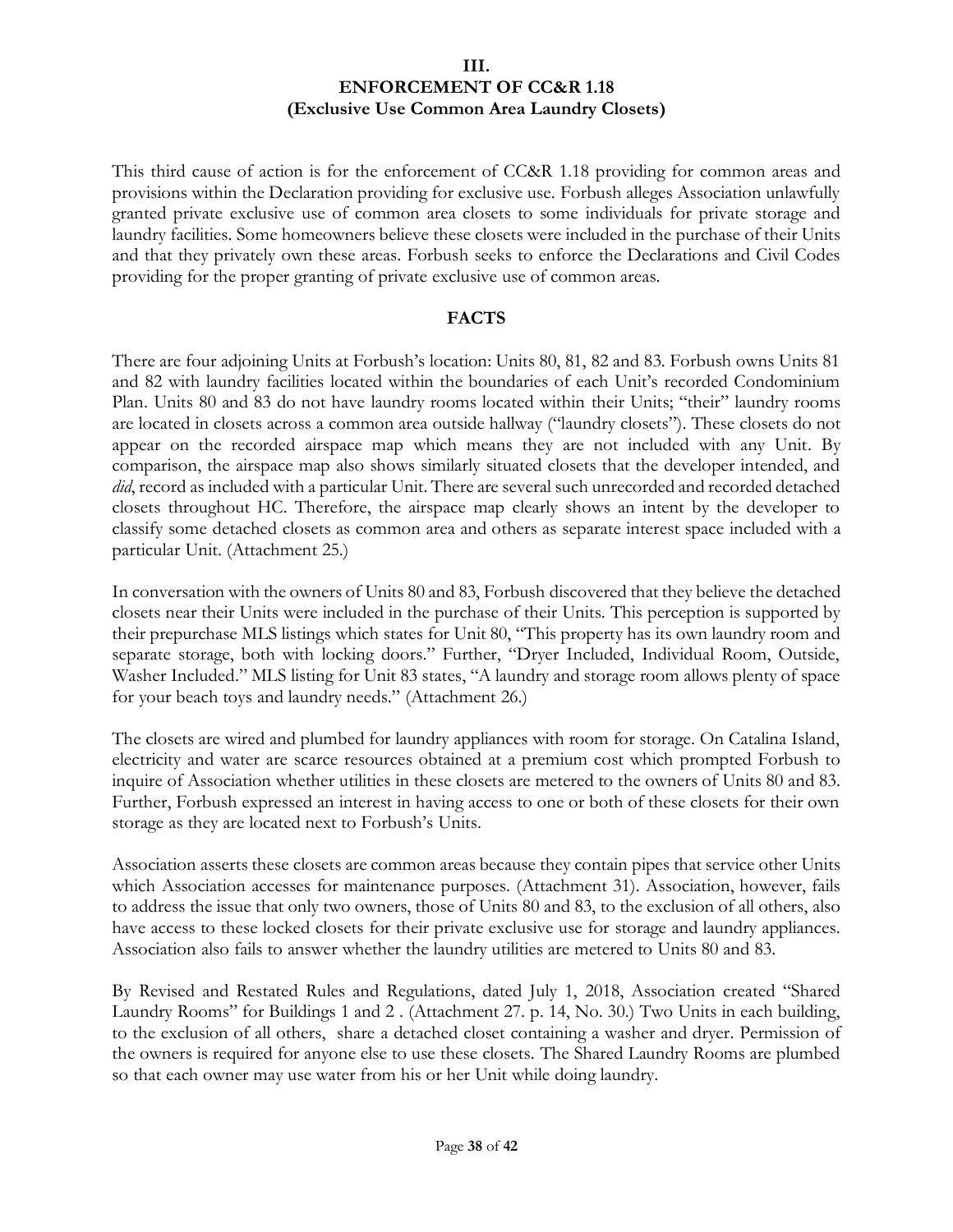### **DISCUSSION**

There are three distinct grounds for the use of common areas: 1) common areas available for use by the condominium owners collectively; 2) "exclusive use common areas" that are *designated under the CC&Rs* as available to fewer than all owners, and 3) a portion of common area which the association or the board has granted, *by an established process*, to an owner for the owner's exclusive use.

In relevant part, CC&R 1.18 defines "common areas" as *all areas* on the Project, *except* the Condominiums and Single-Family homes.

CC&R 1.74 defines "Unit" as a separate estate shown, numbered and *designated in any Condominium Plan*. In interpreting deeds, declarations and plans, the existing physical boundaries of the Unit or a Unit constructed or reconstructed in substantial accordance with the *Condominium Plan* and the original thereof, if such plans are available, shall be conclusively presumed to be its boundaries, *rather than the description expressed in the deed*, Condominium Plan, Original Declaration, *or this Restated CC&Rs*, regardless of settling or lateral movement of the building and regardless of minor variances between boundaries as shown on the Condominium Plan or defined in the deed, the Original Declaration and this Restated CC&Rs, and the boundaries of a building as constructed or reconstructed. (Italics added.)

By tying the definition of "Unit" to the Condominium Plan, the Declaration incorporated the Condominium Plan's identification of the boundaries of each Unit, *rather than the description expressed in the deed or CC&R*.

A subset of common area is "exclusive use common area" which is a portion of common area *designated by the CC&Rs* for the exclusive use of one or more, but fewer than all, of the owners within the development. (Civil Code § 4145(a).) (Italics added.)

CC&R 8.15 confines the designation of "exclusive use areas" to balconies and stairways. "Each balcony in the Common Areas and the stairways providing access to such balcony are reserved for the exclusive use of the Owners of the Condominiums served by such balcony and stairways."

CC&R 1.40 defines "Infrastructure" as *all Improvements* and "*Common Area facilities*" *except* buildings, housing, Condominiums, and Single-Family Residences. (Italics added.) Common area facilities would include detached laundry/storage closets.

# **Do Units 80 and 83 Have an Exclusive Right of Use to the Closets?**

Based on the owners' claim of ownership of the detached closets, any purported encumbrance in the deeds of Units 80 and 83 contradict the recorded airspace map, Condominium Plan and the Declaration. The detached laundry closets are not identified on the recorded airspace map as being included with the separate interest space of these Units. They are not identified under CC&R 8.15 as appurtenant exclusive use areas. Therefore, those closets are unassigned common areas. Association offers no evidence that either a membership vote or a board resolution was approved providing lawful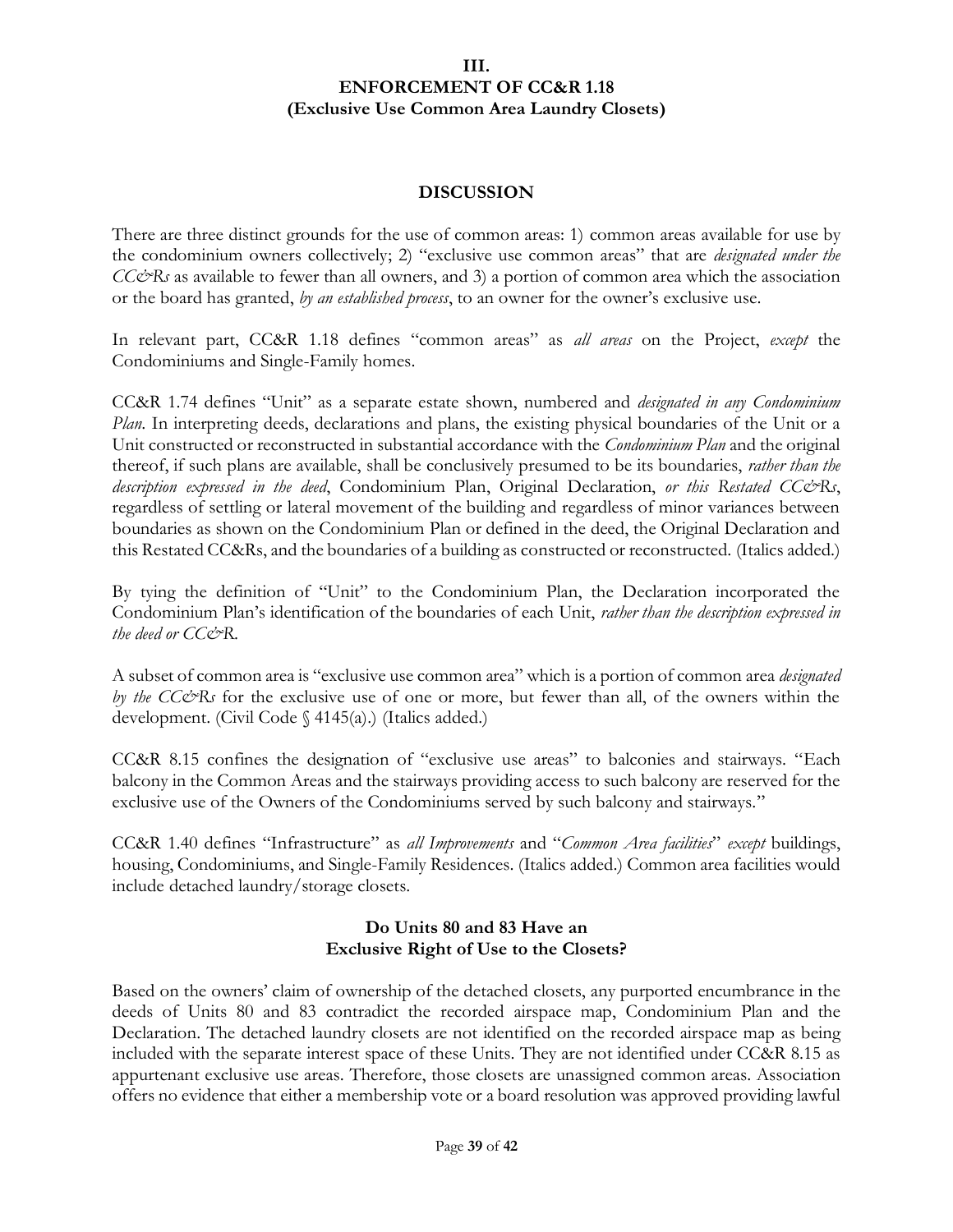conveyance, or private exclusive use, of these common area closets. Based on Board member Bart Glass' ("Glass") personal experience as a real estate broker, boasting of 35 years of specializing in HC real estate, and originally selling "all" of HC for the Developer, Glass would be in a position of knowing whether these Units, and all similarly situated Units, were originally transferred with detached common area laundry closets "included" in the conveyance. This places Glass in a position of possible personal liability for the original transfers and, possibly, the cascade of subsequent transfers thereafter.

CC&R 3.04(d) provides Association the right to reasonably restrict access to roofs, maintenance and landscaped areas and similar areas of the Property. Association claims the closets are "maintenance" areas requiring a locked door because they contain pipes that service other Units, and for these reasons the closets cannot be private exclusive use closets. Association misinterprets the meaning of common area and private exclusive use; the defining criterion is whether the *membership* has access to these common area closets, not whether Association has access. Forbush asserts it is unlawful to permit some owners, and not others, access to these common area closets without Association showing lawful procedure for granting private exclusive use. Also, Association fails to provide any evidence that the owners of Units 80 and 83 are paying for the common area water and electricity that is being supplied to their privately owned laundry appliances.

Therefore, they are common area closets that have not been granted to Units 80 and 83 for private exclusive use by any lawful procedure. The only thing the owners can transfer is an unfounded "idea" that they own these spaces.

# **Have Units 80 and 83 Obtained a Right of Adverse Possession to the Closets?**

The doctrine of adverse possession is defined and limited by statute. Relevant here, Code of Civil Procedure §325 provides, "[i]n no case shall adverse possession be considered established under the provision of any section of this code, unless it shall be shown that the land has been occupied and claimed for the period of five years continuously, and the party or persons, their predecessors and grantors, have timely paid all state, county, or municipal taxes that have been levied and assessed upon the land for the period of five years during which the land has been occupied and claimed. Payment of those taxes by the party or persons, their predecessors and grantors shall be established by certified records of the county tax collector." (Id., subd. (b).) Thus, "[t]he possessor must pay all of the taxes levied and assessed upon the property during the period." (*West v. Evans* (1946) 29 Cal.2d 414, 417.)

The requirement that all taxes be paid is essential to a claim of adverse possession, and the payment of taxes by the rightful owner is sufficient to prevent a claimant from satisfying this requirement. "There are no equities in favor of a party seeking by adverse holding to acquire the property of another . . . : 'Section 325 of the Code of Civil Procedure requires that one who seeks or claims to obtain title by adverse possession shall have paid "all the taxes, state, county, or municipal, which have been levied and assessed upon such land during the five years of his adverse occupancy." If, when he offers to make a payment to the tax collector, the tax which has been levied has been already paid, he cannot comply with one of the requirements of the statute, and must fail to acquire a title by adverse possession. There is no hardship in this construction. If the owner of the land pays the taxes as they fall due, there is no reason why his title should be impaired by a subsequent payment by another. The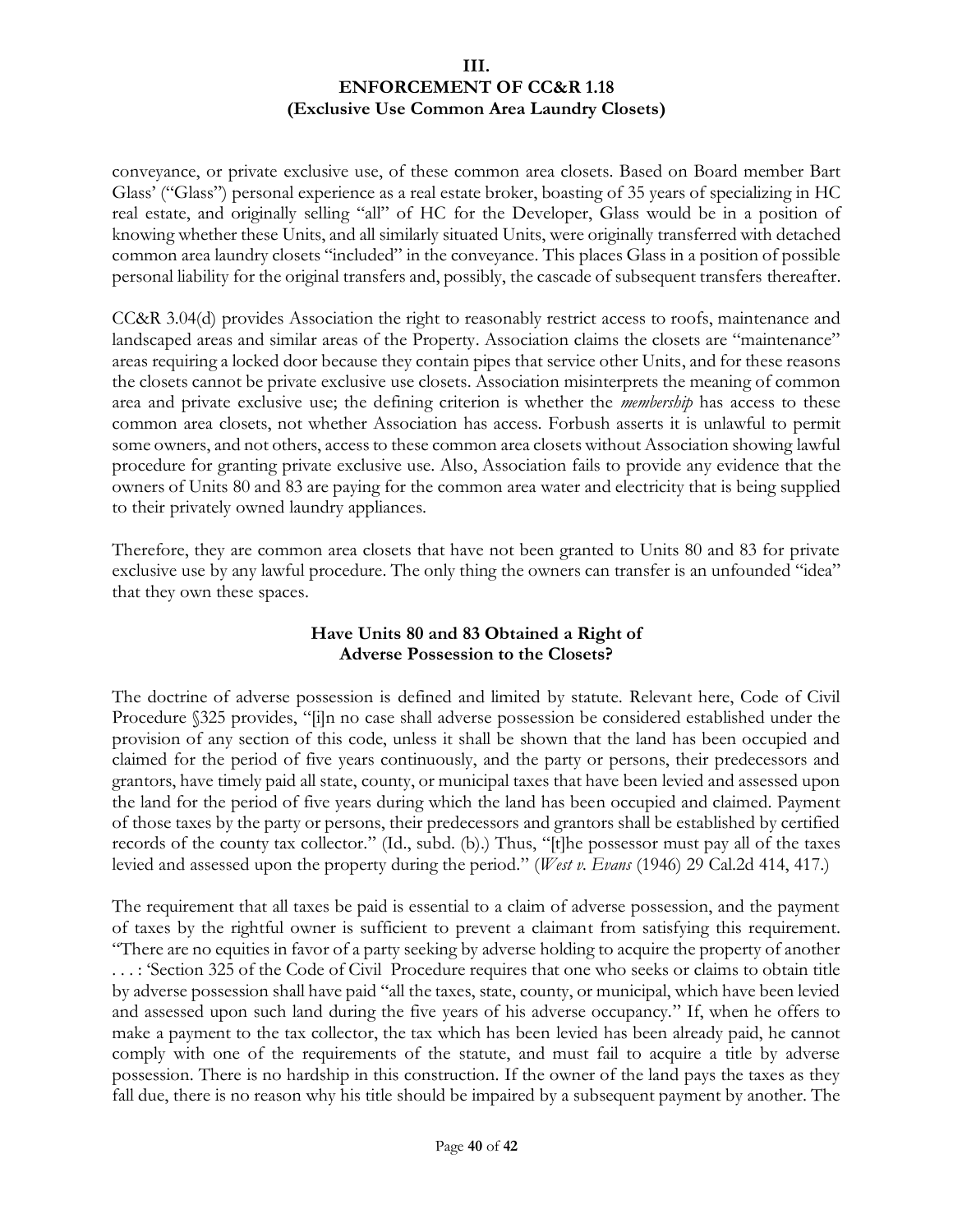statute makes the payment of taxes as important an element as actual occupancy of the land for the purpose of gaining a title by adverse possession, and the burden is upon the claimant to do the acts required to create the adverse title. He should be as vigilant in paying the taxes as in holding possession of the land. He is seeking to gain the title of another through statutory authority, and it is for him to see that he does all of the acts which the statute requires.' " (*Glowner v. De Alvarez* (1909) 10 Cal.App. 194, 196.)

Each condominium owner pays a 1/185 share of the taxes on the detached common area laundry closets because they are part of the common area of the development. Association cannot show any documentary evidence that tax payments, such as county assessments or payment receipts, were adjusted to exclude the detached laundry closets located near Units 80 and 83.

The closets next to Units 80 and 83 are common areas as shown on the recorded airspace map. They are not designated in the CC&Rs as exclusive use common areas. Association provides no documentary evidence that these closets have been properly granted to the owners for their private exclusive use. Association cannot show that the owners have obtained adverse possession by their payment of all taxes on these closets. Therefore, exclusive right to use the detached common area laundry closets has not been obtained through adverse possession.

Association continues to elude Forbush's reasonable inquiries regarding the payer of the utilities used in these laundry closets. Association must disclose who has, and is, paying for the utilities supplying these closets. Association must inform the owners that they are not the recorded owners of these closets and that Forbush, and all owners, have a 1/185 interest in the use of these areas. Association must remove the lock on the doors, or provide a key, so that Forbush and all owners may access these closets for laundry and storage. Association must follow statute or its own procedures, contained in the Declarations, for the lawful transfer of ownership or right of exclusive use of these closets.

# **Were Exclusive Use "Shared Laundry Rooms" Properly Created in the Revised Rules and Regulations?**

After Forbush voiced their concern regarding the detached laundry closets next to Units 80 and 83, Association published its Revised Rules and Regulations containing a newly created section, Rule No. 30, entitled "Shared Laundry Rooms". This section describes the detached laundry closets located in Buildings 1 and 2 as "shared laundry facilities" for the exclusive use of certain owners only.

Association's Revised Rules and Regulations cannot effectuate a legal change of status of any common area because as the court stated in *Ekstrom v. Marquesa at Monarch Beach Homeowners Association* (2008) 168 Cal.App.4th 1111, an "association's board of directors may not adopt rules that are in conflict with the CC&Rs." The fact that the closets are "shared" means they are not separate interest space of any Unit as recorded on the airspace map. And they are not assigned as exclusive use areas pursuant to CC&R 8.15 which confines the designation of "exclusive use areas" to balconies and stairways. There is no other empowering language in the Declaration that permits Association to grant such private exclusive use of common area closets to certain members. Therefore, these common area closets remain general common areas open to the entire membership unless 67% of the membership